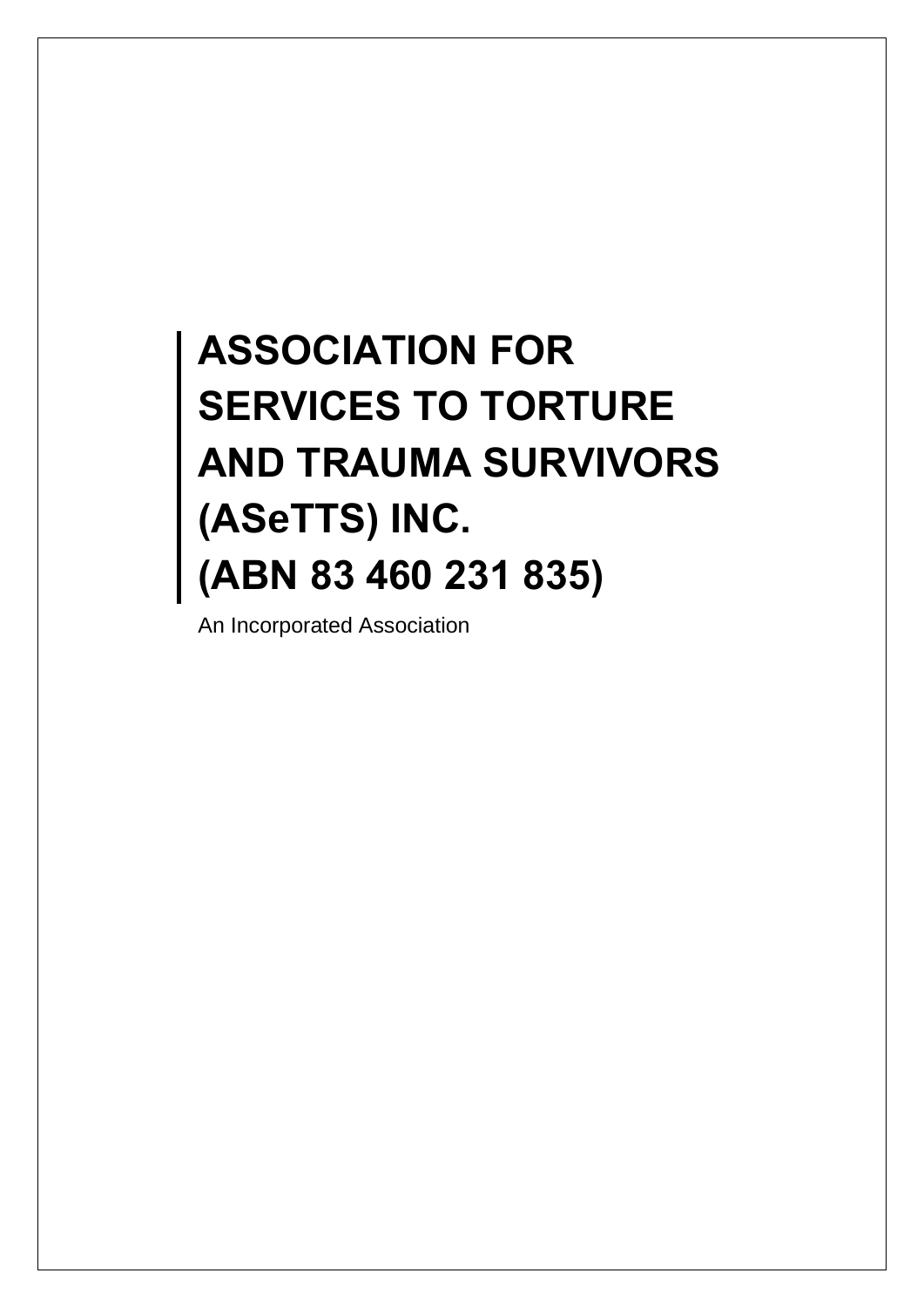# **CONTENTS**

|     |                    | <b>PART 1 - PRELIMINARY MATTERS</b>                        | 6  |
|-----|--------------------|------------------------------------------------------------|----|
| 1.  |                    | <b>Name OF ASSOCIATION</b>                                 | 6  |
| 2.  |                    | <b>Type of entity</b>                                      | 6  |
| 3.  | <b>Definitions</b> |                                                            | 6  |
|     | 3.1.               | Relationship between Constitution and Act                  | 8  |
|     | 3.2.               | Interpretation                                             | 8  |
|     |                    | PART 2 - PURPOSE, OBJECTIVES AND POWERS OF THE ASSOCIATION | 9  |
| 4.  |                    | <b>Purpose of the Association</b>                          | 9  |
| 5.  |                    | objectives of the Association                              | 9  |
| 6.  | <b>Powers</b>      |                                                            | 10 |
| 7.  |                    | Not-for-profit                                             | 10 |
|     | 7.1.               | Property and income                                        | 10 |
|     |                    | PART 3 - MEMBERSHIP OF THE ASSOCIATION                     | 11 |
| 8.  |                    | <b>Membership</b>                                          | 11 |
|     | 8.1.               | Eligibility for membership                                 | 11 |
|     | 8.2.               | Liability                                                  | 11 |
|     | 8.3.               | <b>Classes of Membership</b>                               | 11 |
| 9.  |                    | <b>Applying for Membership</b>                             | 12 |
|     | 9.1.               | Application                                                | 12 |
|     | 9.2.               | Consideration of membership application                    | 12 |
|     | 9.3.               | Membership fees                                            | 13 |
| 10. |                    | <b>Termination of Membership</b>                           | 14 |
|     | 10.1.              | Circumstances when membership terminates                   | 14 |
|     | 10.2.              | <b>Resignation of Member</b>                               | 14 |
|     | 10.3.              | <b>Expulsion of Member</b>                                 | 14 |
|     | 10.4.              | Member's right of appeal against expulsion                 | 15 |
|     | 10.5.              | <b>Reinstatement of Member</b>                             | 16 |
|     | 10.6.              | Rights not transferable                                    | 16 |
| 11. |                    | <b>Register of Members</b>                                 | 16 |
|     | 11.1.              | Records of the Register of Members                         | 16 |
|     | 11.2.              | Content of Register of Members                             | 16 |
|     | 11.3.              | Inspection of Register of Members                          | 16 |
|     | 11.4               | Prohibited use of information on Register of Members       | 17 |
|     |                    | <b>PART 4 - THE BOARD OF THE ASSOCIATION</b>               | 17 |
| 12. |                    | <b>Role and Powers</b>                                     | 17 |
| 13. |                    | <b>Board Members</b>                                       | 17 |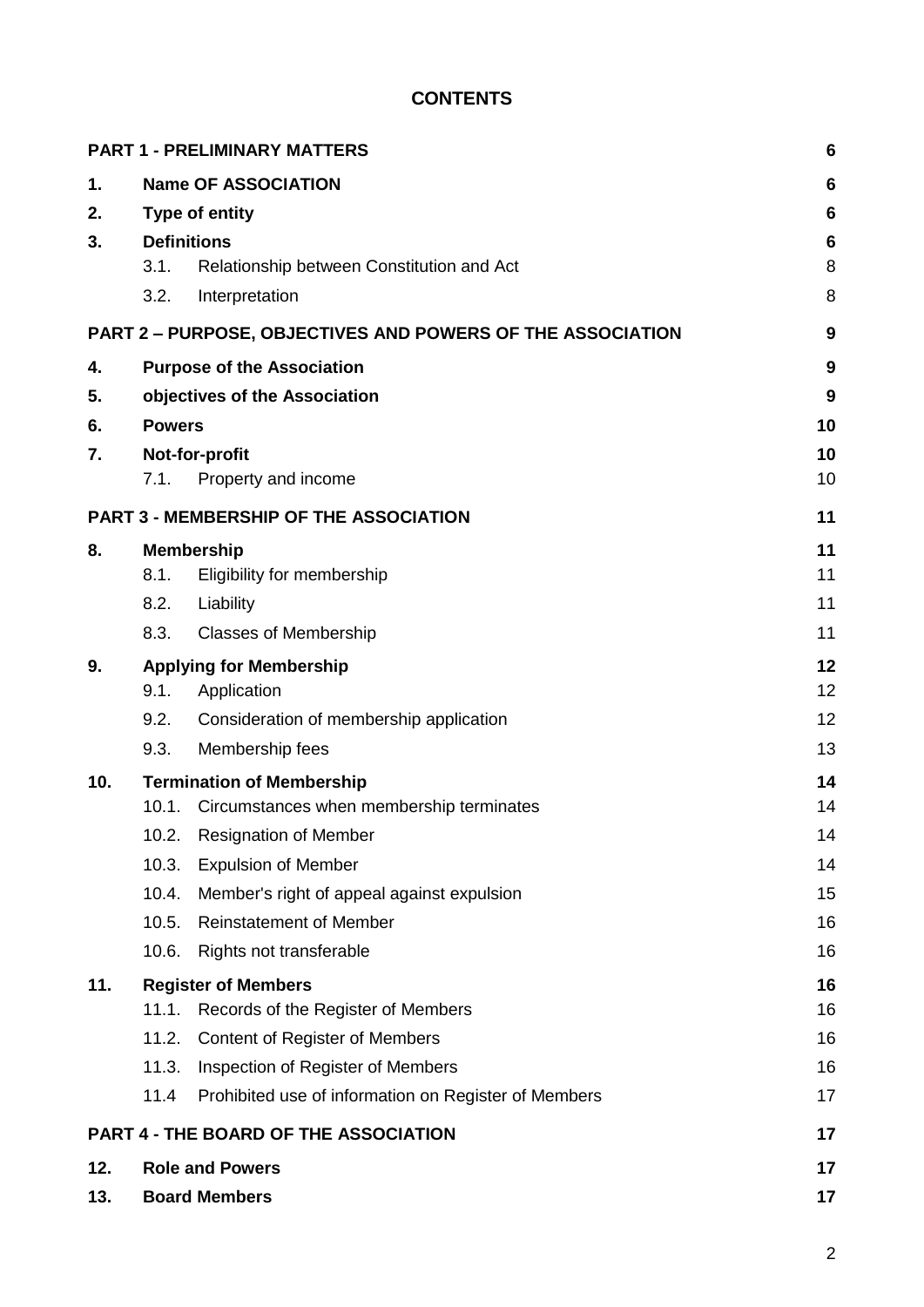|     | 13.1. | <b>Composition of Board</b>                         | 17 |
|-----|-------|-----------------------------------------------------|----|
| 14. |       | <b>Duties of Board Members and officers</b>         | 19 |
|     | 14.1. | <b>General duties</b>                               | 19 |
|     | 14.2. | Conflict of interest                                | 19 |
|     | 14.3. | Chairperson                                         | 20 |
|     | 14.4. | Secretary                                           | 20 |
|     | 14.5. | Treasurer                                           | 21 |
|     |       | <b>PART 5 - ELECTION TO THE BOARD</b>               | 21 |
| 15. |       | <b>Appointment of Board Members</b>                 | 21 |
|     | 15.1. | How Members become Board Members                    | 21 |
|     | 15.2. | <b>Nomination of Board Members</b>                  | 21 |
|     | 15.3. | Election of office holders                          | 22 |
|     | 15.4. | <b>Election of ordinary Board Members</b>           | 22 |
|     | 15.5. | Term of office                                      | 23 |
|     | 15.6. | Resignation and removal from office                 | 23 |
|     | 15.7. | When membership of Board ceases                     | 24 |
|     | 15.8. | Filling casual vacancies                            | 24 |
|     | 15.9. | Validity of acts                                    | 25 |
|     |       | 15.10. Payments to Board Members                    | 25 |
|     |       |                                                     |    |
|     |       | <b>PART 6 - BOARD MEETINGS</b>                      | 25 |
| 16. |       | <b>Board Meetings</b>                               | 25 |
|     | 16.1. | Date, time and place of Board Meetings              | 25 |
|     | 16.2. | Notice of Board Meetings                            | 25 |
|     |       | 16.3. Procedure and order of business               | 25 |
|     | 16.4. | Use of Technology to be present at Board meetings   | 26 |
|     | 16.5. | <b>Client Reference Group Meetings</b>              | 26 |
|     | 16.6. | Quorum for Board Meetings                           | 26 |
|     | 16.7. | Voting at Board Meetings                            | 27 |
|     | 16.8. | <b>Voting by Circular Resolution</b>                | 27 |
|     | 16.9. | Minutes of Board meetings                           | 27 |
|     |       | <b>PART 7 - GENERAL MEETINGS OF THE ASSOCIATION</b> | 28 |
| 17. |       | <b>General Meeting</b>                              | 28 |
|     | 17.1. | <b>Types of General Meetings</b>                    | 28 |
|     | 17.2. | <b>Purpose of Annual General Meeting</b>            | 28 |
|     | 17.3. | <b>Special General Meeting</b>                      | 29 |
|     | 17.4. | Notice of General Meetings                          | 30 |
|     | 17.5. | Proxies                                             | 30 |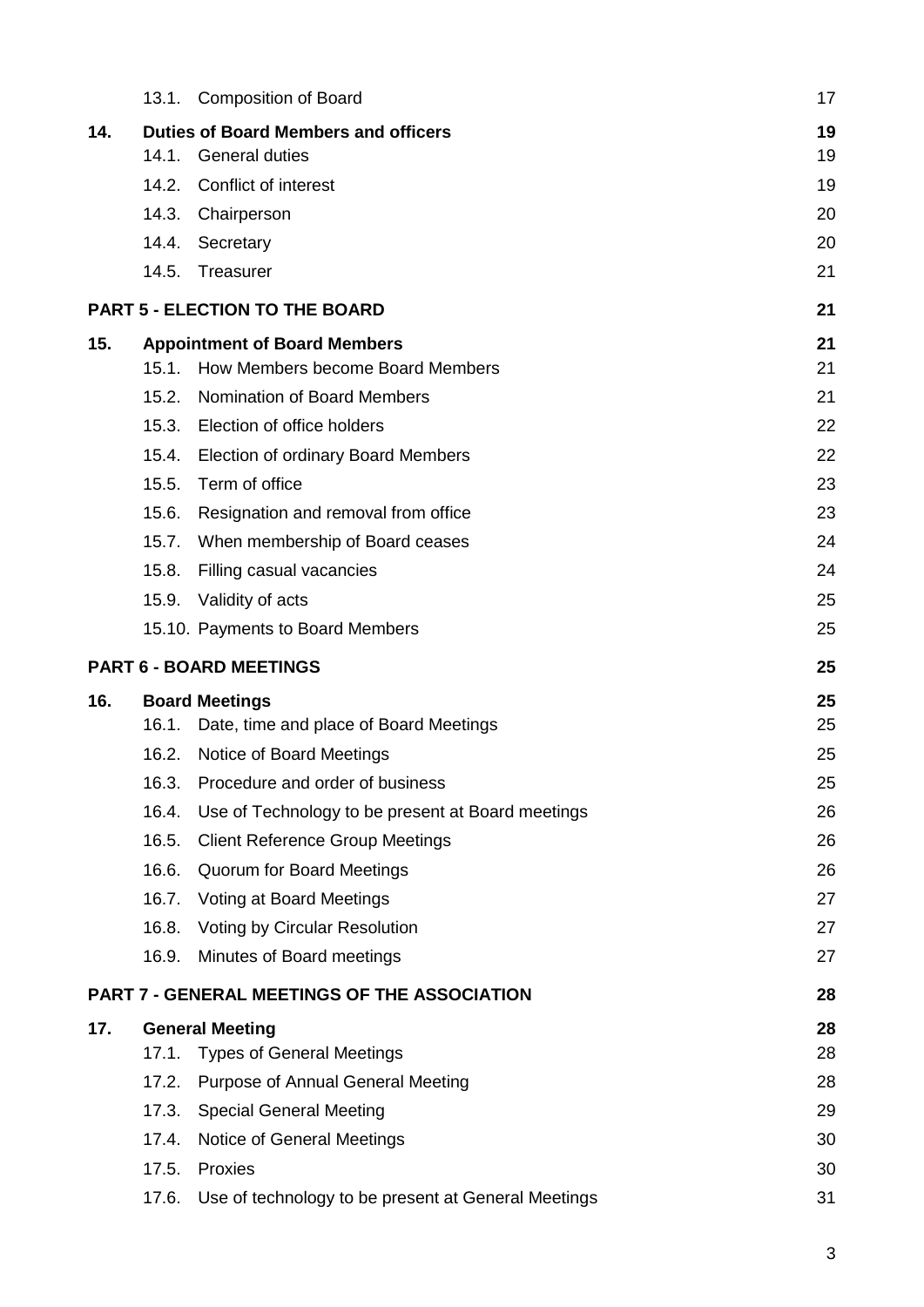|     | 17.7.            | Presiding Member and quorum for General Meetings                                     | 31 |
|-----|------------------|--------------------------------------------------------------------------------------|----|
|     | 17.8.            | <b>Adjournment of General Meeting</b>                                                | 32 |
|     | 17.9.            | Voting at General Meeting                                                            | 32 |
|     |                  | 17.10. When Special Resolutions are required                                         | 33 |
|     |                  | 17.11. Determining whether resolution carried                                        | 33 |
|     |                  | 17.12. Minutes of General Meeting                                                    | 34 |
| 18. |                  | <b>Members' circular resolution</b>                                                  | 35 |
|     |                  | <b>PART 8 - COMMITTEES, DELEGATION, PAYMENTS AND FUNDS</b>                           | 35 |
| 19. |                  | <b>COMMITTEES And delegation</b>                                                     | 35 |
|     | 19.1.            | Establishment                                                                        | 35 |
|     | 19.2.            | Delegation                                                                           | 36 |
|     | 19.3.            | Delegation to others                                                                 | 36 |
| 20. | <b>Funds</b>     |                                                                                      | 36 |
|     | 20.1.            | Source of funds                                                                      | 36 |
|     | 20.2.            | Control of funds                                                                     | 36 |
|     |                  | 20.3. Financial records                                                              | 37 |
|     |                  | <b>PART 9 - GENERAL MATTERS</b>                                                      | 38 |
| 21. |                  | <b>General Matters</b>                                                               | 38 |
|     | 21.1.            | By-laws                                                                              | 38 |
|     | 21.2.            | <b>Execution of Documents</b>                                                        | 38 |
|     | 21.3             | Giving notices to Members                                                            | 38 |
|     | 21.4             | Custody of books and securities                                                      | 39 |
|     | 21.5             | Distribution of surplus property on cancellation of incorporation or winding up      | 39 |
|     | 21.6             | Alteration of the rules                                                              | 39 |
| 22. | <b>Records</b>   |                                                                                      | 39 |
|     | 22.1             | Record of office holders                                                             | 39 |
|     | 22.2             | Inspecting the Association's books                                                   | 39 |
|     | 22.3             | Prohibition on use of information in Association's books and record of Officeholders | 40 |
|     | 22.4             | Returning the Association's books                                                    | 40 |
|     |                  | <b>PART 10 - DISCIPLINARY ACTION, DISPUTES AND MEDIATION</b>                         | 40 |
| 23. |                  | <b>Disputes arising under Constitution</b>                                           | 40 |
|     | 23.1             | Resolving disputes                                                                   | 40 |
|     | 23.2             | Parties to attempt to resolve dispute                                                | 41 |
|     | 23.3             | How grievance procedure is started                                                   | 41 |
|     | 23.4             | Determination of dispute by Board                                                    | 41 |
| 24. | <b>Mediation</b> |                                                                                      | 42 |
|     | 24.1             | Commencing mediation process                                                         | 42 |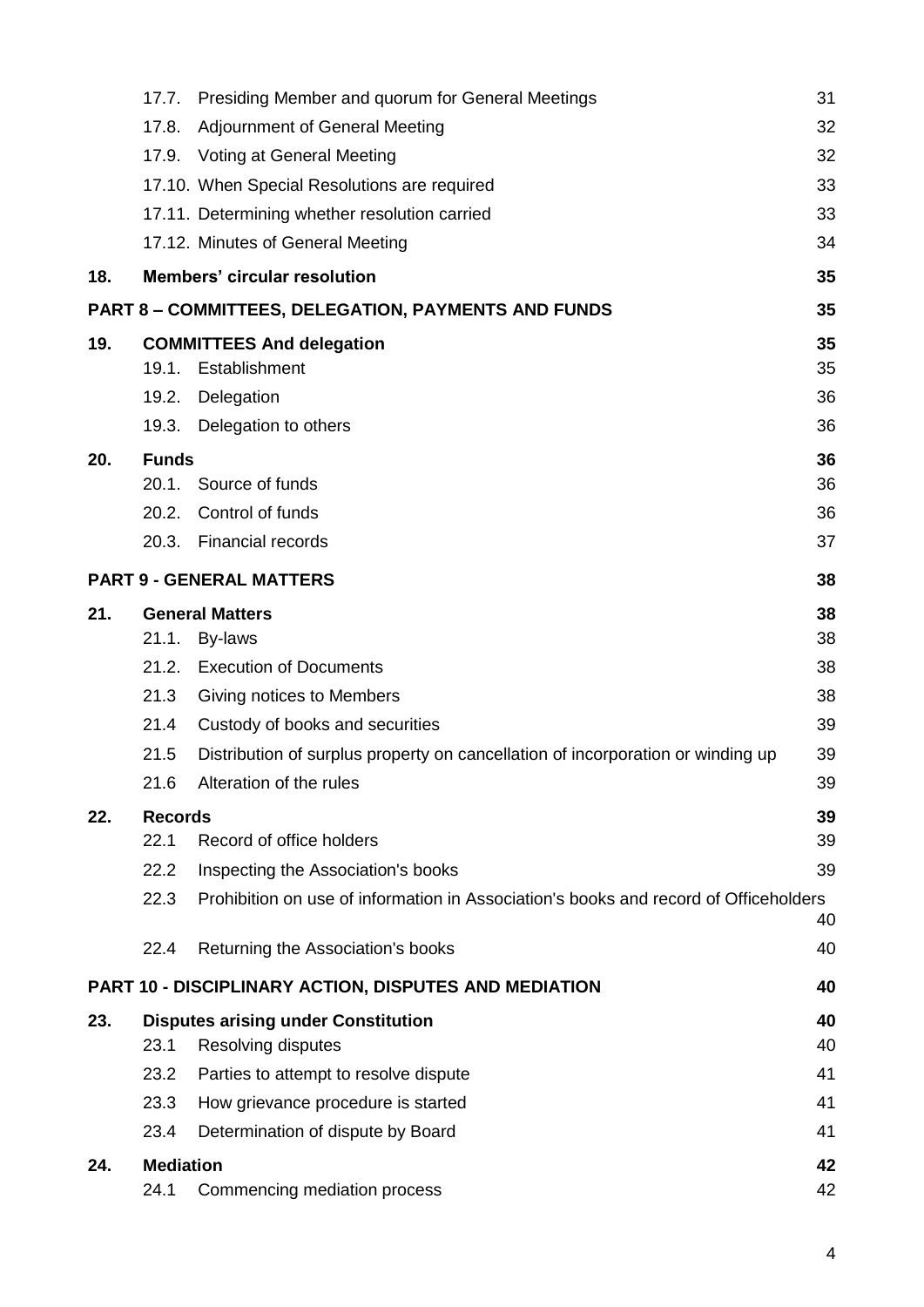|     | 24.2             | Appointment of mediator                                                                            | 42 |
|-----|------------------|----------------------------------------------------------------------------------------------------|----|
|     | 24.3             | <b>Mediation process</b>                                                                           | 43 |
|     | 24.4             | Inability to resolve the dispute                                                                   | 43 |
|     | 24.5             | If mediation results in decision to expel being revoked                                            | 43 |
|     |                  | <b>PART 11 - OTHER MATTERS</b>                                                                     | 44 |
| 25. |                  | <b>Service on Members</b>                                                                          | 44 |
| 26. | <b>Indemnity</b> |                                                                                                    | 44 |
| 27. |                  | Board member's insurance                                                                           | 44 |
| 28. |                  | Insurance covering workers, contractors, volunteers and visitors                                   | 44 |
| 29. |                  | <b>Constitution</b>                                                                                | 44 |
|     | 29.1             | <b>Binding</b>                                                                                     | 44 |
|     | 29.2             | Amendment                                                                                          | 44 |
|     | 29.3             | Copies                                                                                             | 45 |
|     |                  | ASSOCIATION OF SERVICE FOR TORTURE AND TRAUMA SURVIVORS (ASeTTS) Schedule<br>1 – PROXY VOTING FORM | 46 |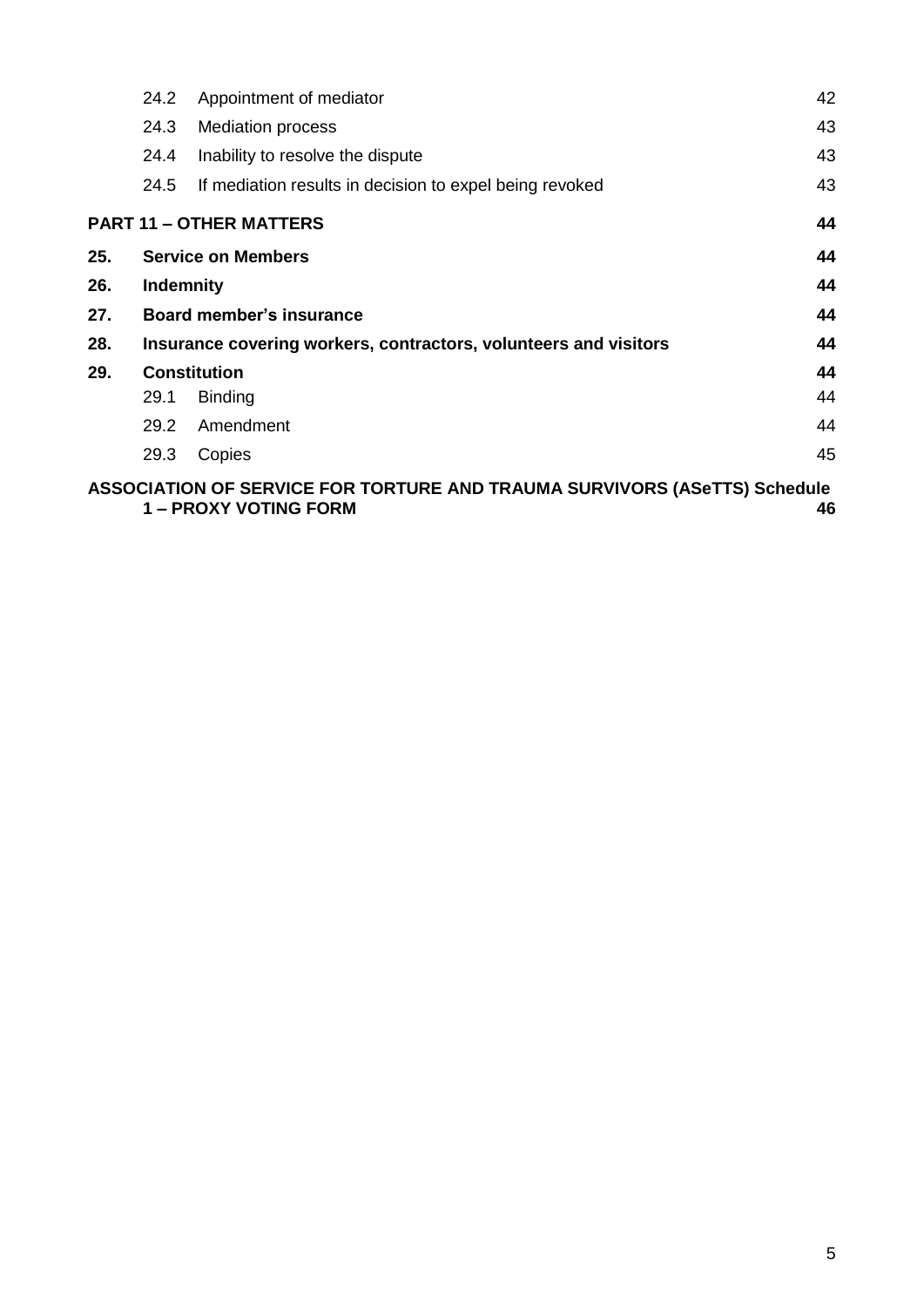# <span id="page-5-1"></span><span id="page-5-0"></span>**PART 1 - PRELIMINARY MATTERS**

### **1. NAME OF ASSOCIATION**

The name of the association is Association for Services to Torture and Trauma Survivors (ASeTTS) Inc. (ABN: 83 460 231 835).

### <span id="page-5-2"></span>**2. TYPE OF ENTITY**

The Association is a not-for-profit association incorporated under the *Associations Incorporation Act 2015* (WA).

### <span id="page-5-3"></span>**3. DEFINITIONS**

In this Constitution, unless the contrary intention appears, words and phrases have the following meaning:

**ACNC** means the Australian Charities and Not-for-profits Commission.

**Act** means the *Associations Incorporation Act 2015* (WA).

**Associate Member** means a member with rights referred to in rule [8.3\(1\)\(b\),](#page-10-5) but which does not include any voting rights.

**Association** means the Association for Services to Torture and Trauma Survivors (ASeTTS) Inc. (ABN: 83 460 231 835).

**Association's books** mean the Association's registers, Minutes, documents, securities, Financial records, Financial statements and Financial reports as defined in section 62 of the Act and any other record of information, however compiled, stored or recorded.

**Board** means the group of people, called Board Members, with the responsibility and power to manage and strategically direct the affairs of the Association.

**By laws** means by-laws made by the Association under rule 21.1.

**Chairperson** means a Board Member holding office as the Chairperson of the Association under rule [13.1.](#page-16-4)

**Circular Resolution,** which may be a Members' Circular Resolution or a Board Circular Resolution, means a resolution that is passed without a face-to-face General Meeting or Board meeting being held. Separate copies of the Circular Resolution may be used for signing by Members or Board Members provided the wording of the Circular Resolution and statement of agreement to the Circular Resolution is identical in each copy. The Circular Resolution is passed when the last Member or Board Member signs the Circular Resolution.

**Commissioner** means the person designated as the Commissioner from time to time under the Act.

**Constitution** means this document as amended from time to time.

**Corporations Act** means the *Corporations Act 2001* (Cth).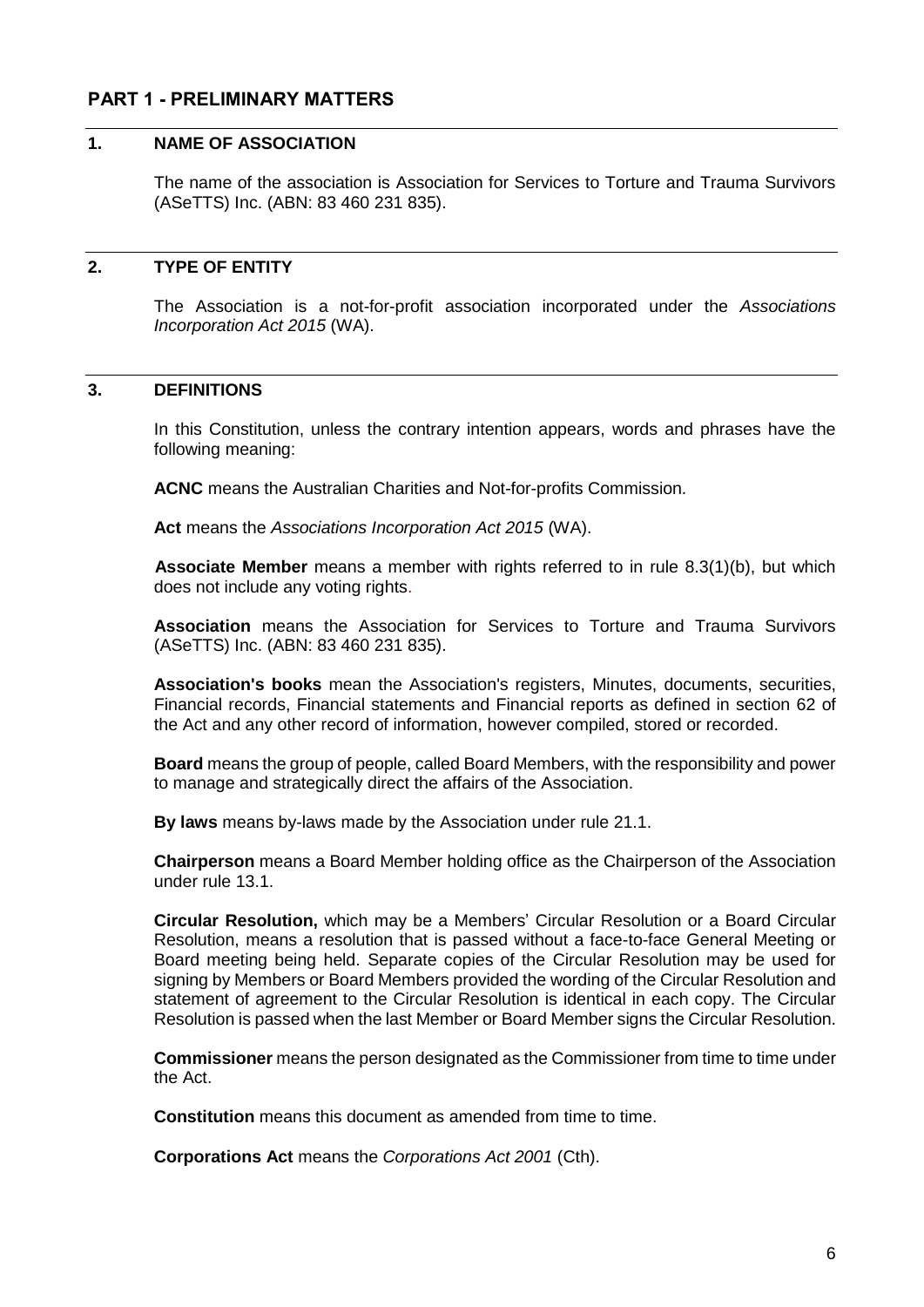**Deputy Chairperson** means a Board Member holding office as the Deputy Chairperson of the Association under rule [13.1](#page-16-4)

### **Financial records** mean:

- $(1)$ Invoices, receipts, orders for the payment of money, bills of exchange, cheques, promissory notes and vouchers;
- $(2)$ Documents of prime entry such as sales day books, purchase day books, sales returns day books, purchases returns day books, bank books, cash receipts books, cash payments books, petty cash receipts books, petty cash payments books and journals; and
- Working papers and other documents needed to explain:  $(3)$ 
	- (a) The methods by which financial statements are prepared, and
	- (b) Adjustments to be made in preparing financial statements.

**Financial report** refers to the financial report for a financial year of a Tier 1, 2 or 3 association and comprises:

- $(1)$ The financial statements for the financial year of a Tier 1, 2 or 3 association,
- $(2)$ The notes to the financial statements for the financial year of a Tier 1, 2 or 3 association, and
- $(3)$ The declaration about the financial statements and notes made by the board of a Tier 1, 2 or 3 association.

### **Financial statements** mean:

- $(1)$ If the Association uses the cash basis of accounting:
	- (a) A statement of receipts and payments for the financial year,
	- (b) A reconciled statement of bank account balances as at the end of the financial year, and
	- (c) A statement of assets and liabilities as at the end of the financial year.
- $(2)$ If the Association uses the accrual basis of accounting:
	- (a) A statement of income and expenditure for the financial year, and
	- (b) A balance sheet.

### **Financial year** means:

- $(1)$ In relation to the Association's first financial year, the period ending twelve (12) months from the date of incorporation of the Association, and
- $(2)$ After the Association's first financial year, a period of twelve (12) months commencing on 1 July and ending on 30 June of each year.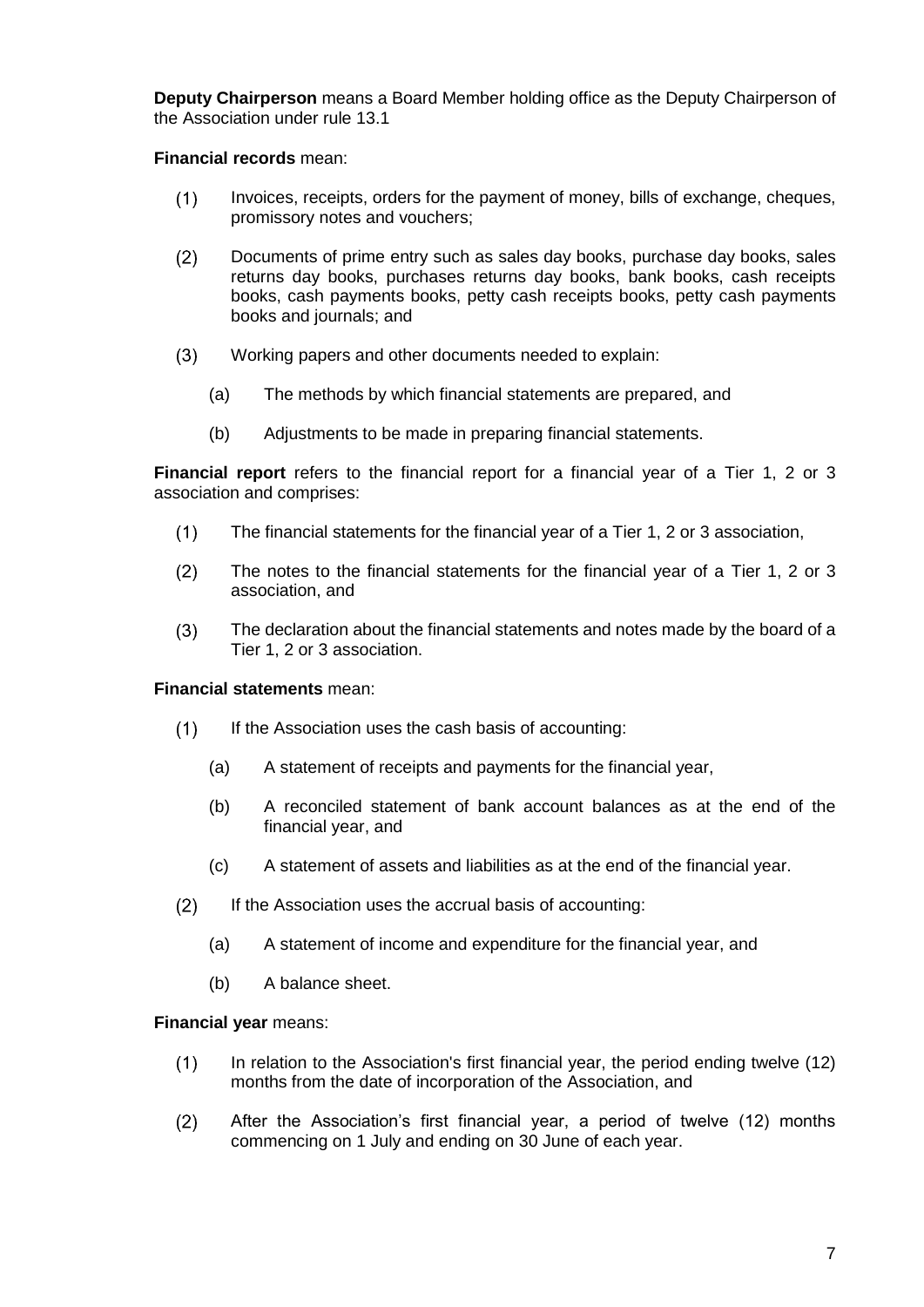**General Meeting** means a meeting of the Association that all members are entitled to receive notice of and to attend, including the Annual General Meeting and Special General Meetings.

**Life Member** means a member with rights referred to in rule [8.3\(1\)\(c\)](#page-11-3) including voting rights.

**Member** means a person (including a body corporate) who is an Ordinary Member, Associate Member or a Life Member of the Association, and "**Members**" means more than one Member.

**Minutes** means a permanent and detailed record of the deliberations of, and resolutions adopted at General Meetings and Board meetings and may include a hardcopy or an authorised softcopy documentation of those deliberations and resolutions.

**Ordinary Member** means a member with rights referred to in rule [8.3\(1\)\(a\)](#page-10-6) including voting rights.

**Register of Members** mean the register of members referred to in section 53 of the Act.

**SAT** means the State Administrative Tribunal of Western Australia.

**Secretary** means a Board Member holding office as the Secretary of the Association under rule [13.](#page-16-3)1.

**Special General Meeting** means a General Meeting of the Association other than the Annual General Meeting.

**Special Resolution** means a resolution proposed at a meeting and passed in accordance with section 51 of the Act, which requires the resolution to be passed by the votes of not less than seventy-five (75) % of the persons who are entitled to cast a vote at that meeting.

**Tier 1 association** means an incorporated association to which section 64(1) of the Act applies.

**Tier 2 association** means an incorporated association to which section 64(2) of the Act applies.

**Tier 3 association** means an incorporated association that, in a financial year, has revenue of \$1,000,000 or more or such other amount that is prescribed from time to time under section 64(3) of the Act.

**Treasurer** means a Board Member holding office as the Treasurer of the Association under rule [13.1.](#page-16-4)

### <span id="page-7-0"></span>3.1. **Relationship between Constitution and Act**

The Act overrides any provision in this Constitution, which is inconsistent with the Act.

### <span id="page-7-1"></span>3.2. **Interpretation**

In this Constitution:

- $(1)$ The words **'including', 'for example',** or similar expressions mean that there may be more inclusions or examples than those mentioned after that expression, and
- $(2)$ Reference to an **'Act'** includes every amendment, re-enactment, or replacement of that Act and any subordinate legislation made under that Act.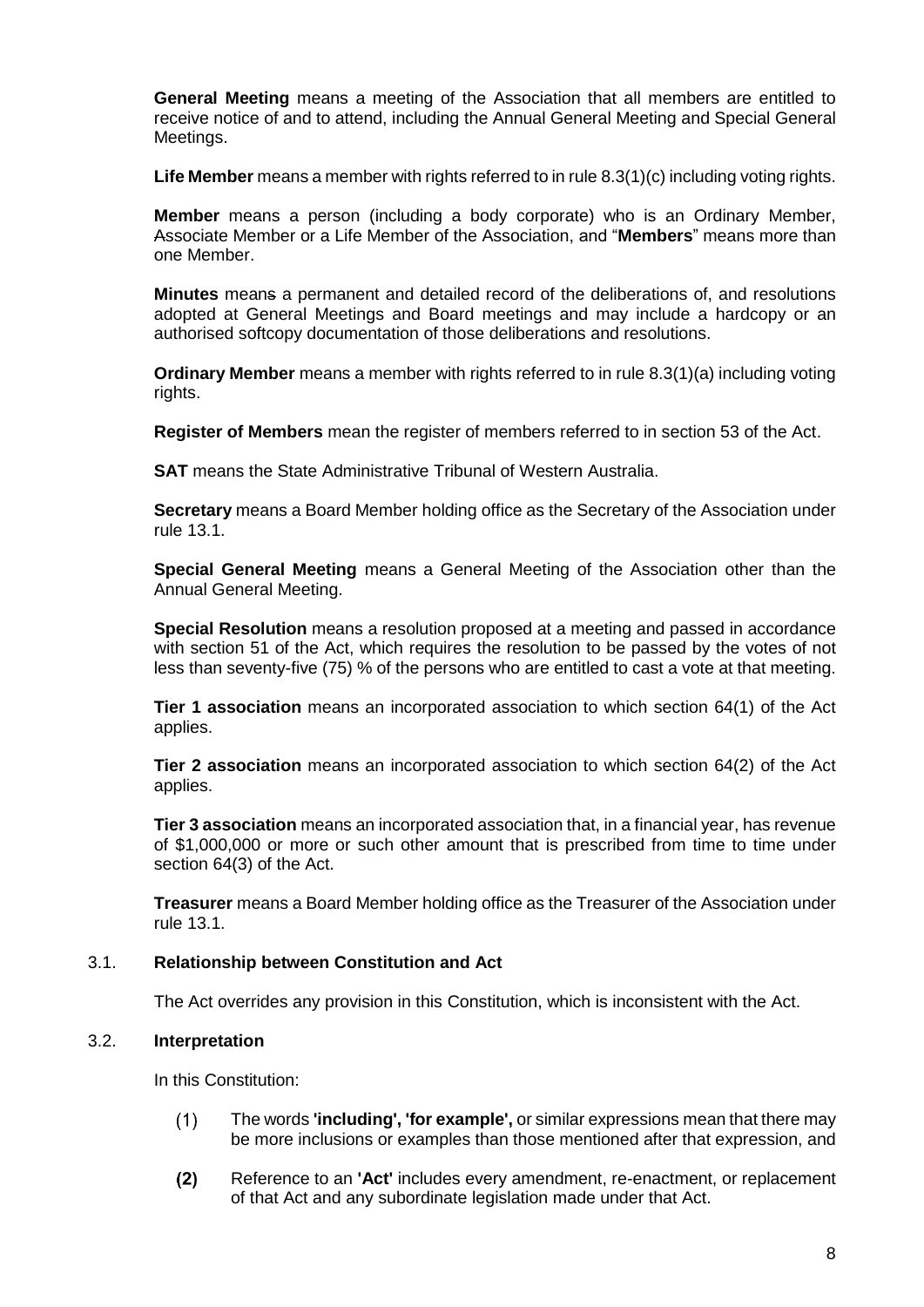# <span id="page-8-1"></span><span id="page-8-0"></span>**4. PURPOSE OF THE ASSOCIATION**

 $(1)$ The purpose of the Association is to promote and provide a culturally sensitive service that responds to the psychosocial and physical needs of people who have experienced torture and trauma in their country of origin, during their journey to Australia and while in detention including their families and others who have been impacted directly or indirectly by such torture or trauma and who are living in Western Australia.

# <span id="page-8-2"></span>**5. OBJECTIVES OF THE ASSOCIATION**

The objectives of the Association are:

- $(1)$ To ensure the right to rehabilitation with the delivery of services, research, training and advocacy and in doing so:
	- (a) To establish, develop and maintain services:
		- (i) which respond to the specific cultural and spiritual needs, as well as the gender-related, linguistic and age specific needs of torture and trauma survivors (who are often refugees or from a refugee type background and may be from culturally and linguistically diverse (CALD) populations) and their families living in Western Australia;
		- (ii) which facilitate the ability of torture and trauma survivors to heal themselves;
		- (iii) which promote overall well-being of all torture and trauma survivors in whatever way is appropriate to the individuals concerned;
		- (iv) of a professional standard which is affordable and accessible to all torture and trauma survivors and their families regardless of age, sex, race, religion, political beliefs or lifestyle; and
		- (v) guided by the expressed needs of the service users arising out of the Constitution as identified by the service users themselves and developed with input from those service users.
- $(2)$ To carry out training, advocacy and raising awareness and in doing so: -
	- (a) work with other organisations to carry out and encourage research and collect information, based on sound ethical guidelines, about the needs of torture and trauma survivors and their families in the community.
	- (b) educate, train and sensitise service providers and promote public awareness on the needs of and difficulties experienced by torture and trauma survivors and their families;
	- (c) inform and to reinforce the rights of the service users as members of Australian society; and
	- (d) act as a human and material resource.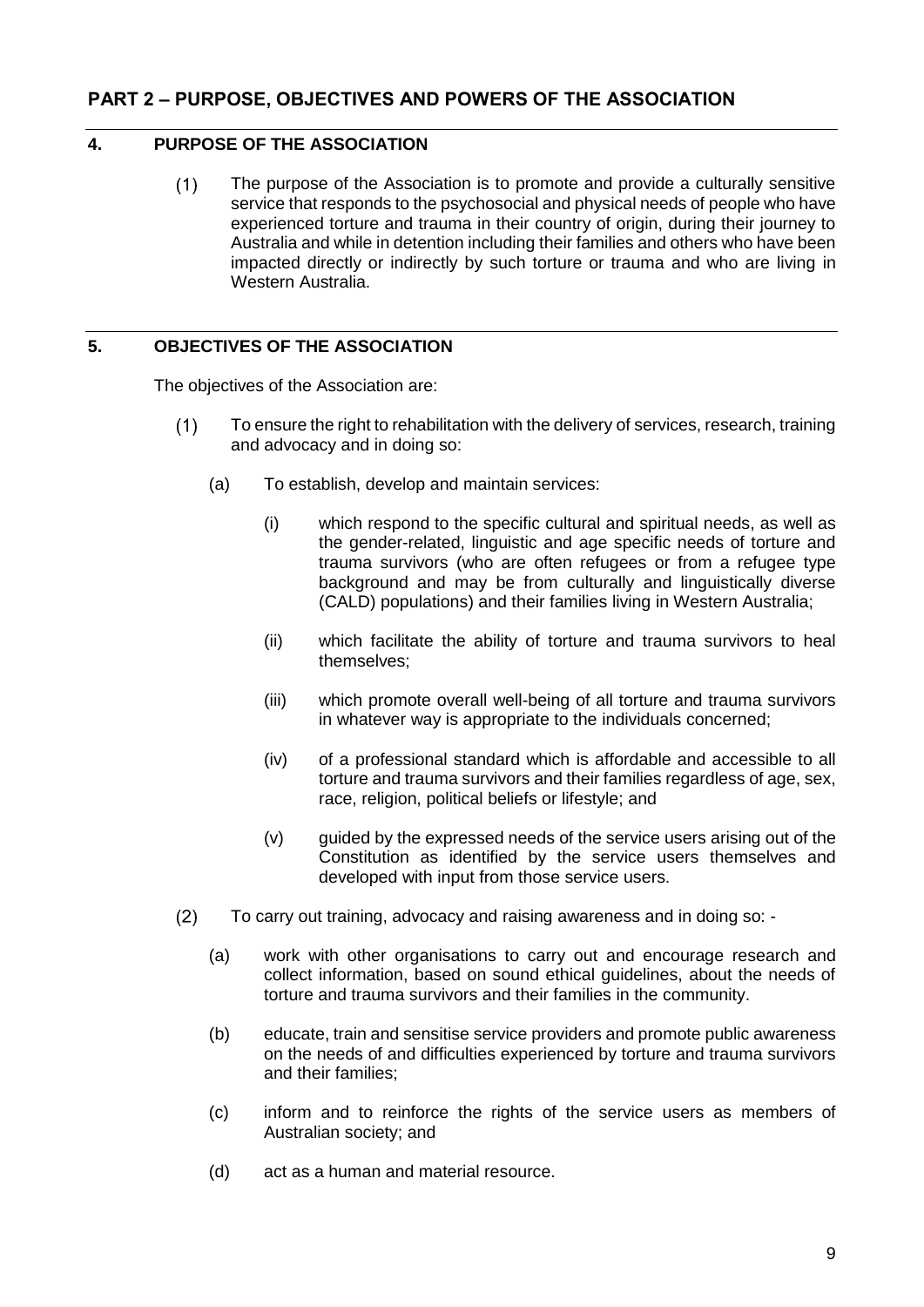$(3)$ To do all things as the Association deems incidental and/or conducive to the attainment of accessible services for torture and trauma survivors and their families.

# <span id="page-9-0"></span>**6. POWERS**

- Subject to the Act, and the rules set out in this Constitution, the Association may  $(1)$ do all things necessary or convenient to lawfully pursue:
	- (a) its objectives;
	- (b) charitable purposes;
	- (c) to raise, aid or contribute in the raising of funds for the use and benefit of the Association;
	- (d) secure the repayment of money raised or borrowed, or the payment of a debt or liability;
	- (e) appoint agents to transact business on its behalf;
	- (f) acquire, hold, deal with and dispose of any real or personal property or any rights or privileges;
	- (g) join, subscribe to, or found associations having objects wholly or in part relating to the welfare of the community;
	- (h) invest any monies of the Association not immediately required in any security in which trust monies may lawfully be invested;
	- (i) open and operate accounts with financial institutions;
	- (j) enter into any lawful contracts it considers necessary or desirable;
	- (k) do any other things as may be necessary, incidental or conducive to the attainment of the objects of the Association; and
	- (l) the Association may only exercise its powers and use its income and assets (including any surplus) for its purposes and objectives.

# <span id="page-9-1"></span>**7. NOT-FOR-PROFIT**

### <span id="page-9-2"></span>7.1. **Property and income**

- (1) The property and income of the Association shall be applied solely to promoting its objectives and purposes and no part of that property or income may be paid or otherwise distributed, directly or indirectly, to any Member, except in good faith in promoting such object and purposes.
- (2) A payment may be made to a Member out of the funds of the Association only if it is authorised under sub rule 3.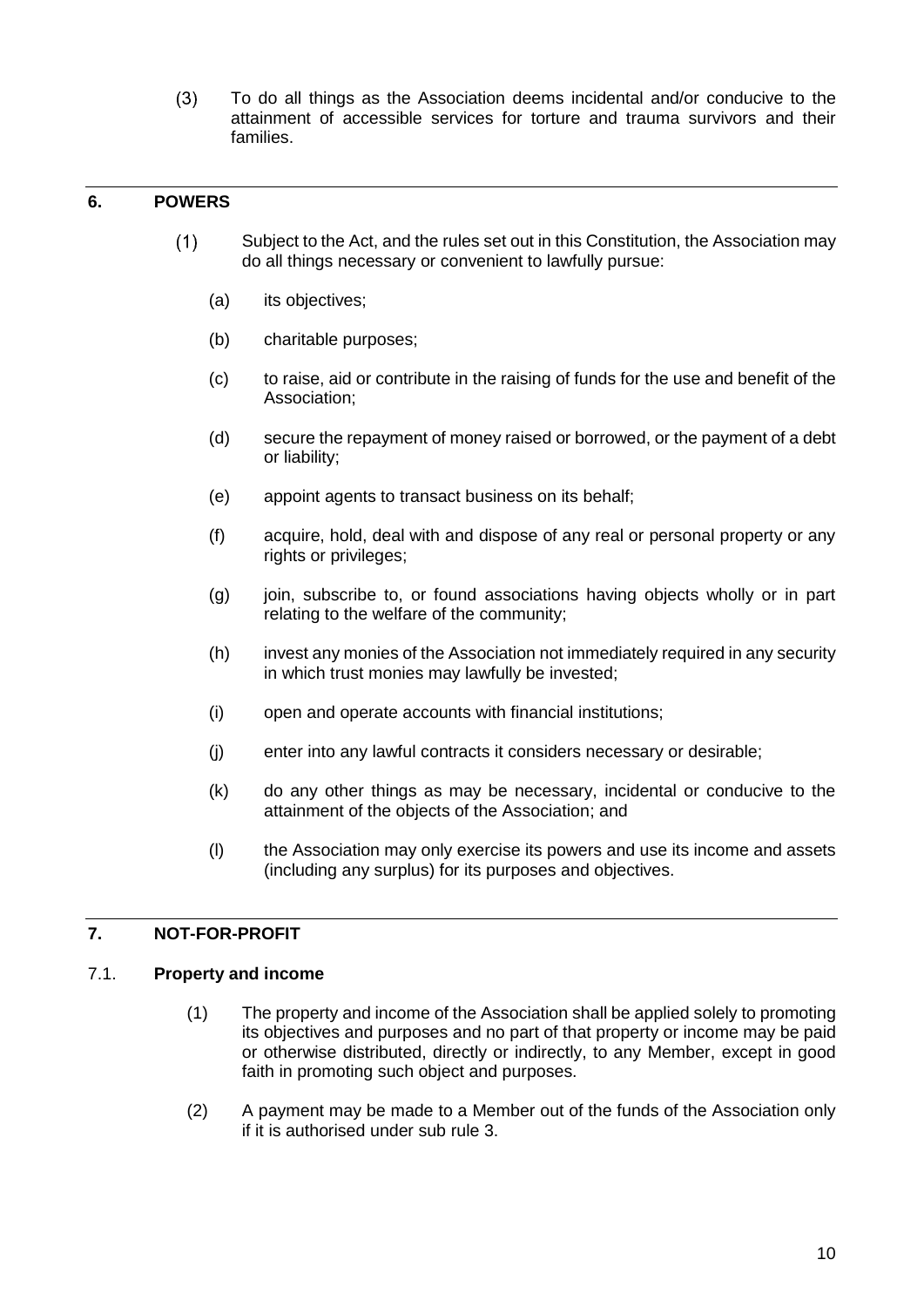- (3) A payment to a Member out of the funds of the Association is authorised if it is:
	- (a) a payment in good faith to the Member as reasonable remuneration for any services provided to the Association, or for goods supplied to the Association, in the ordinary course of business; or
	- (b) the payment of interest, on money borrowed by the Association from the Member, at a rate not greater than the cash rate published from time to time by the Reserve Bank of Australia; or
	- (c) the payment of reasonable rent to the Member for premises leased by the Member to the Association; or
	- (d) the reimbursement of reasonable expenses properly incurred by the Member on behalf of the Association,

provided that any payment out of the funds of the Association must be compliant with any guide published by the ACNC.

# <span id="page-10-0"></span>**PART 3 - MEMBERSHIP OF THE ASSOCIATION**

### <span id="page-10-1"></span>**8. MEMBERSHIP**

# <span id="page-10-2"></span>8.1. **Eligibility for membership**

- $(1)$ Any person or organisation who supports the purpose and objectives of the Association is eligible to apply for the class of membership which that person or organisation is eligible to apply.
- $(2)$ A person under the age of eighteen (18) years and an organisation cannot belong to a class of Members that confers full voting rights.

# <span id="page-10-3"></span>8.2. **Liability**

- $(1)$ Members (except Life Members) are to pay any membership fees set by the Association.
- $(2)$ Members are not liable to pay, by reason of that Member's membership, any other debts incurred by or on behalf of the Association, including the costs of winding up of the Association.

### <span id="page-10-6"></span><span id="page-10-4"></span>8.3. **Classes of Membership**

- <span id="page-10-5"></span> $(1)$ There shall be three (3) categories of members:
	- (a) **Ordinary Members**, who shall be individuals 18 years or over who have agreed to accept the purpose and objectives of the Association. An Ordinary Member has voting rights and any other rights conferred on Ordinary Members by these rules or approved by resolution at a General Meeting or determined by the Board;
	- (b) **Associate Members** (Friends of ASeTTS), who shall be individuals or organisations who have agreed to accept the purpose and objectives of the Association but who are not eligible to or do not wish to take up ordinary membership. An Associate Member has the rights conferred on Ordinary Members but does not have any voting rights;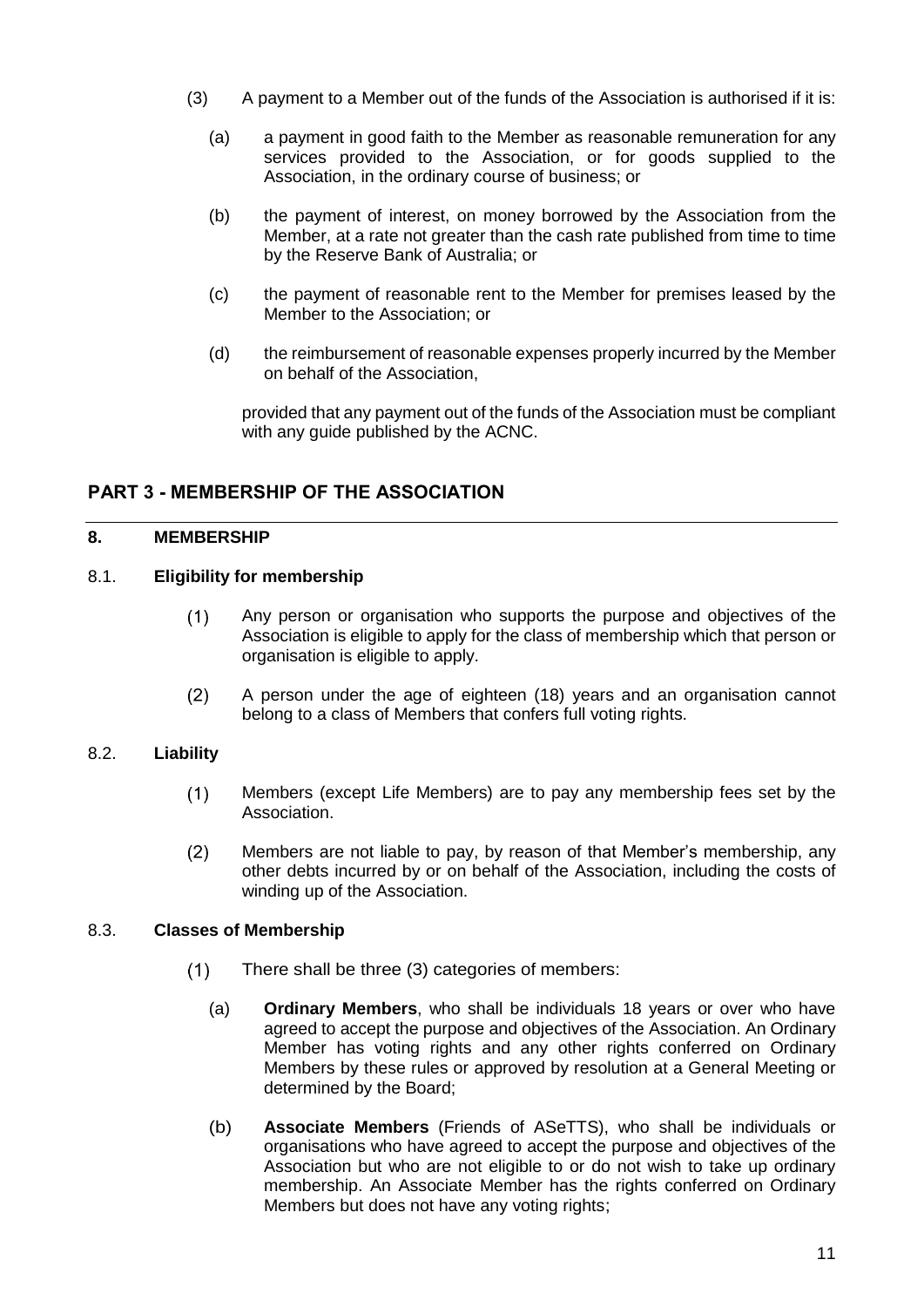- <span id="page-11-3"></span>(c) **Life Members**, the Board may nominate any member, who is eligible for membership pursuant to rule 8.1 and in the opinion of the Board has rendered outstanding service to the Association, to be a Life Member. The Board's nomination must be approved by the members in a General Meeting in order for the nominated member to be elected to life membership. A Life Member has full voting rights and any other rights conferred on Ordinary Members.
- (2) An individual who has not reached the age of eighteen (18) years is only eligible to be an Associate Member (Friends of ASeTTS).
- (3) A person or organisation can only belong to one class of membership.
- (4) The number of Members of any class is not limited unless otherwise approved by resolution at a General Meeting.
- (5) The association will have a minimum of six (6) Members with full voting rights.

# <span id="page-11-0"></span>**9. APPLYING FOR MEMBERSHIP**

### <span id="page-11-5"></span><span id="page-11-1"></span>9.1. **Application**

- $(1)$ A person or organisation who wishes to become a Member shall:
	- (a) apply in writing to the Association in the membership application form approved by the Board;
	- (b) be nominated for membership by a current Member;
	- (c) the membership application form must be signed by the applicant and the Member nominating the applicant; and
	- (d) if the Association has more than one class of Members, the membership application form must specify the classes of membership available and the criteria for eligibility. The applicant must in the application form specify the class of membership to which the application relates.

### <span id="page-11-6"></span><span id="page-11-2"></span>9.2. **Consideration of membership application**

- $(1)$ The Board shall consider and decide whether to approve or reject a membership application.
- $(2)$ Subject to sub rule [\(3\),](#page-11-4) the Board must consider membership applications in the order in which they are received by the Association and no later than three (3) months from the date when the application was received.
- <span id="page-11-4"></span> $(3)$ The Board may delay its consideration of an application if the Board considers that any matter relating to the application needs to be clarified by the applicant or that the applicant needs to provide further information in support of the application.
- $(4)$ The Board shall not approve a membership application unless the applicant:
	- (a) meets all the membership qualifications and is eligible for the class of membership to which the application relates under rule 8, and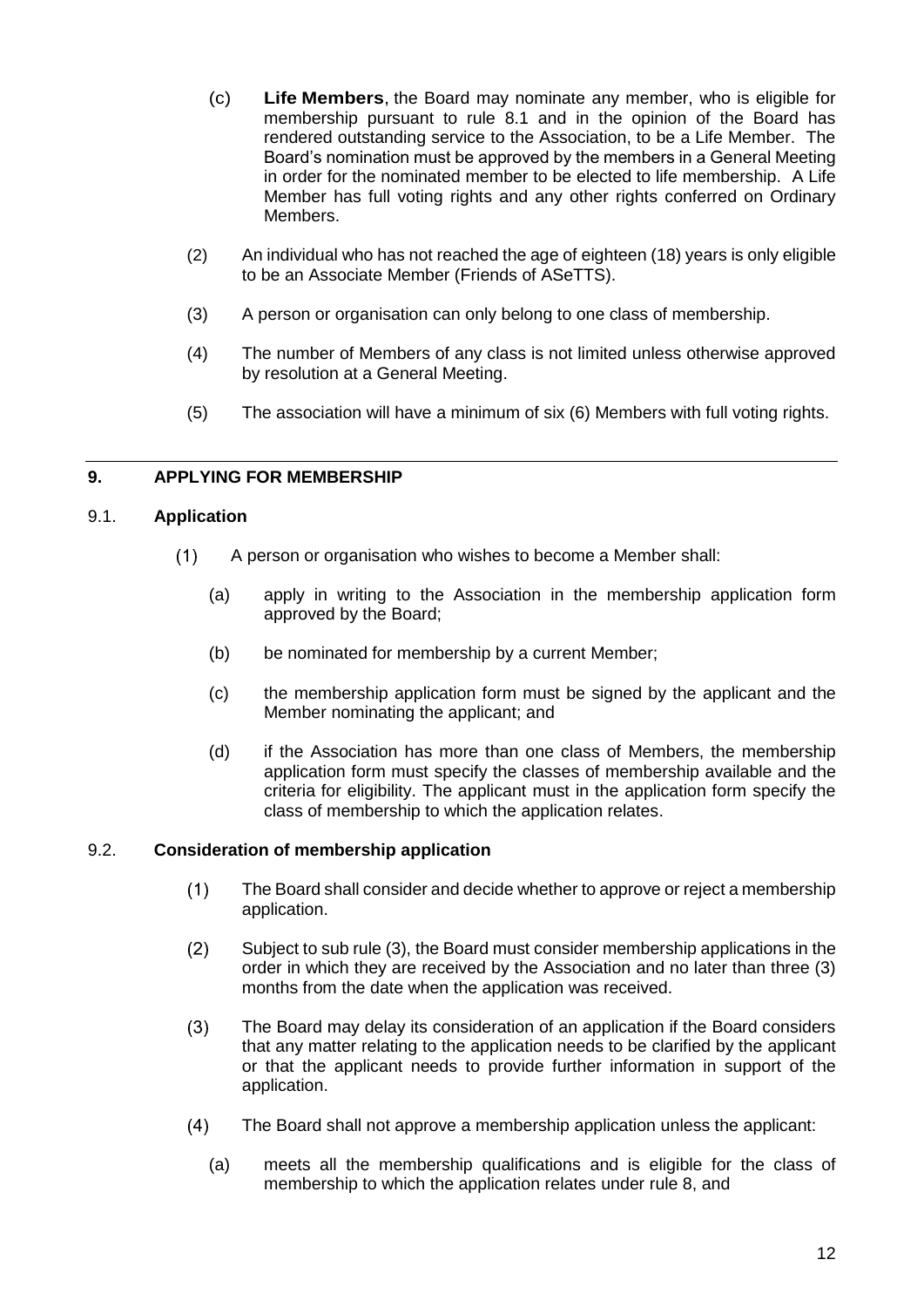- (b) makes a written membership application in accordance with rule [9.1\(1\)\(a\).](#page-11-5)
- $(5)$ The Board may refuse to accept a membership application even if the applicant has applied in writing and meets all membership eligibility requirements under rule [8.1](#page-10-2)
- $(6)$ As soon as is practicable after a decision is made under rule 9.[2\(1\),](#page-11-6) the Board shall give written notification to the applicant of the outcome of the membership application.
- The Board is not obliged to provide reasons to the applicant or to any other  $(7)$ person for its decision to accept or reject a membership application.
- $(8)$ If the applicant's membership application is rejected by the Board, the applicant may, within two (2) weeks of the notification of the rejection, submit a request in writing to the Board that the application be reviewed by the Members at a General Meeting. In this event, the Board must convene a General Meeting to be held no later than three (3) months from the date when the request was made by the applicant. At this General Meeting, the Board may present its reasons for rejecting the application and the applicant may provide written submissions in support of the application. The applicant does not have the right to attend the General Meeting but may do so when invited by the Board. At the General Meeting, the Members are required to pass a resolution approving or rejecting the application. Thereafter, the Board shall give written notification of the outcome to the applicant.
- An applicant becomes a Member if:  $(9)$ 
	- (a) the Board accepts the application or if a resolution is passed at a General Meeting accepting the application, and
	- (b) the applicant pays any membership fees due under rule [9.3.](#page-12-0)
- $(10)$ An applicant will not be accepted as an Ordinary Member if:
	- (a) they are a current employee of the Association.
	- (b) the applicant is a current client of the organisation.

### <span id="page-12-0"></span>9.3. **Membership fees**

- $(1)$ The Board must determine the annual membership fee (if any) to be paid for membership of the Association except that Life Members are not required to pay any membership fees.
- $(2)$ The fees determined under sub rule (1) may be different for different classes of membership.
- <span id="page-12-1"></span> $(3)$ A Member must pay the annual membership fee to the Treasurer, or another person authorised by the Board to accept payments, by the date ("**Due Date**") determined by the Board.
- $(4)$ If a Member has not paid the annual membership fee within the period of three (3) months after the Due Date, the Member ceases to be a Member on the expiry of that period.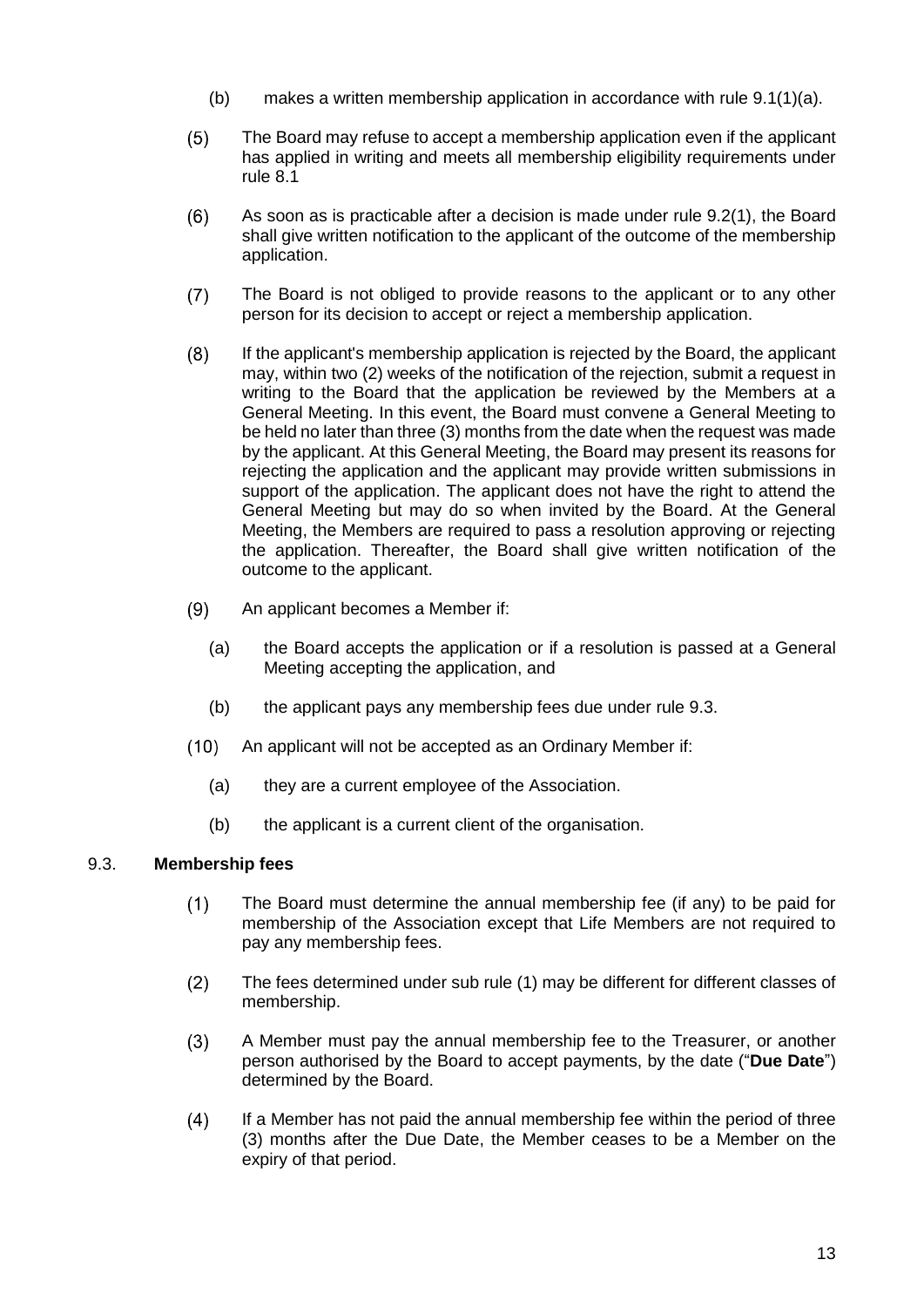- $(5)$ If a person who has ceased to be a Member under sub rule (4) offers to pay the annual membership fee after the period referred to in that sub rule has expired:
	- (a) the Board may, at its discretion, accept that payment; and
	- (b) if the payment is accepted, the person's membership is reinstated from the date the payment is accepted.

### <span id="page-13-0"></span>**10. TERMINATION OF MEMBERSHIP**

### <span id="page-13-4"></span><span id="page-13-1"></span>10.1. **Circumstances when membership terminates**

- $(1)$ A Member's membership terminates if the Member:
	- (a) does not renew their membership at the time of annual renewal within the time period set out in rule [9.3\(3\);](#page-12-1)
	- (b) resigns as a Member under rule [10.2;](#page-13-2)
	- (c) is expelled as a Member under rule [10.3;](#page-13-3)
	- (d) is a body corporate and the body corporate is wound up; or
	- (e) is an individual and the individual dies.
- $(2)$ The Secretary or a person authorised by the Board must within twenty-eight (28) days after a person or organisation ceases to be a member, make a record of this change and keep this record, for at least one (1) year of:
	- (a) the date on which the Member's membership had terminated under rule [10.1\(1\);](#page-13-4) and
	- (b) the reason for the termination of the Member's membership.

### <span id="page-13-2"></span>10.2. **Resignation of Member**

- A Member may resign as a Member by giving written notice of their resignation  $(1)$ to the Secretary.
- $(2)$ The Member's resignation is effective as at:
	- (a) the time of receipt by the Secretary of the person's written notice of resignation; or
	- (b) if a later time is stated in the notice, at that later time.

# <span id="page-13-3"></span>10.3. **Expulsion of Member**

- $(1)$ The Association may, by Board resolution, expel a Member from membership if:
	- (a) the Member contravenes any of the rules of the Constitution; or
	- (b) the Member's conduct or behaviour is detrimental to the interests of the Association.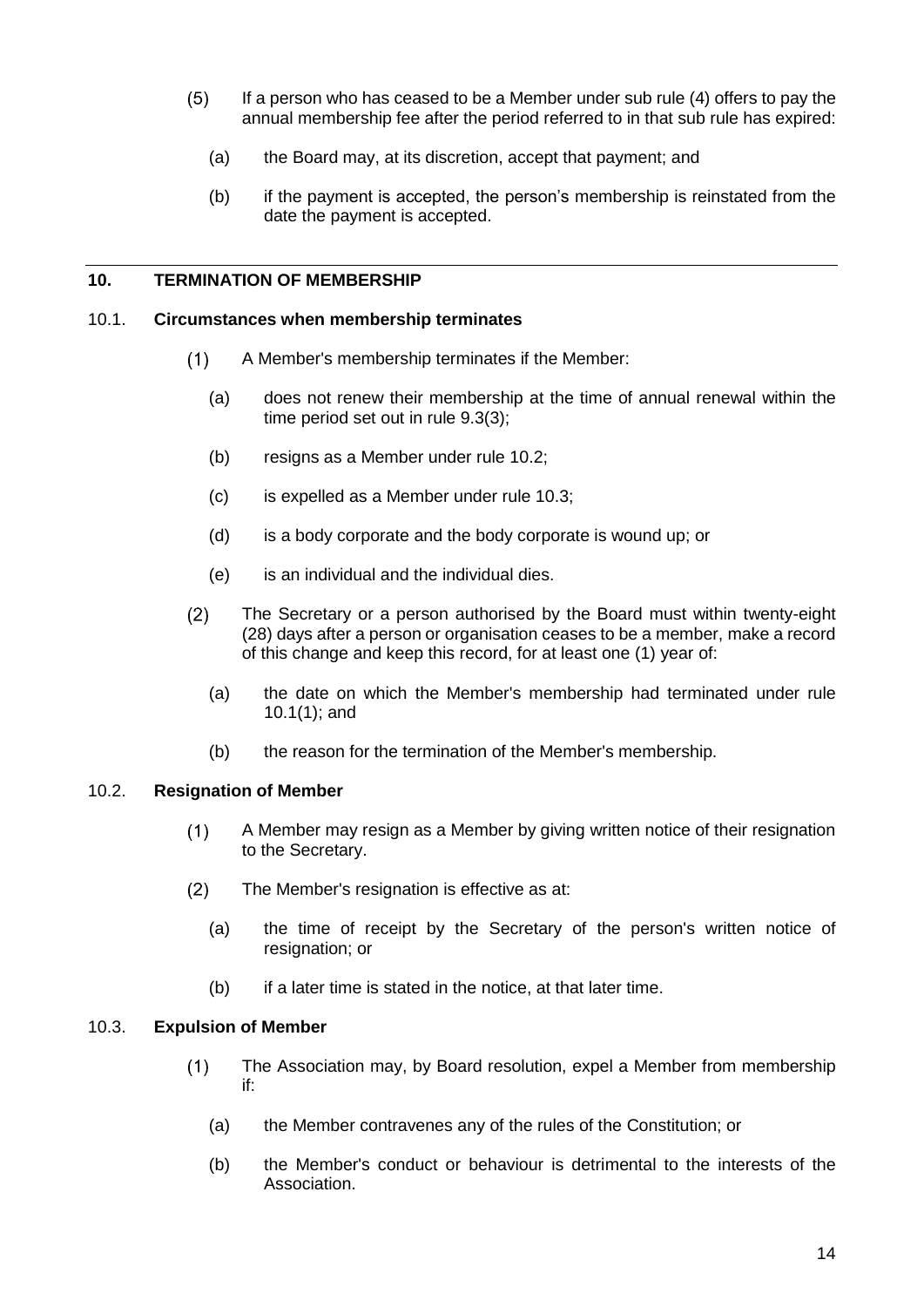- $(2)$ The Secretary shall, not less than twenty-eight (28) days before the Board meeting at which the expulsion resolution is to be considered, give written notice to the Member:
	- (a) of the proposed expulsion and the grounds on which it is based;
	- (b) of the date, place and time of the Board meeting at which the expulsion resolution is to be considered;
	- (c) that the Member, or the Member's representative, may attend the Board meeting at which the expulsion resolution is to be considered; and
	- (d) that the Member, or the Member's representative, may address the Board at the Board meeting at which the expulsion resolution is to be considered and shall be given a full and fair opportunity to state the Member's case orally or in writing, or both.
- $(3)$ At the Board meeting at which the expulsion resolution is to be considered, the Board shall:
	- (a) give the Member, or the Member's representative, a full and fair opportunity to state the Member's case orally;
	- (b) give due consideration to any written statement submitted by the Member; and
	- (c) determine whether the Member should be expelled as a Member.
- $(4)$ Once the Board has decided to expel a Member, the Member is immediately expelled.
- $(5)$ Within seven (7) days of the Board meeting at which the expulsion resolution was considered, the Secretary shall ensure that the Member is informed in writing of the Board's decision and the reasons for the Board's decision.

### <span id="page-14-1"></span><span id="page-14-0"></span>10.4. **Member's right of appeal against expulsion**

Within fourteen (14) days of receiving notice of the Board's decision under rule [10.3\(5\)](#page-14-1) an expelled Member may appeal the Board's expulsion decision by giving written notice to the Board of the expelled Member's intention to seek:

- $(1)$ the appointment of a mediator under rule [24;](#page-41-0) and/or
- $(2)$ an appeal against the expulsion to the Members at a General Meeting. In this event, the Board must convene a General Meeting to be held no later than three (3) months from the date when the notice was received by the Board. At this General Meeting, the Board may present its reasons for expelling the Member and the Member or the Member's representative may provide written or oral submissions in support of the appeal following which the Members are required to pass a resolution approving or rejecting the appeal. Thereafter, the Board shall give written notification of the outcome to the Member.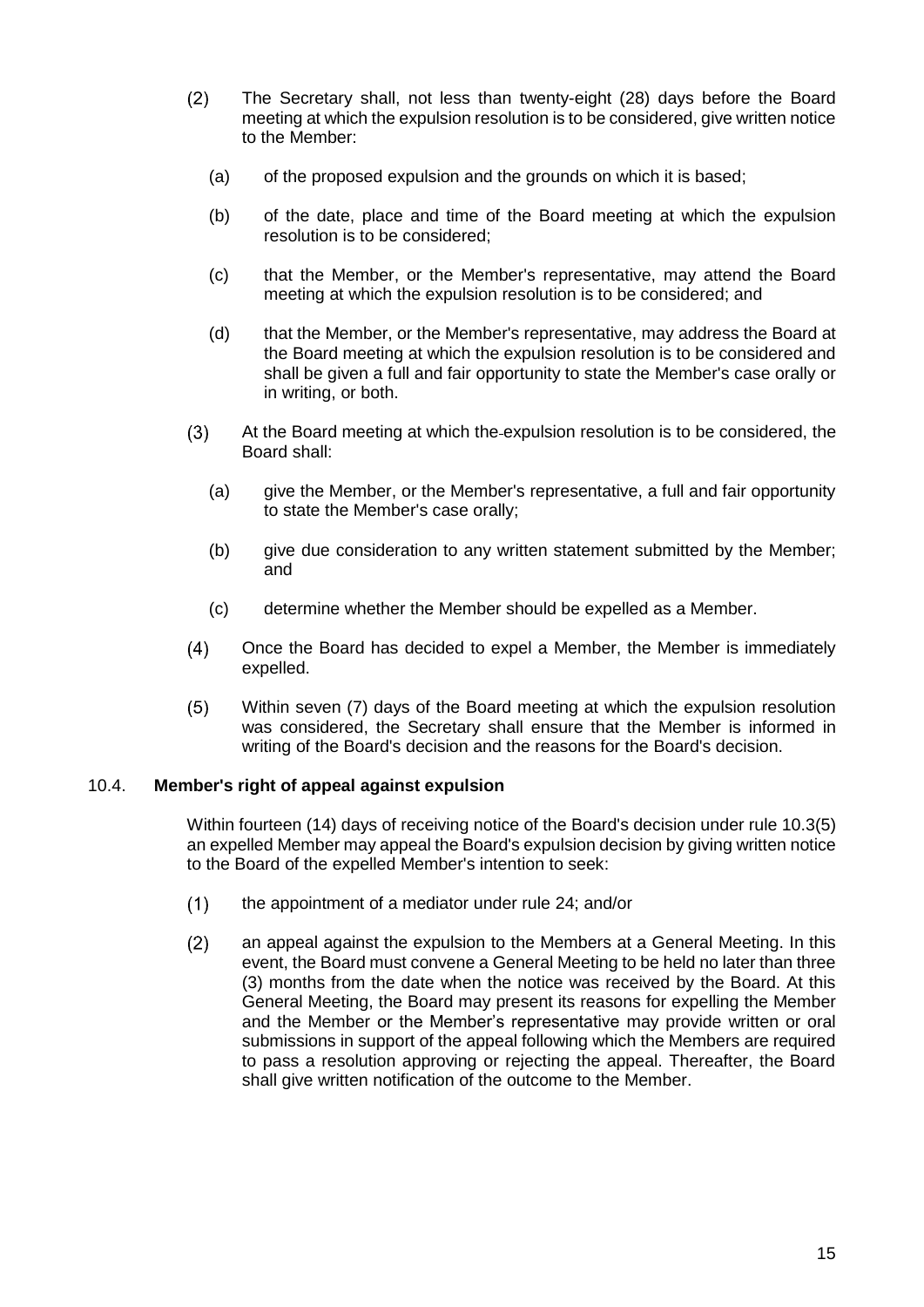# <span id="page-15-0"></span>10.5. **Reinstatement of Member**

If the Board's decision to expel a Member is revoked, any act performed by the Board or Members in a General Meeting during the period that the Member was expelled from membership under rule [10.3,](#page-13-3) is deemed to be valid, notwithstanding the Member's inability to exercise their rights or privileges of a Member, including the right to vote.

### <span id="page-15-1"></span>10.6. **Rights not transferable**

The rights of a Member are not transferable and end when membership ceases.

### <span id="page-15-2"></span>**11. REGISTER OF MEMBERS**

### <span id="page-15-3"></span>11.1. **Records of the Register of Members**

- $(1)$ The Secretary or another person authorised by the Board, is responsible for the requirements imposed on the Association under Section 53 of the Act to maintain the Register of Members and record any change in membership within twenty-eight (28) days after the change occurs.
- $(2)$ The Secretary or other person authorised by the Board, shall ensure that the Register of Members is kept and maintained at such place as the Board decides.

# <span id="page-15-4"></span>11.2. **Content of Register of Members**

- $(1)$ The Register of Members must include the following:
	- (a) full name of each Member,
	- (b) contact postal, residential or email addresses of each Member,
	- (c) class of membership held by each Member, and
	- (d) date upon which membership occurred.

# <span id="page-15-5"></span>11.3. **Inspection of Register of Members**

- A Member shall be entitled to inspect the Register of Members free of charge,  $(1)$ at such time and place as is mutually convenient to the Association and the Member.
- $(2)$ A Member shall contact the Secretary in writing to request an inspection of the Register of Members.
- <span id="page-15-6"></span> $(3)$ A Member inspecting the Register of Members may copy details or make a copy from the Register of Members but has no right to remove the Register of Members.
- <span id="page-15-7"></span> $(4)$ A Member may make a request in writing to the Secretary for a copy of the Register of Members for which the Association may charge a reasonable fee, which is to be determined by the Board from time to time.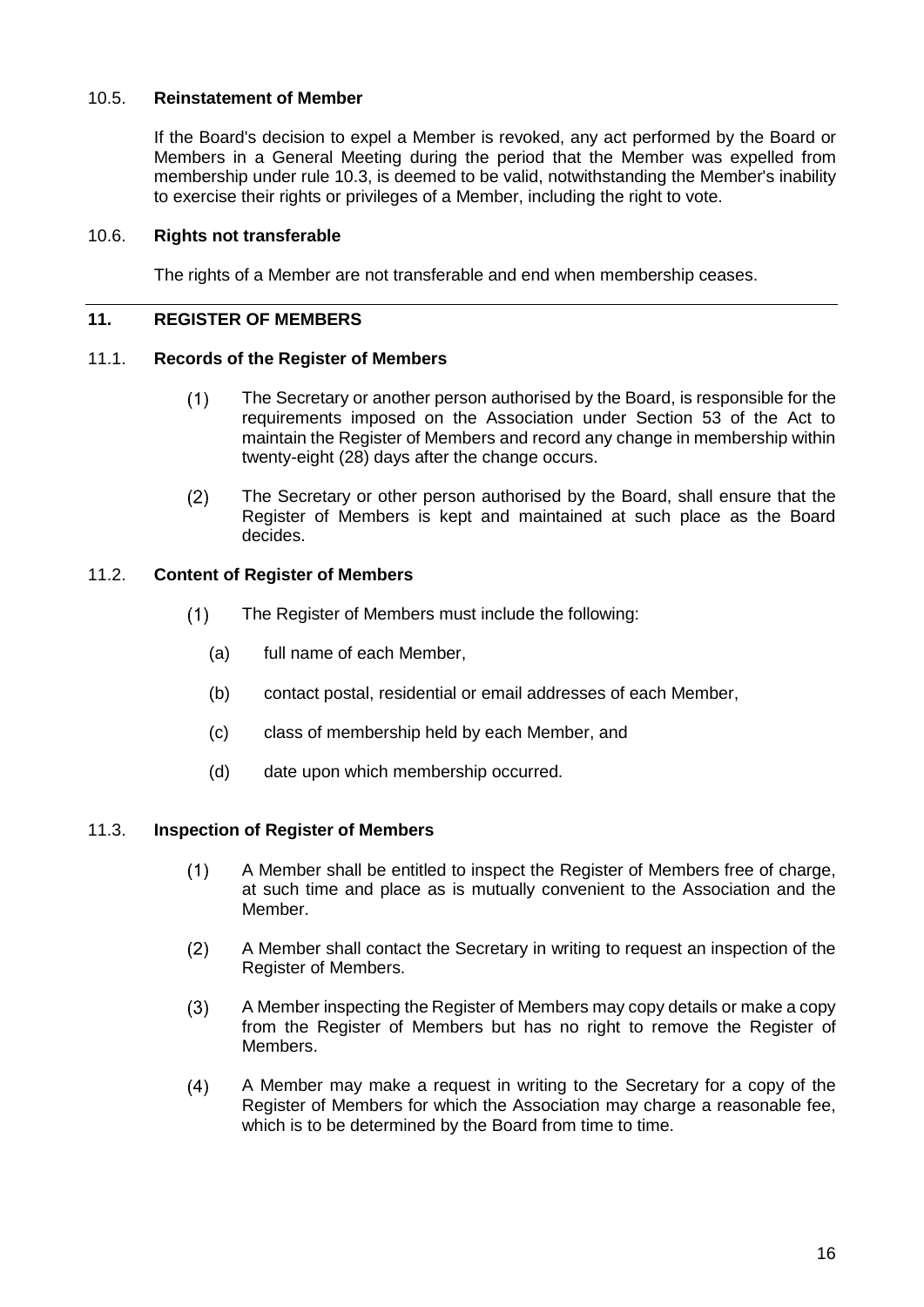$(5)$ The Board must require a Member who wishes to copy details or make a copy of the Register of Members under rule 11.[3\(3\)](#page-15-6) or who requests for a copy of the Register of Members under rule 11.[3\(4\)](#page-15-7) to provide a statutory declaration to the Secretary setting out the purpose of the request and declaring that the purpose is connected with the Association's affairs.

# 11.4 **Prohibited use of information on Register of Members**

<span id="page-16-0"></span>A Member shall not use or disclose the information contained in the Register of Members;

- $(1)$ to gain access to information that a Member has deliberately denied to them (for example, in relation to a social, family or legal difference or dispute involving the latter Member);
- $(2)$ to contact, send material to the Association or a Member for the purpose of advertising for political, religious, charitable or commercial purposes; or
- $(3)$ for any other purpose unless the use of the information:
	- (a) is approved by the Board; or
	- (b) for a purpose directly connected to:
		- (i) the Association's affairs; or
		- (ii) the provision of information to the Commissioner under the Act.

### <span id="page-16-1"></span>**PART 4 - THE BOARD OF THE ASSOCIATION**

### <span id="page-16-2"></span>**12. ROLE AND POWERS**

- $(1)$ The Board Members are the persons who, as the Board of the Association, have the power to strategically direct the affairs of the Association.
- $(2)$ Subject to the Act, these rules, the by-laws (if any) and any resolution passed at a General Meeting, the Board has power to do all things necessary or convenient to be done for the proper management of the affairs of the Association.
- $(3)$ The Board must take all reasonable steps to ensure that the Association complies with the Act, these rules and the by-laws (if any).

### <span id="page-16-3"></span>**13. BOARD MEMBERS**

### <span id="page-16-4"></span>13.1. **Composition of Board**

- $(1)$ The Board Members consist of:
	- (a) the office holders of the Association;
	- (b) up to six (6) Ordinary or Life Members of which at least two (2) must have lived experience of torture or trauma in their country of origin, during their journey to Australia or while in detention.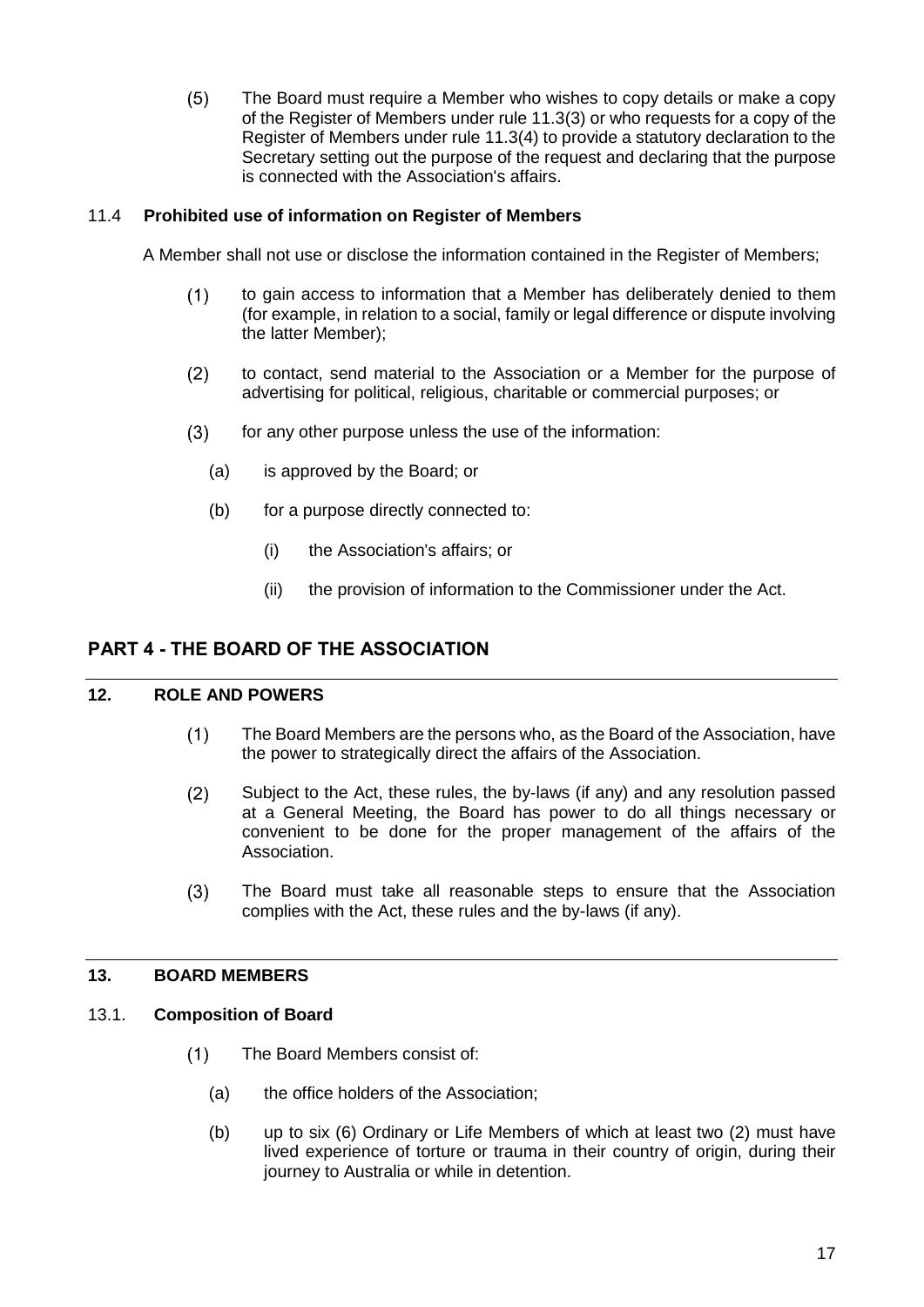- $(2)$ The following are the office holders of the Association:
	- (a) the Chairperson;
	- (b) the Deputy Chairperson;
	- (c) the Secretary;
	- (d) the Treasurer.
- $(3)$ A person may be a Board Member if the person is:
	- (a) an individual who has reached 18 years of age; and
	- (b) an Ordinary or Life Member.
- $(4)$ A person must not hold two (2) or more of the offices mentioned in sub rule (2) at the same time.
- $(5)$ Board members must have completed governance training before commencing as a member of the Board or within six (6) months of being appointed.
- $(6)$ A person cannot be a Board Member if:
	- (a) they are a current employee of the Association or within two (2) years of postemployment;
	- (b) they are a current client of the Association or has been a client in the last two (2) years.
	- (c) they have a conflict of interest due to relationships with staff, clients, or stakeholders of the Association.
	- (d) In the previous five (5) years, they have been convicted of, or imprisoned for:
		- (i) an indictable offence under the laws of any state or territory of the Commonwealth of Australia in relation to the promotion, formation or management of a body corporate; or
		- (ii) an offence involving fraud or dishonesty punishable by imprisonment for a period of three (3) months or more under the laws of any state or territory of the Commonwealth of Australia.
	- (e) They are:
		- (iii) an undischarged bankrupt, or
		- (iv) unless the person has obtained the consent of the Commissioner, a person whose affairs are under insolvency laws.
	- (f) Unless they have obtained the consent of the Commissioner, a person who has committed a breach of their director's duties pursuant to the Act and the *Corporations Act*.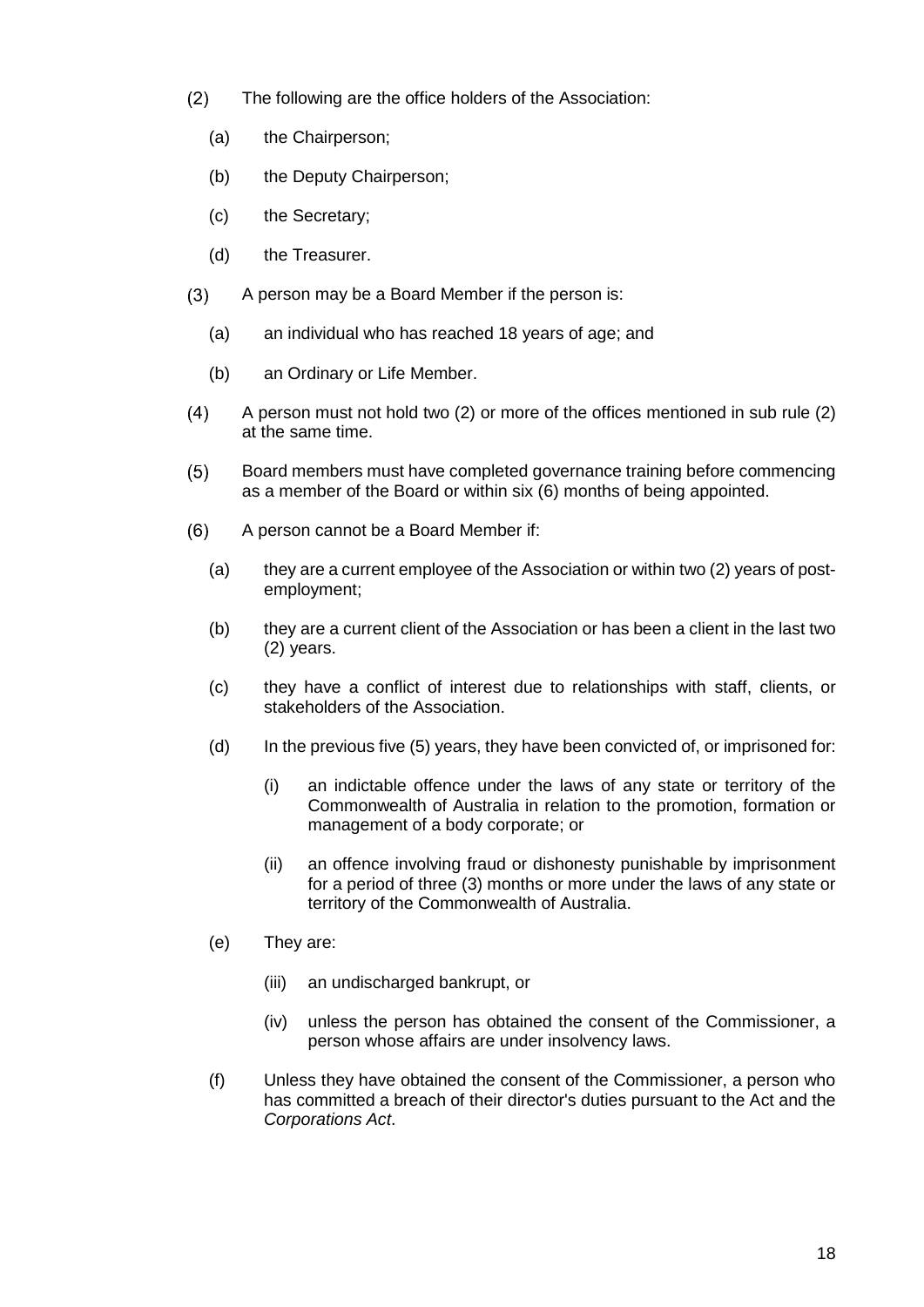# <span id="page-18-0"></span>**14. DUTIES OF BOARD MEMBERS AND OFFICERS**

### <span id="page-18-1"></span>14.1. **General duties**

Board Members and officers (as defined in Section 3 of the Act) must comply with the following duties:

- $(1)$ Exercise their powers and discharge their duties with the degree of care and diligence that a reasonable individual would exercise if they were a Board Member of the Association;
- $(2)$ Act in good faith in the best interests of the Association;
- $(3)$ Act for a proper purpose;
- $(4)$ Act to further the objectives of the Association;
- $(5)$ Act in the best interests of the Association;
- $(6)$ Disclose any perceived or actual material conflicts of interest;
- $(7)$ Ensure that the financial affairs of the Association are managed responsibly;
- $(8)$ Not allow the Association to operate while insolvent; and
- $(9)$ Not improperly use:
	- (a) Information obtained in their role as Board Member or officer; or
	- (b) Their position as Board Member, to:
		- (i) gain an advantage for themselves or another person, or
		- (ii) cause detriment to the Association.

### <span id="page-18-3"></span><span id="page-18-2"></span>14.2. **Conflict of interest**

- $(1)$ A Board Member or officer shall disclose to all the Board Members present at the Board meeting the nature and extent of any actual or perceived material conflict of interest in a matter that is being considered at the Board meeting.
- <span id="page-18-4"></span> $(2)$ A Board Member or officer shall disclose the nature and extent of the interest at the next General Meeting of the Association.
- $(3)$ The disclosure of a conflict of interest by a Board Member or officer shall be recorded in the Minutes of the Board meeting. A disclosure of a material personal interest required by rule 14.[2\(1\)](#page-18-3) or 14.[2\(2\)](#page-18-4) must give details of:
	- (a) the nature and extent of the interest; and
	- (b) the relation of the interest to the Association.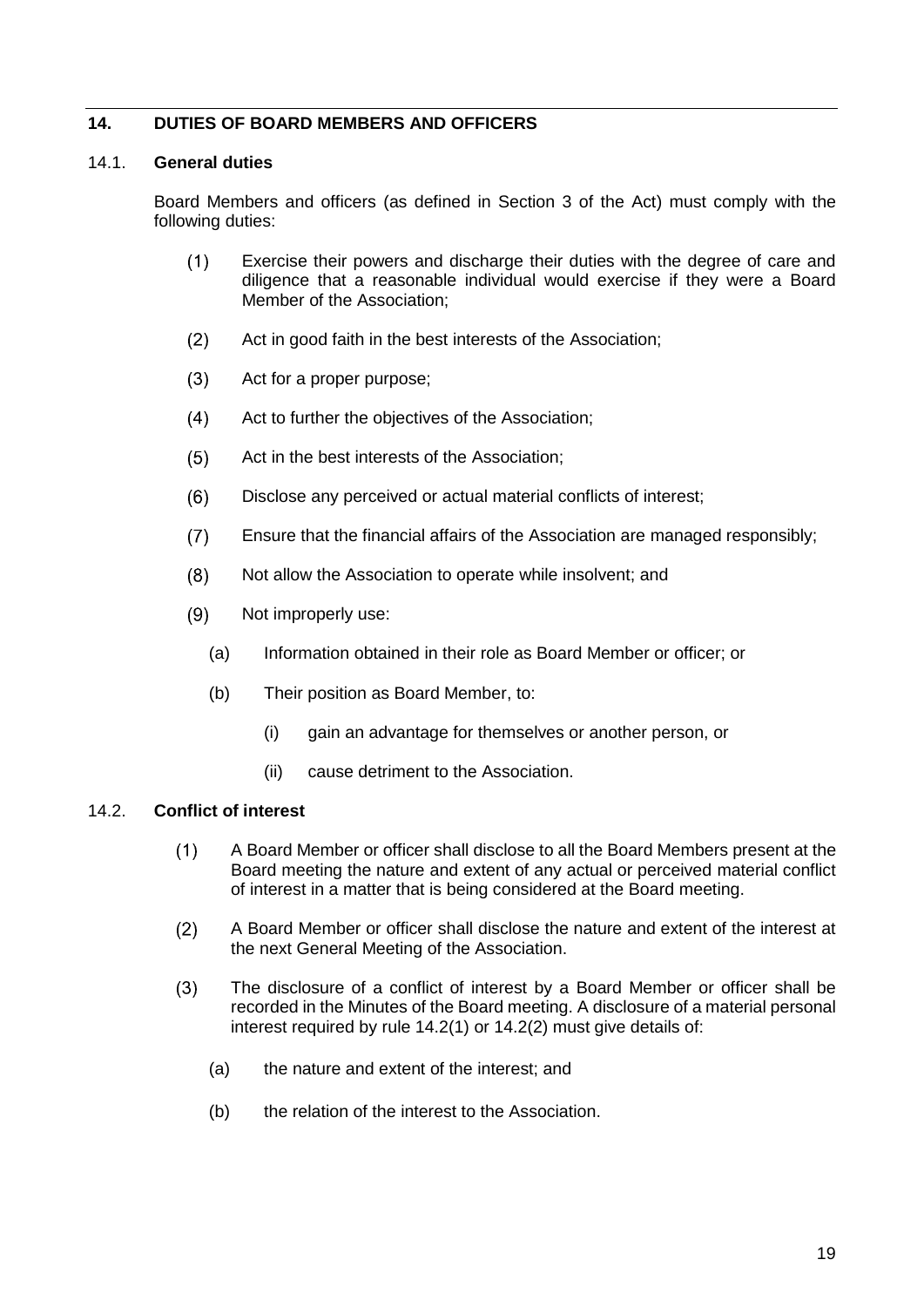- $(4)$ Each Board Member or officer who has a material personal interest in a matter that is being considered at a Board meeting (or that is proposed in a Board Circular Resolution) shall not, except as provided under rule 14.[2\(5\):](#page-19-2)
	- (a) be present at the Board meeting while the matter is being discussed, or
	- (b) vote on the matter.
- <span id="page-19-2"></span> $(5)$ A Board Member or officer may still be present and vote if:
	- (a) their interest relates to an insurance contract that insures, or would insure, the Board Member or officer against liabilities incurred by the Board Member of officer as a Board Member or officer.

### <span id="page-19-0"></span>14.3. **Chairperson**

- $(1)$ It is the duty of the Chairperson to consult with the Secretary regarding the business to be conducted at each Board meeting and General Meeting.
- $(2)$ The Chairperson has the powers and duties relating to convening and presiding at Board meetings and presiding at General Meetings provided for in these rules.

# <span id="page-19-1"></span>14.4. **Secretary**

- $(1)$ The Secretary has the following duties:
	- (a) dealing with the Association's correspondence;
	- (b) consulting with the Chairperson regarding the business to be conducted at each Board meeting and General Meeting;
	- (c) preparing the notices required for meetings and for the business to be conducted at meetings;
	- (d) unless another Member is authorised by the Board to do so, maintaining on behalf of the Association the Register of Members, and recording in the register any changes in the membership, as required under section 53(1) of the Act;
	- (e) maintaining on behalf of the Association an up-to-date copy of these rules, as required under section 35(1) of the Act;
	- (f) unless another Member is authorised by the Board to do so, maintaining on behalf of the Association a record of Board Members and other persons authorised to act on behalf of the Association, as required under section 58(2) of the Act;
	- (g) ensuring the safe custody of the books of the Association, other than the Financial records, Financial statements and Financial reports, as applicable to the Association;
	- (h) maintaining full and accurate Minutes of Board meetings and General Meetings;
	- (i) carrying out any other duty given to the Secretary under these rules or by the Board.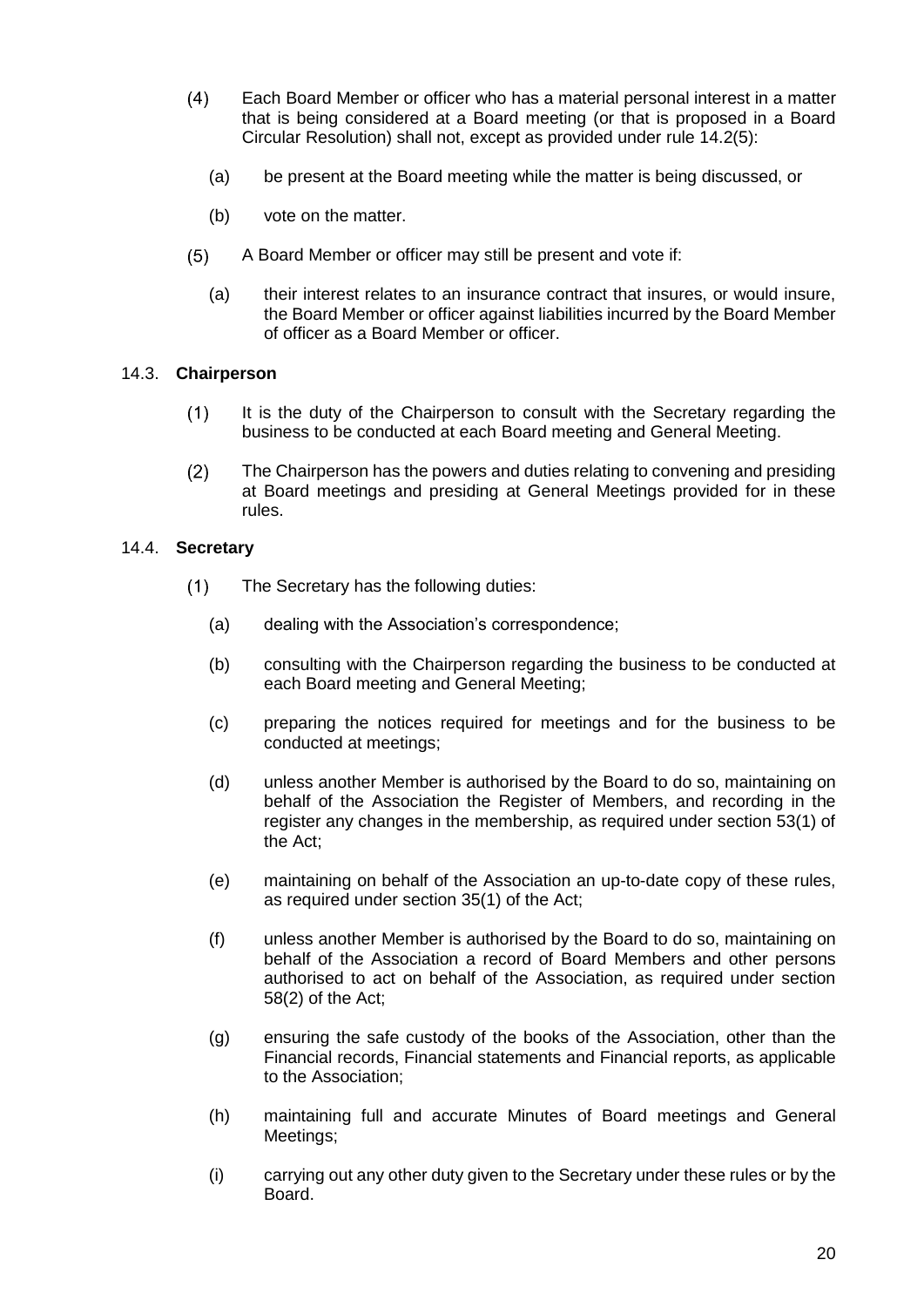### <span id="page-20-0"></span>14.5. **Treasurer**

- $(1)$ The Treasurer has the following duties:
	- (a) ensuring that any amounts payable to the Association are collected and issuing receipts for those amounts in the Association's name;
	- (b) ensuring that any amounts paid to the Association are credited to the appropriate account of the Association, as directed by the Board;
	- (c) ensuring that any payments to be made by the Association that have been authorised by the Board or at a General Meeting are made on time;
	- (d) ensuring that the Association complies with the relevant requirements of Part 5 of the Act;
	- (e) ensuring the safe custody of the Association's Financial records, Financial statements and Financial reports, as applicable to the Association;
	- (f) if the Association is a Tier 2 association or Tier 3 Association, coordinating the preparation of the Association's Financial report before its submission to the Association's Annual General Meeting;
	- (g) providing any assistance required by an auditor or reviewer conducting an audit or review of the Association's Financial statements or Financial report under Part 5 Division 5 of the Act;
	- (h) carrying out any other duty given to the Treasurer under these rules or by the Board.

# <span id="page-20-1"></span>**PART 5 - ELECTION TO THE BOARD**

### <span id="page-20-2"></span>**15. APPOINTMENT OF BOARD MEMBERS**

# <span id="page-20-3"></span>15.1. **How Members become Board Members**

- $(1)$ A Member becomes a Board Member if the Member —
	- (a) is elected to the Board at a General Meeting; or
	- (b) is appointed to the Board by the Board to fill a casual vacancy under rule 15.8.

### 15.2. **Nomination of Board Members**

- <span id="page-20-4"></span> $(1)$ At least forty-two (42) days before an Annual General Meeting, the Secretary must send a written notice to all the Members:
	- (a) calling for nominations for election to the Board; and
	- (b) stating the date by which nominations must be received by the Secretary to comply with sub rule (2).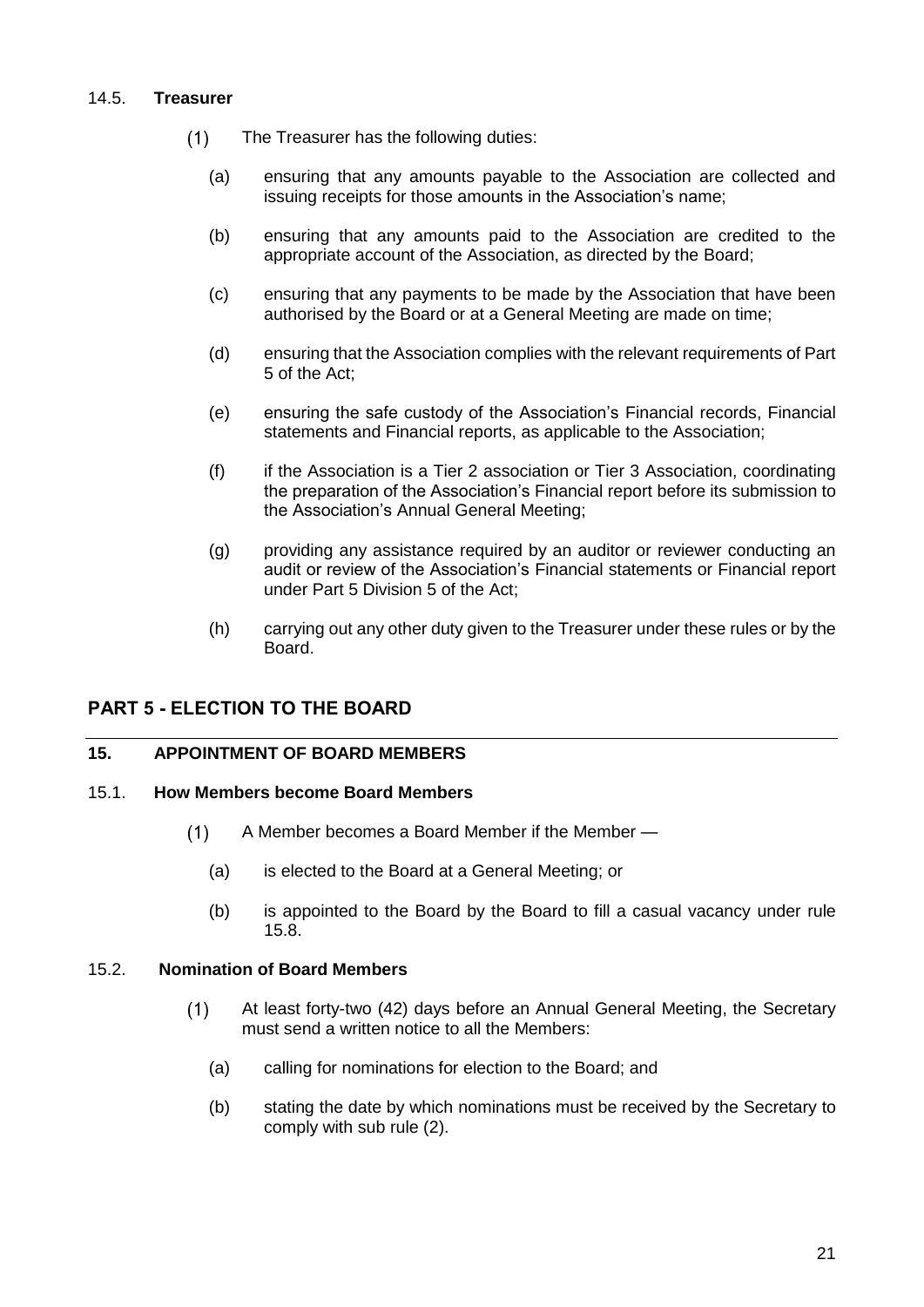- $(2)$ A Member who wishes to be considered for election to the Board at the Annual General Meeting must nominate for election by sending written notice of the nomination to the Secretary at least twenty-eight (28) days before the Annual General Meeting.
- $(3)$ The written notice must include a statement by another Member in support of the nomination.
- $(4)$ A Member may nominate for one specified position of office holder of the Association or to be an ordinary Board Member.
- A Member whose nomination does not comply with this rule is not eligible for  $(5)$ election to the Board unless the Member is nominated under rule 15.3(2) or 15.4(2)(b).

# <span id="page-21-0"></span>15.3. **Election of office holders**

- $(1)$ At the Annual General Meeting, a separate election must be held for each position of office holder of the Association.
- $(2)$ If there is no nomination for a position, the Chairperson of the meeting may call for nominations from the ordinary or Life Members at the meeting.
- $(3)$ If only one Member has nominated for a position, the Chairperson of the meeting must declare the Member elected to the position.
- $(4)$ If more than one Member has nominated for a position, the Ordinary and Life Members at the meeting must vote in accordance with procedures that have been determined by the Board to decide who is to be elected to the position.
- $(5)$ Each Ordinary and Life Member present at the meeting may vote for one Member who has nominated for the position.
- $(6)$ A Member who has nominated for the position may vote for himself or herself.
- $(7)$ On completion of the election of the Board Members, the new Chairperson of the Association may take over as the Chairperson of the meeting.

### <span id="page-21-1"></span>15.4. **Election of ordinary Board Members**

- At the Annual General Meeting, the Association must decide by resolution the  $(1)$ number of ordinary Board Members (if any) to hold office for the next year.
- $(2)$ If the number of Members nominating for the position of ordinary Board Member is not greater than the number to be elected, the Chairperson of the meeting:
	- (a) must declare each of those Members to be elected to the position; and
	- (b) may call for further nominations from the Ordinary and Life Members at the meeting to fill any positions remaining unfilled after the elections under sub rule 2(a).
- $(3)$  $If -$ 
	- (a) the number of Members nominating for the position of ordinary Board Member is greater than the number to be elected; or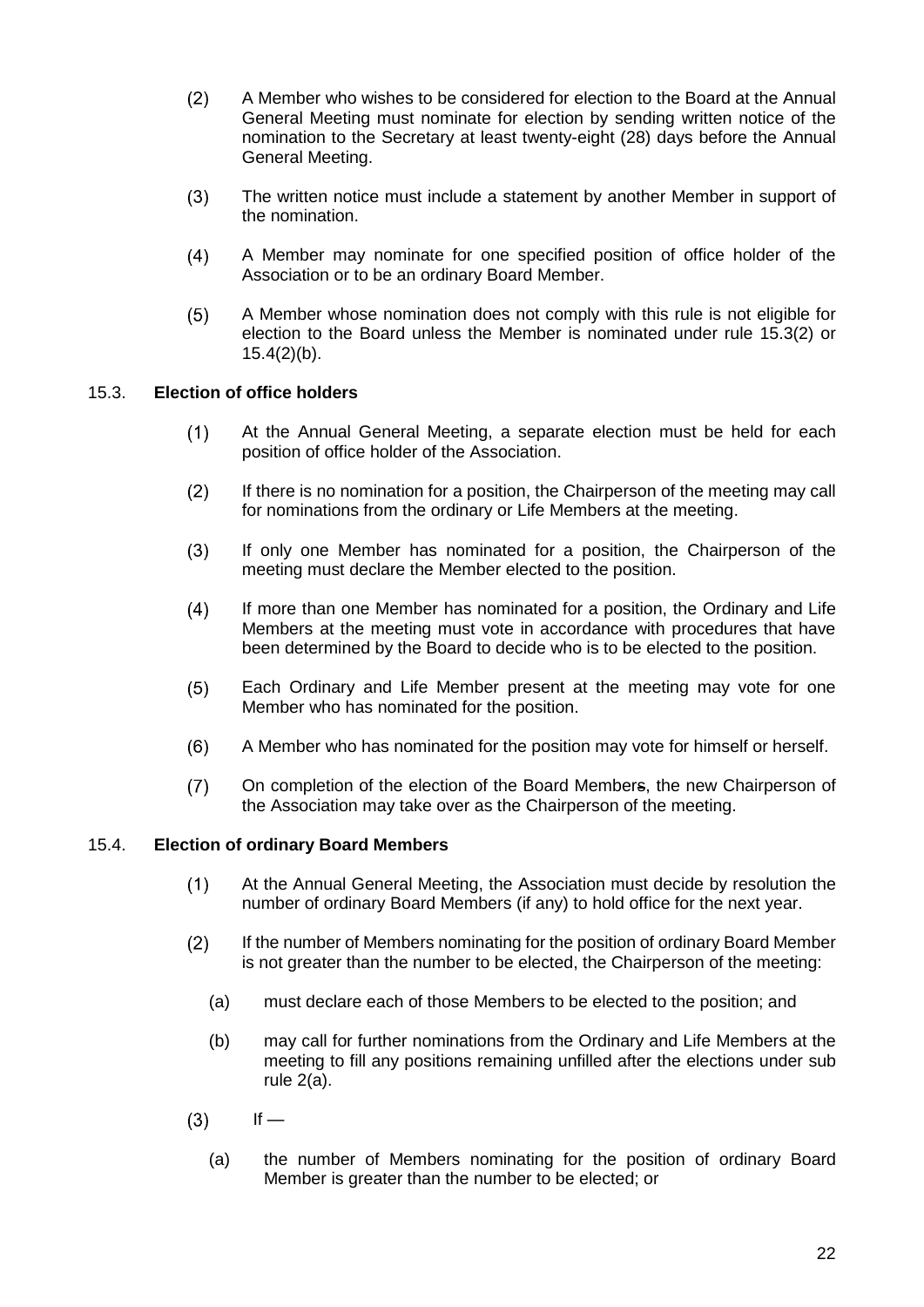(b) the number of Members nominating under sub rule  $(2)(b)$  is greater than the number of positions remaining unfilled,

the Ordinary and Life Members at the meeting must vote in accordance with procedures that have been determined by the Board to decide the Members who are to be elected to the position of ordinary Board Member.

 $(4)$ A Member who has nominated for the position of ordinary Board Member may vote in accordance with that nomination.

### <span id="page-22-0"></span>15.5. **Term of office**

- $(1)$ The term of office of a Board Member begins when that Board Member:
	- (a) is elected at an Annual General Meeting under rule 15.3 or rule 15.4;
	- (b) is elected at a Special General Meeting under rule 15.6(3)(b); or
	- (c) is appointed to fill a casual vacancy under rule 15.8.
- $(2)$ Subject to Rule 15.7:
	- (a) the term of office of a Board Member appointed to fill a casual vacancy under rule 15.8 or elected at a Special General Meeting under rule 15.6(3)(b) shall end at the next Annual General Meeting when the position will be declared vacant;
	- (b) the term of office of a Board Member elected at an Annual General Meeting shall end at the third successive Annual General Meeting following the election of the Board Member when the position will be declared vacant. For example, a Board Member is elected at the Annual General Meeting held in November 2021. Thereafter, Annual General Meetings were held in November 2022, November 2023 and November 2024. The term of office of the Board member elected at the Annual General Meeting in November 2021 will end at the third successive Annual General Meeting being the meeting held in November 2024.
- $(3)$ Board Members shall hold office for no more than two (2) terms when elected at an Annual General Meeting or in any other event, a total period of seven (7) years, whichever is longer.

### <span id="page-22-1"></span>15.6. **Resignation and removal from office**

- A Board Member may resign from the Board by written notice given to the  $(1)$ Secretary or, if the resigning Member is the Secretary, given to the Chairperson.
- $(2)$ The resignation takes effect:
	- (a) when the notice is received by the Secretary or Chairperson; or
	- $(b)$  if a later time is stated in the notice, at the later time.
- $(3)$ At a General Meeting, the Association may by resolution:
	- (a) remove a Board Member from office; and
	- (b) elect a Member who is eligible under rule 13.1(3) to fill the vacant position.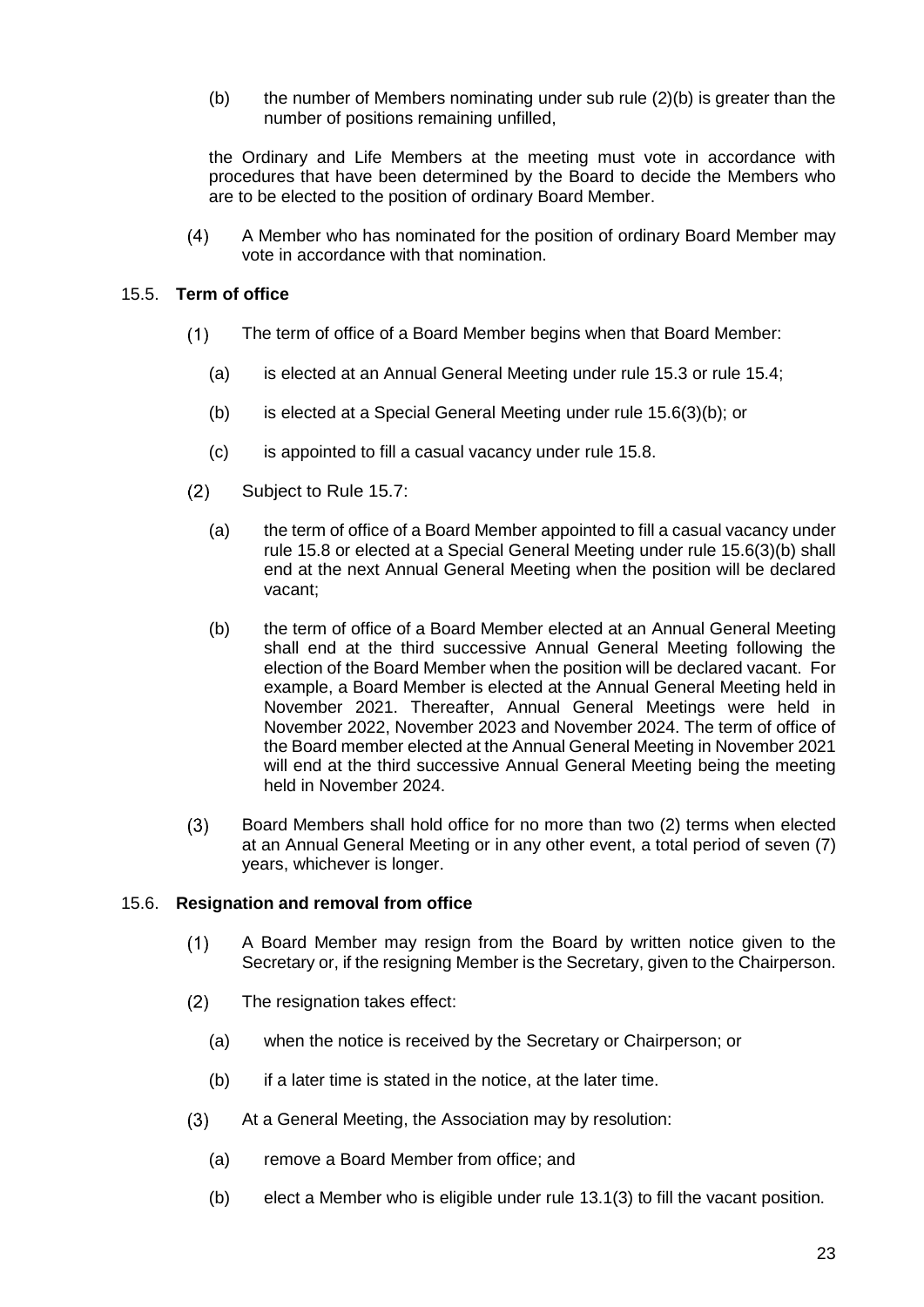- $(4)$ A Board Member who is the subject of a proposed resolution under sub rule (3)(a) may make written representations (of a reasonable length) to the Secretary or Chairperson and may ask that the representations be provided to the Members.
- $(5)$ The Secretary or Chairperson may give a copy of the representations to each Member or, if they are not so given, the Board Member may require them to be read out at the General Meeting at which the resolution is to be considered.

### <span id="page-23-0"></span>15.7. **When membership of Board ceases**

- $(1)$ A person ceases to be a Board Member if the person:
	- (a) dies or otherwise ceases to be a Member; or
	- (b) resigns from the Board or is removed from office under rule 15.6; or
	- (c) becomes ineligible to accept an appointment or act as a Board Member pursuant to section 39 of the Act;
	- (d) becomes permanently unable to act as a Board Member because of a mental or physical disability; or
	- (e) fails to attend 3 consecutive Board meetings, of which the person has been given notice, without having notified the Board that the person will be unable to attend.
- $(2)$ Where a person ceases to be a Board Member, that person (or in the case of death, that person's personal representative) must, as soon as practicable, deliver to a Board Member of the Association all documents and records that the person holds pertaining to the management of the Association's affairs and if stored on a computer, a copy of all such documents and records.

### <span id="page-23-1"></span>15.8. **Filling casual vacancies**

- $(1)$ The Board may appoint a Member who is eligible under rule 13.1(3) to fill a position on the Board that:
	- (a) has become vacant under rule 15.7; or
	- (b) was not filled by election at the most recent Annual General Meeting or under rule 15.6(3)(b).
- $(2)$ If the position of Secretary becomes vacant, the Board must appoint a Member who is eligible under rule 13.1(3) to fill the position within fourteen (14) days after the vacancy arises.
- Subject to the requirement for a quorum under rule 16.6, the Board may  $(3)$ continue to act despite any vacancy in its membership.
- $(4)$ If there are fewer Board Members than required for a quorum under rule 16.6 the Board may act only for the purpose of:
	- (a) appointing Board Members under this rule; or
	- (b) convening a General Meeting.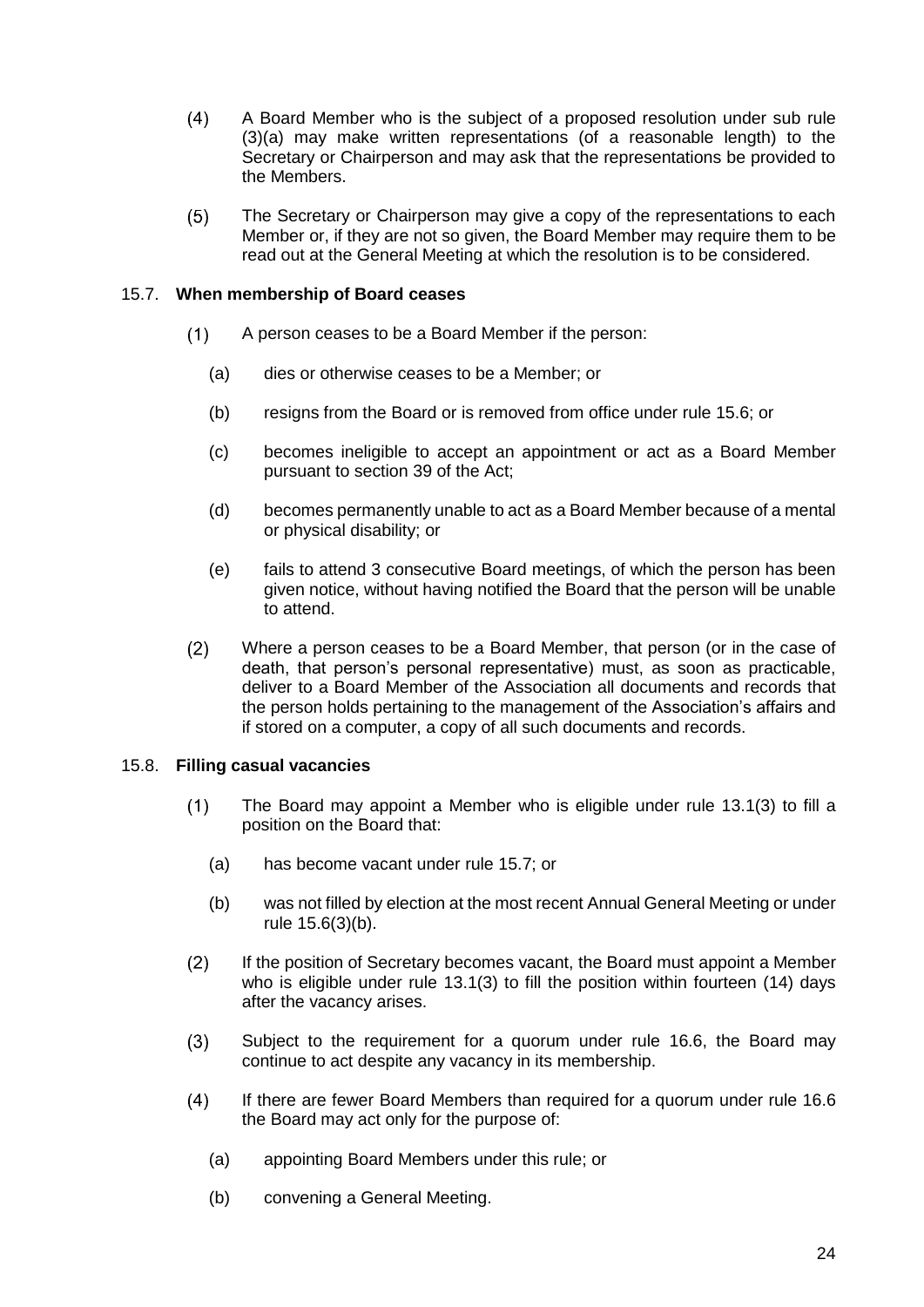# <span id="page-24-0"></span>15.9. **Validity of acts**

The acts of a Board or committee, or of a Board Member or Members of a committee, are valid despite any defect that may afterwards be discovered in the election, appointment or qualification of a Board Member or Member of a committee.

### <span id="page-24-1"></span>15.10. **Payments to Board Members**

 $(1)$ In this rule:

*Board Member* includes a Member of a committee; and

 $(2)$ A Board Member is entitled to be paid out of the funds of the Association for any out-of-pocket expenses for travel and accommodation approved by the Board and properly incurred in connection with the Association's business.

# <span id="page-24-2"></span>**PART 6 - BOARD MEETINGS**

### <span id="page-24-3"></span>**16. BOARD MEETINGS**

### <span id="page-24-4"></span>16.1. **Date, time and place of Board Meetings**

- $(1)$ The Board must meet at least three (3) times in each year on the dates and at the times and places determined by the Board.
- $(2)$ The date, time and place of the first Board meeting must be determined by the Board Members as soon as practicable after the Annual General Meeting at which the Board Members are elected.
- $(3)$ Special Board meetings may be convened by the Chairperson or any two (2) Board Members.

### <span id="page-24-5"></span>16.2. **Notice of Board Meetings**

- $(1)$ Notice of each Board meeting must be given to each Board Member at least forty-eight (48) hours before the time of the meeting.
- $(2)$ The notice must state the date, time and place of the meeting and must describe the general nature of the business to be conducted at the meeting.
- $(3)$ Unless sub rule (4) applies, the only business that may be conducted at the meeting is the business described in the notice.
- $(4)$ Urgent business that has not been described in the notice may be conducted at the meeting if the Board Members at the meeting unanimously agree to treat that business as urgent.

### <span id="page-24-6"></span>16.3. **Procedure and order of business**

- The Chairperson or, in the Chairperson's absence, the Deputy Chairperson  $(1)$ must preside as Chairperson of each Board meeting.
- $(2)$ If the Chairperson and Deputy Chairperson are absent or are unwilling to act as Chairperson of a meeting, the Board Members at the meeting must choose one of them to act as Chairperson of the meeting.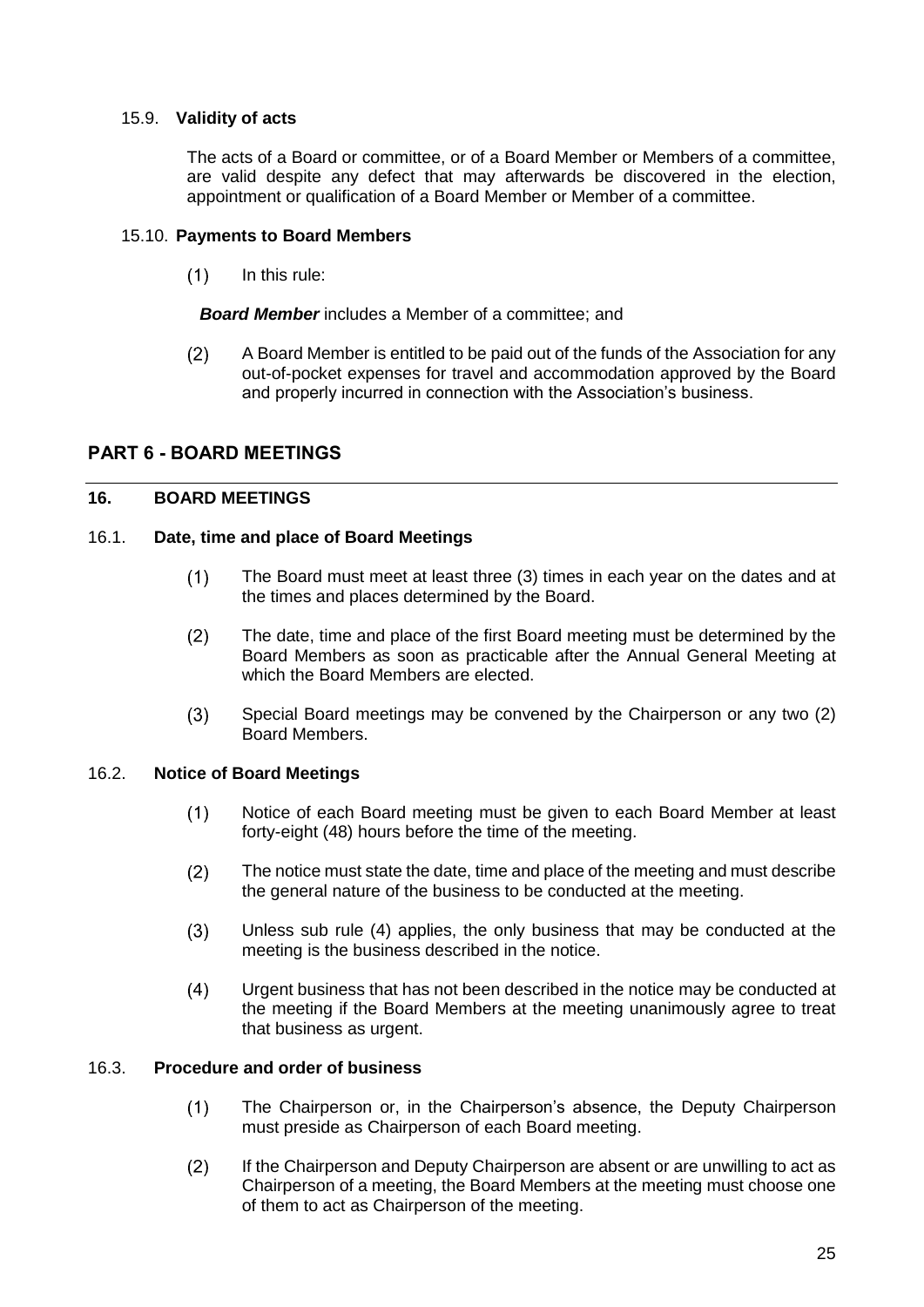- The procedure to be followed at a Board meeting must be determined from time  $(3)$ to time by the Board.
- $(4)$ The order of business at a Board meeting may be determined by the Board Members at the meeting.
- $(5)$ A Member or other person who is not a Board Member may attend a Board meeting if invited to do so by the Board.
- $(6)$ A person invited under sub rule (5) to attend a Board meeting:
	- (a) has no right to any agenda, Minutes or other document circulated at the meeting; and
	- (b) must not comment about any matter discussed at the meeting unless invited by the Board to do so; and
	- (c) cannot vote on any matter that is to be decided at the meeting.

### <span id="page-25-0"></span>16.4. **Use of Technology to be present at Board meetings**

- $(1)$ The presence of a Board Member at a Board meeting need not be by attendance in person but may be by that Board Member and each other Board Member at the meeting being simultaneously in contact by telephone or other means of instantaneous communication.
- $(2)$ A Member who participates in a Board meeting as allowed under sub rule (1) is taken to be present at the meeting and, if the Member votes at the meeting, the Member is taken to have voted in person.

### <span id="page-25-1"></span>16.5. **Client Reference Group Meetings**

The Board shall use its best efforts to support and engage clients and people with lived experience of torture or trauma and their families and seek their input into strategic planning, and advice to the Board regarding client and community needs and servicerelated matters. The client reference group structure may change from time to time and its structure will be determined by the Board.

### <span id="page-25-2"></span>16.6. **Quorum for Board Meetings**

- $(1)$ Subject to rule 15.8(4), no business is to be conducted at a Board meeting unless a quorum is present.
- $(2)$ A quorum for a Board meeting shall be a majority (more than 50%) of the total Board Members.
- If a quorum is not present within thirty (30) minutes after the notified  $(3)$ commencement time of a Board meeting:
	- (a) in the case of a special board meeting, the meeting lapses; or
	- (b) otherwise, the meeting is adjourned to the same time, day and place in the following week.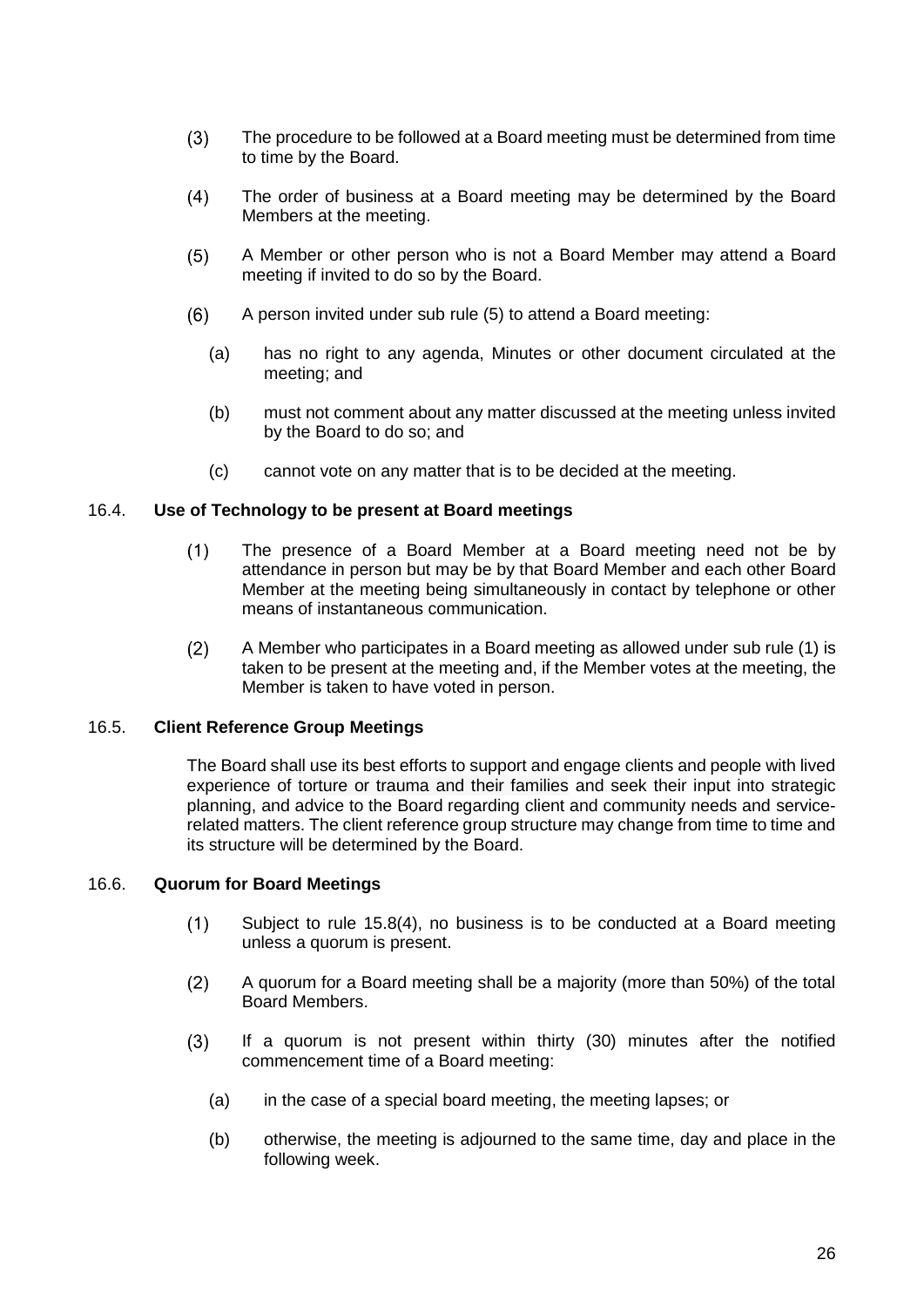- (4) If:
	- a. a quorum is not present within thirty (30) minutes after the commencement time of a Board meeting held under sub rule (3)(b); and
	- b. at least two (2) Board Members are present at the meeting,

those members present are taken to constitute a quorum.

# <span id="page-26-0"></span>16.7. **Voting at Board Meetings**

- $(1)$ Each Board Member present at a Board meeting has one vote on any question arising at the meeting.
- $(2)$ A motion is carried if a majority of the Board Members present at the Board meeting vote in favour of the motion.
- $(3)$ If the votes are divided equally on a question, the Chairperson of the meeting will not have a second or casting vote, and the motion is lost.
- $(4)$ A vote may take place by the Board Members present indicating their agreement or disagreement or by a show of hands, unless the Board decides that a secret ballot is needed to determine a question.
- $(5)$ If a secret ballot is needed, the Chairperson of the meeting must decide how the ballot is to be conducted.

# <span id="page-26-1"></span>16.8. **Voting by Circular Resolution**

Where the Board is out of session, the Chairperson or, in the Chairperson's absence, the Deputy Chairperson may initiate a resolution for consideration by the Board by electronic means (being SMS, WhatsApp, email or similar platform) and a vote taken by the current Board Members under this provision shall be carried when at least 75% of all Board Members respond in the affirmative to the resolution. The initial message will include a time limit for decision-making and evidence of the Board Members' votes shall be included in the minutes of the next Board meeting.

### <span id="page-26-2"></span>16.9. **Minutes of Board meetings**

- $(1)$ The Board must ensure that Minutes are taken and kept of each Board meeting.
- $(2)$ The Minutes must record the following:
	- (a) the names of the Board Members present at the meeting;
	- (b) the name of any person attending the meeting under rule  $16.3(5)$ ;
	- (c) the business considered at the meeting;
	- (d) any motion on which a vote is taken at the meeting and the result of the vote.
- The Minutes of a Board meeting must be entered in the Association's minute  $(3)$ book within thirty (30) days after the meeting is held.
- $(4)$ The Chairperson must ensure that the Minutes of a Board meeting are reviewed and signed as correct by: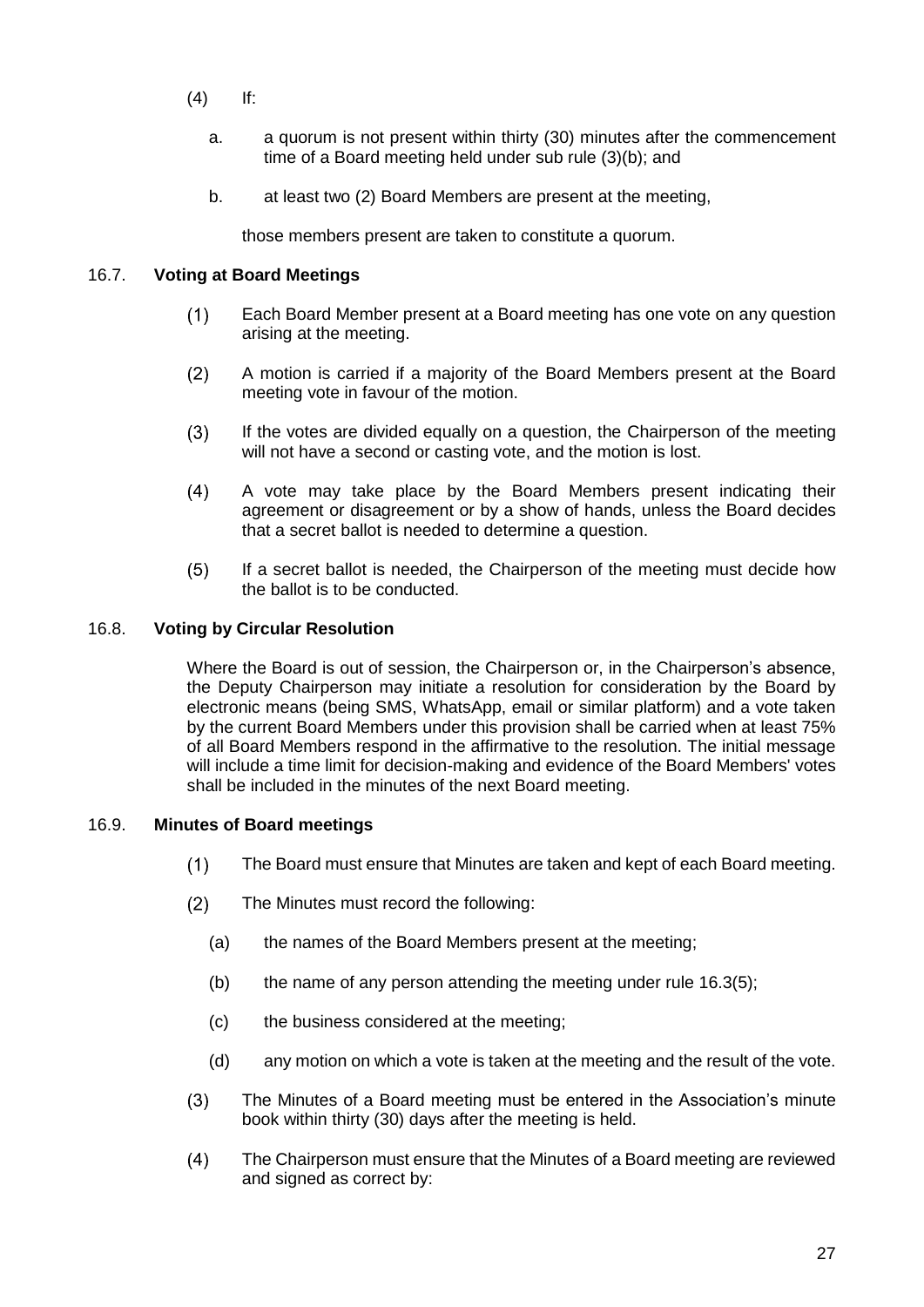- (a) the Chairperson of the meeting; or
- (b) the Chairperson of the next Board meeting.
- $(5)$ When the Minutes of a Board meeting have been signed as correct, they are, until the contrary is proved, evidence that:
	- (a) the meeting to which the Minutes relate was duly convened and held; and
	- (b) the matters recorded as having taken place at the meeting took place as recorded; and
	- (c) any appointment purportedly made at the meeting was validly made.

# <span id="page-27-0"></span>**PART 7 - GENERAL MEETINGS OF THE ASSOCIATION**

# <span id="page-27-1"></span>**17. GENERAL MEETING**

# <span id="page-27-2"></span>17.1. **Types of General Meetings**

There are two types of general meetings, namely:

- an Annual General Meeting; and  $(1)$
- $(2)$ a Special General Meeting.

# <span id="page-27-3"></span>17.2. **Purpose of Annual General Meeting**

- $(1)$ An Annual General Meeting shall be held on a date, and at a time and place, decided by the Board.
- $(2)$ The Association shall hold an Annual General Meeting each calendar year:
	- (a) within six (6) months after the end of the financial year; or
	- (b) if the Annual General Meeting is to be held more than six (6) months after the end of the Association's financial year, the Secretary must apply to the Commissioner for permission under section 50(3)(b) of the Act within four (4) months after the end of the financial year.
- $(3)$ If the Association requires the approval from the Commissioner to hold its Annual General Meeting within a longer period under rule 17.2(2)(b) the Secretary shall ensure that application is made to the Commissioner for such approval no later than four (4) months after the end of the financial year.
- $(4)$ The ordinary business of the Annual General Meeting is as follows:
	- (a) To confirm the minute of the previous Annual General Meeting and of any Special General Meeting held since the previous Annual General Meeting (if the Minutes of that Special General Meeting have not yet been confirmed);
	- (b) To receive and consider:
		- (i) the Board's annual report on the Association's activities during the preceding financial year; and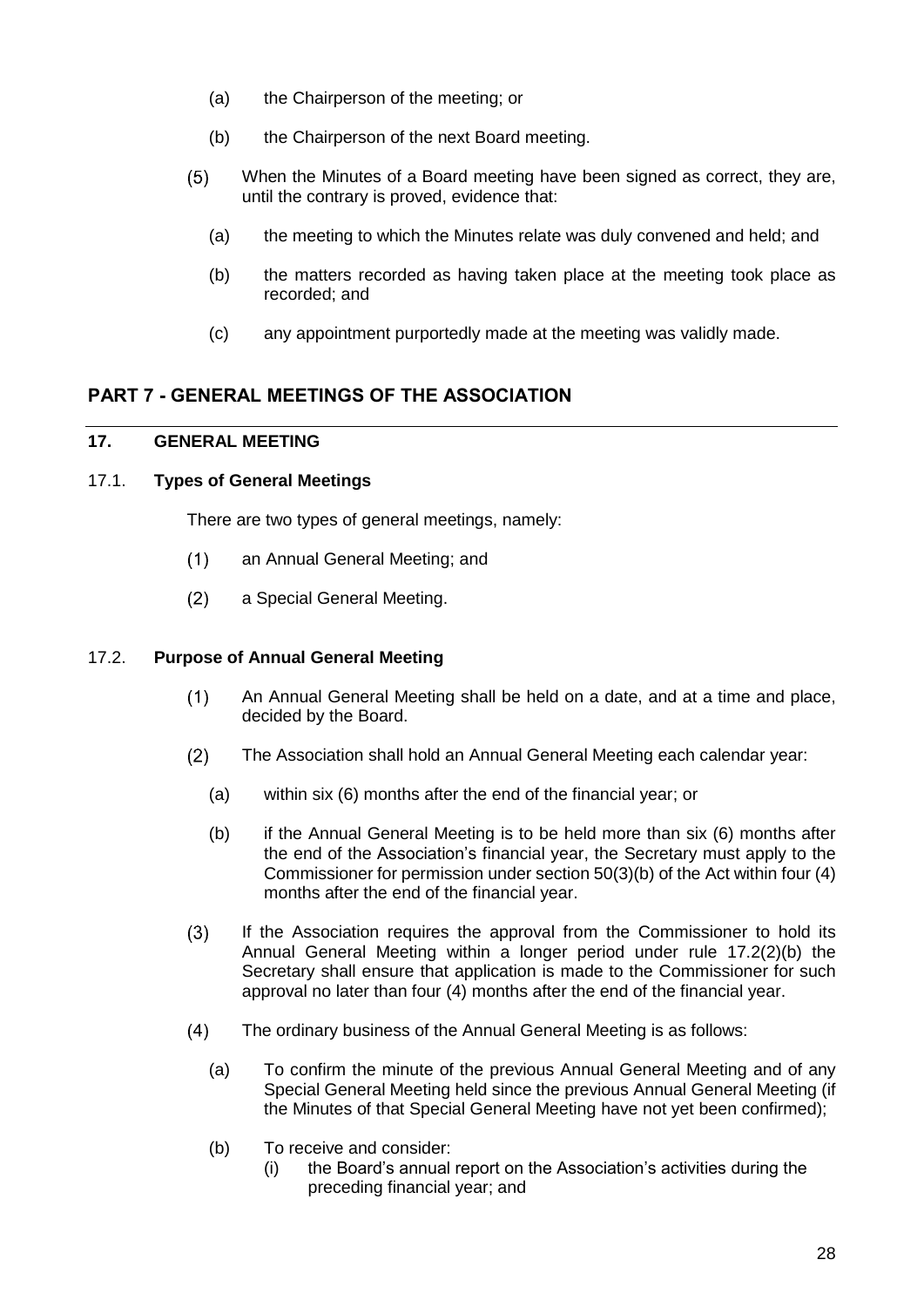- (ii) the Financial report of the Association for the previous financial year;
- (iii) if required to be presented for consideration under Part 5 of the Act, the report of the review or auditor's report on the Financial statements or Financial report for the previous financial year.
- (c) Elect office holders of the Association and other Board Members;
- (d) If applicable, to appoint or remove a reviewer or auditor of the Association in accordance with the Act;
- (e) To confirm or vary the membership fees (if any) to be paid by members;
- (f) Any other business of which notice has been given in accordance with these rules may be conducted at an Annual General Meeting.
- $(5)$ As a Tier 3 association:
	- (a) Within six (6) months from the end of a financial year, the Association shall prepare a Financial report for the financial year; and
	- (b) The Association shall ensure that:
		- (i) the Financial report is audited and that an audit report is prepared; and
		- (ii) copies of the auditor's report are submitted to the Annual General Meeting.
	- (c) As required by the Association's regulations and/or the ACNC, lodge the annual return with the Commissioner and/or the ACNC.

### <span id="page-28-0"></span>17.3. **Special General Meeting**

- $(1)$ The Board may convene a Special General Meeting.
- The Board must convene a Special General Meeting if at least 20% of the  $(2)$ Members require a Special General Meeting to be convened.
- $(3)$ The Members requiring a Special General Meeting to be convened must:
	- (a) make the requirement by written notice given to the Secretary; and
	- (b) state in the notice the business to be considered at the meeting; and
	- (c) each sign the notice.
- $(4)$ The Special General Meeting must be convened within twenty-eight (28) days after notice is given under sub rule (3)(a).
- $(5)$ If the Board does not convene a Special General Meeting within that 28-day period, the Members making the requirement (or any of them) may convene the Special General Meeting.
- $(6)$ A Special General Meeting convened by Members under sub rule (5):
	- (a) must be held within three (3) months after the date the original requirement was made; and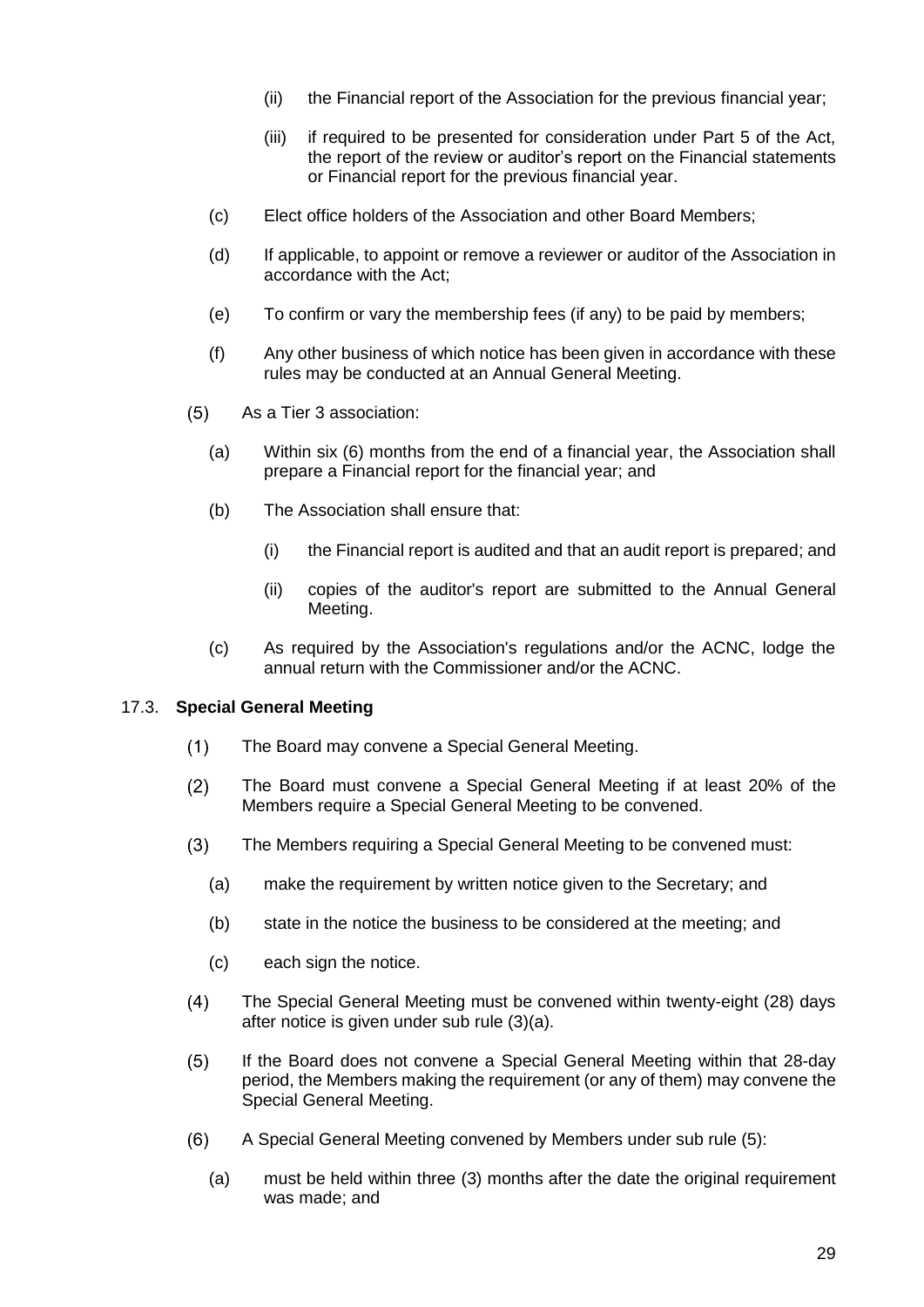- (b) may only consider the business stated in the notice by which the requirement was made.
- (c) may only consider matters relevant to the Members and only in alignment with the powers and responsibilities outlined in Part 4 of these rules.
- $(7)$ The Association must reimburse any reasonable expenses incurred by the Members convening a Special General Meeting under sub rule (5).

### <span id="page-29-0"></span>17.4. **Notice of General Meetings**

- $(1)$ The Secretary or, in the case of a Special General Meeting convened under rule 17.3(5), the Members convening the meeting, must give to each Member:
	- (a) at least twenty-one (21) days' notice of a General Meeting if a Special Resolution is to be proposed at the meeting; or
	- (b) at least fourteen (14) days' notice of a General Meeting in any other case.
- $(2)$ The notice must:
	- (a) specify the date, time and place of the meeting; and
	- (b) indicate the general nature of each item of business to be considered at the meeting; and
	- (c) if the meeting is the Annual General Meeting, include the names of the Members who have nominated for election to the Board under rule 15.2; and
	- (d) if a Special Resolution is proposed:
		- (i) set out the wording of the proposed resolution as required by section 51(4) of the Act; and
		- (ii) state that the resolution is intended to be proposed as a Special Resolution; and
		- (iii) comply with rule 17.5(7).

### <span id="page-29-1"></span>17.5. **Proxies**

- $(1)$ Subject to sub rule (2), an Ordinary and Life Member may appoint an individual who is an Ordinary or Life Member as his or her proxy to vote and speak on his or her behalf at a General Meeting.
- $(2)$ An Ordinary or Life Member may be appointed the proxy for not more than two (2) other members.
- $(3)$ The appointment of a proxy must be in writing, in the form as set out in **Schedule 1 to this Constitution** ("**Proxy Form**")**,** and shall be signed by the appointing Member and shall contain the:
	- (a) appointing Member's name and address;
	- (b) Association's name;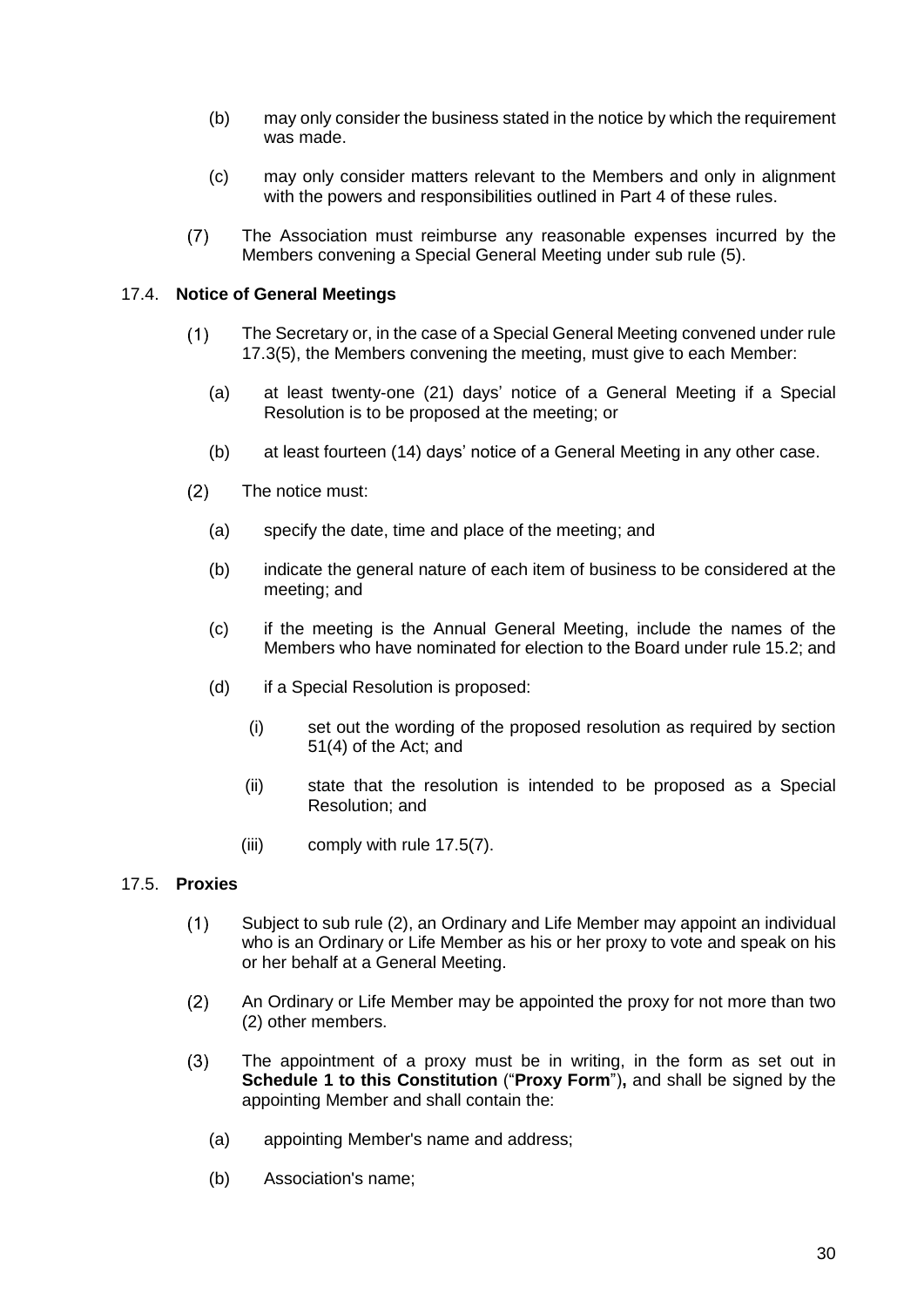- (c) proxy's name or the name of the office held by the proxy; and
- (d) Annual General Meeting(s) and Special General Meeting(s) at which the appointment may be used by the proxy.
- $(4)$ The Member appointing the proxy may give specific directions as to how the proxy is to vote on his or her behalf.
- $(5)$ If no instructions are given to the proxy, the proxy may vote on behalf of the Member in any matter as the proxy sees fit.
- $(6)$ If the Board has approved a form for the appointment of a proxy, the Member may use that form or any other form:
	- (a) that clearly identifies the person appointed as the Member's proxy; and
	- (b) that has been signed by the Member.
- $(7)$ Notice of a General Meeting given to an Ordinary and Life Member under rule 17.4 must:
	- (a) state that the Member may appoint an individual who is an Ordinary or Life Member as a proxy for the meeting; and
	- (b) include a copy of any form that the Board has approved for the appointment of a proxy.
- A form appointing a proxy must be given to the Secretary before the  $(8)$ commencement of the General Meeting for which the proxy is appointed.
- $(9)$ A form appointing a proxy sent by post or electronically is of no effect unless it is received by the Association not later than twenty-four (24) hours before the commencement of the meeting.

### <span id="page-30-0"></span>17.6. **Use of technology to be present at General Meetings**

- $(1)$ The presence of a Member at a General Meeting need not be by attendance in person but may be by that Member and each other Member at the meeting being simultaneously in contact by telephone or other means of instantaneous communication.
- $(2)$ A Member who participates in a General Meeting as allowed under sub rule (1) is taken to be present at the meeting and, if the Member votes at the meeting, the Member is taken to have voted in person.

### <span id="page-30-1"></span>17.7. **Presiding Member and quorum for General Meetings**

- $(1)$ The Chairperson or, in the Chairperson's absence, the Deputy Chairperson must preside as Chairperson of each General Meeting.
- $(2)$ If the Chairperson and Deputy Chairperson are absent or are unwilling to act as Chairperson of a General Meeting, the Board Members at the meeting must choose one of them to act as Chairperson of the meeting.
- $(3)$ No business is to be conducted at a General Meeting unless a quorum is present.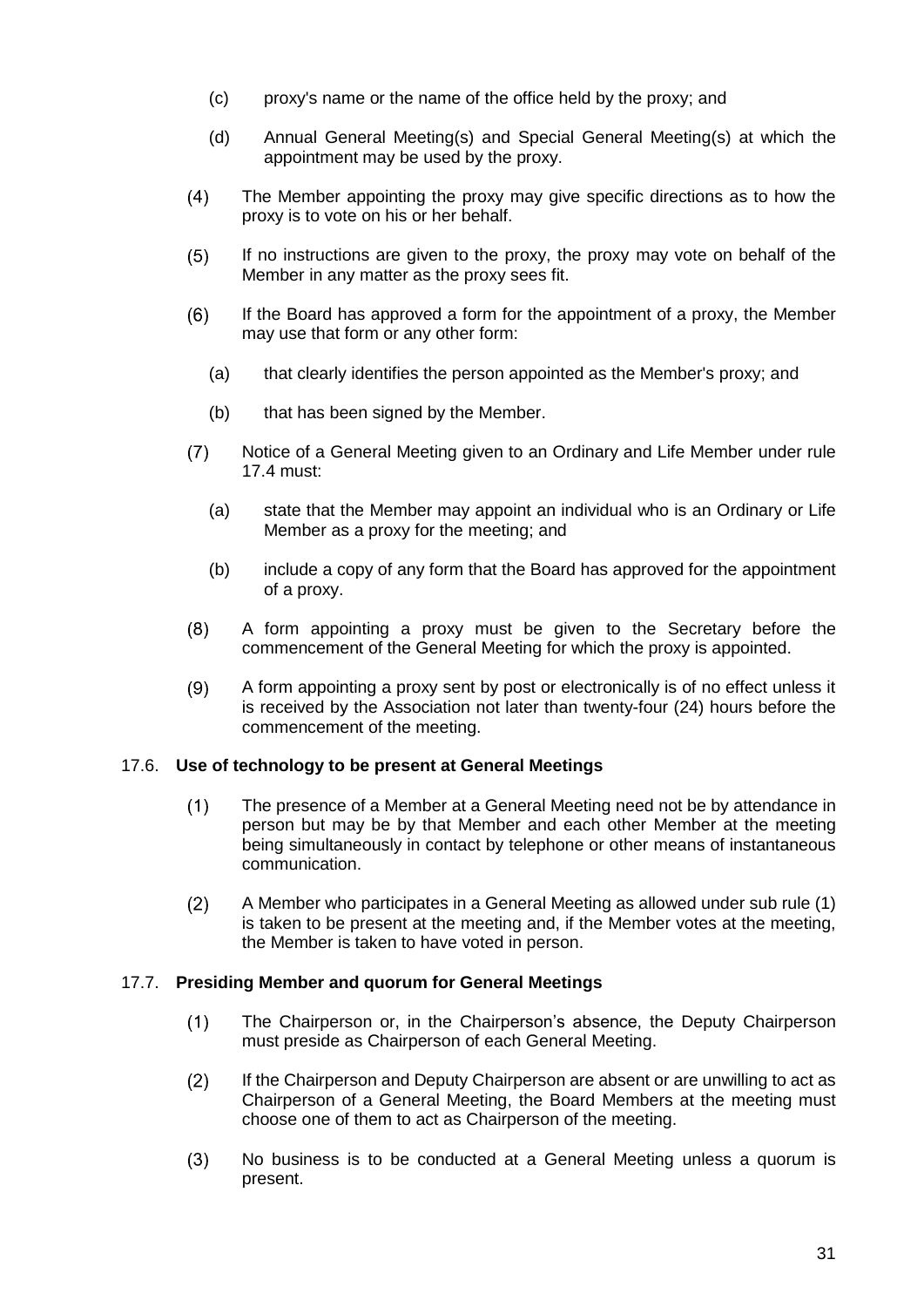- $(4)$ A quorum means the presence of at least 20% of Members, including at least two Board Members, at the General Meeting in person or by proxy who can evidence their current membership of the Association.
- $(5)$ If a quorum is not present within 30 minutes after the notified commencement time of a General Meeting:
	- (a) in the case of a Special General Meeting the meeting lapses; or
	- (b) in the case of the Annual General Meeting the meeting is adjourned to:
		- (i) the same time and day in the following week; and
		- (ii) the same place, unless the Chairperson specifies another place at the time of the adjournment or written notice of another place is given to the Members before the day to which the meeting is adjourned.
	- $(6)$  If:
		- (a) a quorum is not present within 30 minutes after the commencement time of an Annual General Meeting held under sub rule (5)(b); and
		- (b) at least two (2) Ordinary Members are present at the meeting, those Members present are taken to constitute a quorum.

### <span id="page-31-0"></span>17.8. **Adjournment of General Meeting**

- The Chairperson of a General Meeting at which a quorum is present may, with  $(1)$ the consent of a majority of the Ordinary Members present at the meeting, adjourn the meeting to another time at the same place or at another place.
- $(2)$ Without limiting sub rule (1), a meeting may be adjourned:
	- (a) if there is insufficient time to deal with the business at hand; or
	- (b) to give the Members more time to consider an item of business.
- $(3)$ No business may be conducted on the resumption of an adjourned meeting other than the business that remained unfinished when the meeting was adjourned.
- $(4)$ Notice of the adjournment of a meeting under this rule is not required unless the meeting is adjourned for fourteen (14) days or more, in which case notice of the meeting must be given in accordance with rule 17.4.

### <span id="page-31-1"></span>17.9. **Voting at General Meeting**

- $(1)$ On any question arising at a General Meeting:
	- (a) subject to sub rule (3), each Ordinary and Life Member has one vote; and
	- (b) only Ordinary and Life Members may vote personally or by proxy.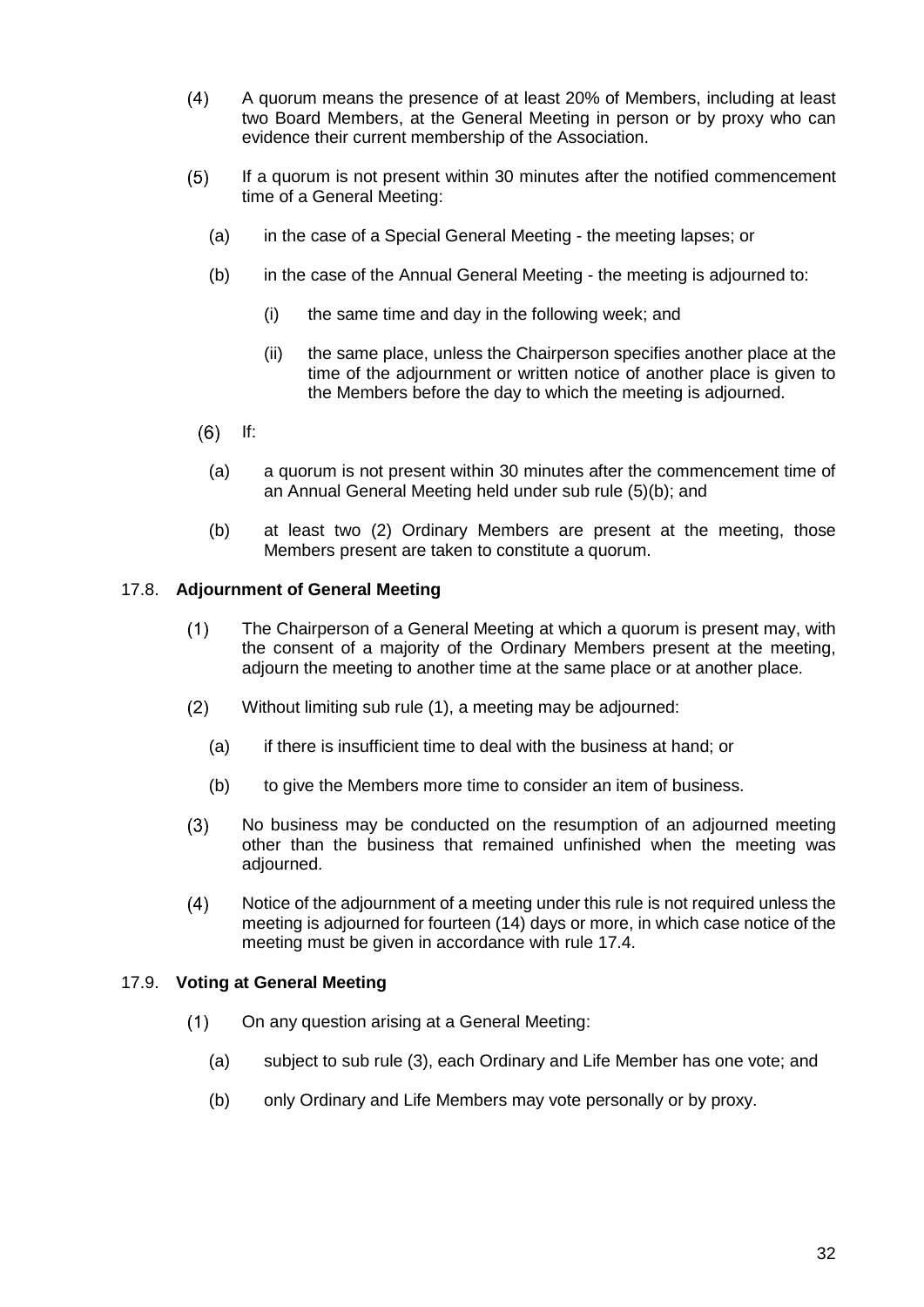- $(2)$ Except in the case of a Special Resolution, a motion is carried if a majority of the Ordinary and Life Members present at a General Meeting vote in favour of the motion.
- $(3)$ If votes are divided equally on a question, the Chairperson of the meeting has a second or casting vote.
- $(4)$ If the question is whether to confirm the Minutes of a previous General Meeting, only Ordinary and Life Members who were present at that meeting may vote.
- $(5)$ For a person to be eligible to vote at a General Meeting as an Ordinary or Life Member, the Ordinary or Life Member:
	- (a) must have been an Ordinary or Life Member at the time notice of the meeting was given under rule 17.4; and
	- (b) must have paid any fee or other money payable to the Association by the Ordinary Member.

### <span id="page-32-0"></span>17.10. **When Special Resolutions are required**

- $(1)$ A Special Resolution is required if it is proposed at a General Meeting:
	- (a) to affiliate the Association with another body; or
	- (b) to request the Commissioner to apply to the SAT under section 109 of the Act for the appointment of a statutory manager.
	- (c) it relates to a matter requiring a Special Resolution under the Act
- $(2)$ Sub rule (1) does not limit the matters in relation to which a Special Resolution may be proposed.

### <span id="page-32-1"></span>17.11. **Determining whether resolution carried**

 $(1)$ In this rule —

*poll* means the process of voting in relation to a matter that is conducted in writing.

- $(2)$ Subject to sub rule (4), the Chairperson of a General Meeting may, on the basis of general agreement or disagreement or by a show of hands, declare that a resolution has been:
	- (a) carried; or
	- (b) carried unanimously; or
	- (c) carried by a particular majority; or
	- (d) lost.
- If the resolution is a Special Resolution, the declaration under sub rule (2) must  $(3)$ identify the resolution as a Special Resolution.
- $(4)$ If a poll is demanded on any question by the Chairperson of the meeting or by at least 3 other Ordinary or Life Members present in person or by proxy: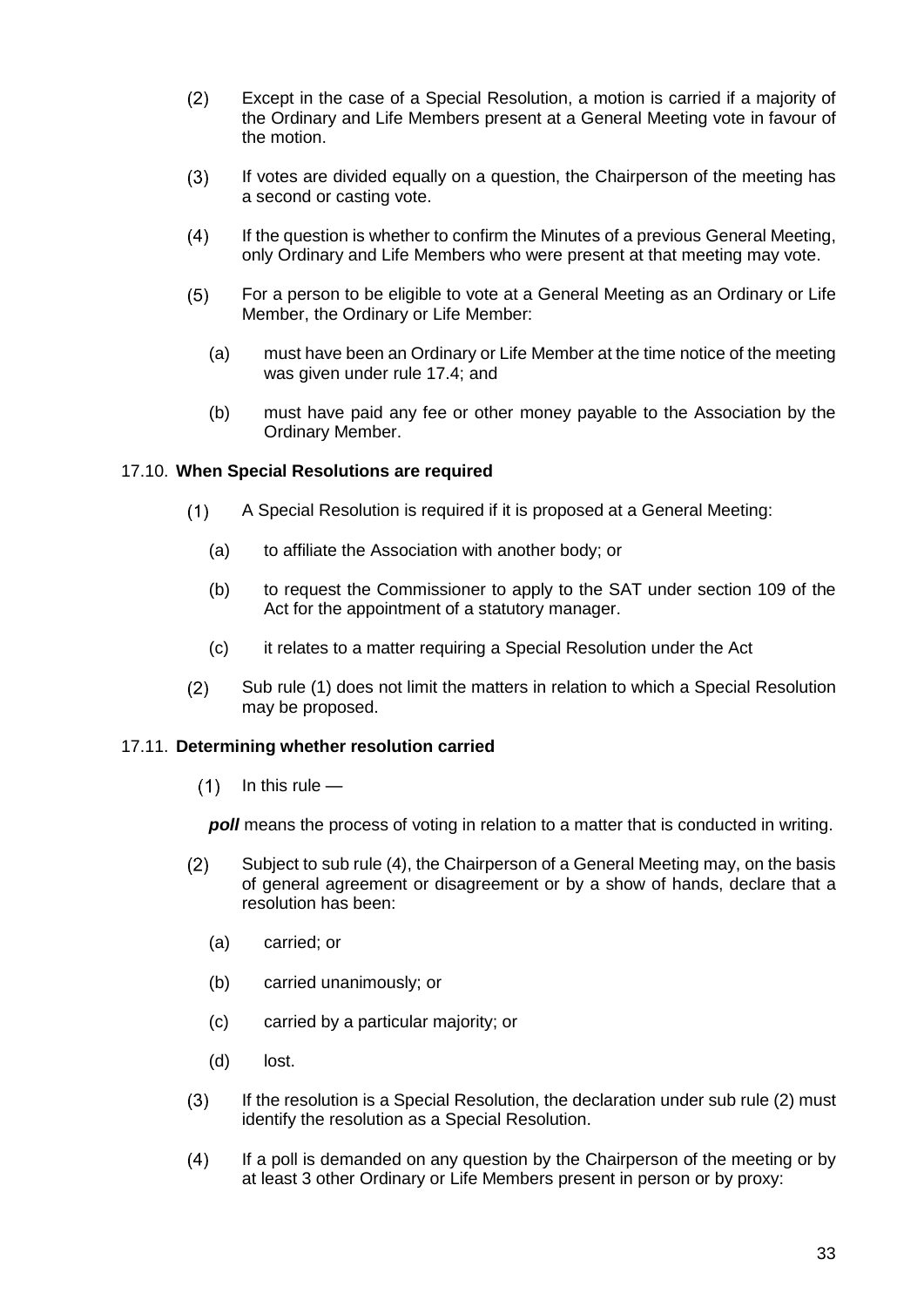- (a) the poll must be taken at the meeting in the manner determined by the Chairperson;
- (b) the Chairperson must declare the determination of the resolution on the basis of the poll.
- $(5)$ If a poll is demanded on the election of the Chairperson or on a question of an adjournment, the poll must be taken immediately.
- $(6)$ If a poll is demanded on any other question, the poll must be taken before the close of the meeting at a time determined by the Chairperson.
- $(7)$ A declaration under sub rule (2) or (4) must be entered in the Minutes of the meeting, and the entry is, without proof of the voting in relation to the resolution, evidence of how the resolution was determined.

### <span id="page-33-0"></span>17.12. **Minutes of General Meeting**

- $(1)$ The Secretary, or a person authorised by the Board from time to time, must take and keep Minutes of each General Meeting.
- $(2)$ The Minutes must record the business considered at the meeting, any resolution on which a vote is taken and the result of the vote.
- $(3)$ In addition, the Minutes of each Annual General Meeting must record:
	- (a) the names of the Ordinary and Life Members attending the meeting; and
	- (b) any proxy forms given to the Chairperson of the meeting under rule 17.5(9); and
	- (c) the Financial statements or Financial report presented at the meeting, as referred to in rule  $17.2(4)(b)(ii)$  or (iii); and
	- (d) any report of the review or auditor's report on the Financial statements or Financial report presented at the meeting, as referred to in rule 17.1(4)(b)(iii).
- $(4)$ The Minutes of a General Meeting must be entered in the Association's minute book within thirty (30) days after the meeting is held.
- The Chairperson must ensure that the Minutes of a General Meeting are  $(5)$ reviewed and signed as correct by:
	- (a) the Chairperson of the meeting; or
	- (b) the Chairperson of the next General Meeting.
- $(6)$ When the Minutes of a General Meeting have been signed as correct they are, in the absence of evidence to the contrary, taken to be proof that:
	- (a) the meeting to which the Minutes relate was duly convened and held; and
	- (b) the matters recorded as having taken place at the meeting took place as recorded; and
	- (c) any election or appointment purportedly made at the meeting was validly made.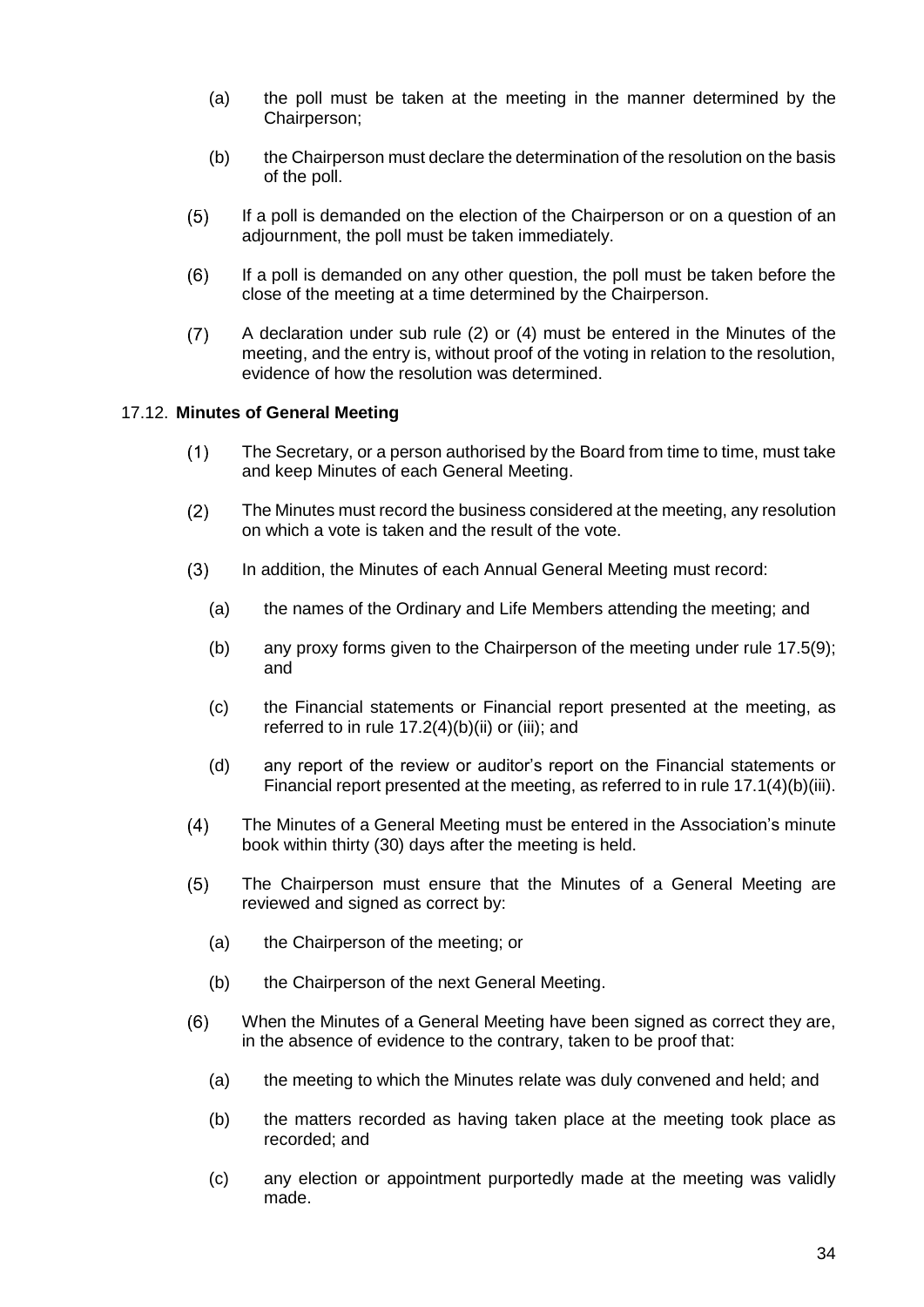### <span id="page-34-0"></span>**18. MEMBERS' CIRCULAR RESOLUTION**

- $(1)$ The Board may put a circular resolution to the Members ("**Members' Circular Resolution**").
- $(2)$ A Members' Circular Resolution cannot be used:
	- (a) to remove an auditor;
	- (b) to appoint or remove a Board Member; or
	- (c) where the Act or this Constitution requires an Annual General Meeting or Special General Meeting to be held.
- <span id="page-34-4"></span> $(3)$ The Secretary may arrange for a Members' Circular Resolution to be sent by email to Members and Members may agree to the Members' Circular Resolution by sending a reply email to that effect to the Secretary including the text of the Members' Circular Resolution in their reply.
- $(4)$ A Members' Circular Resolution is passed if all the Members entitled to vote on the resolution sign or agree to the Members' Circular Resolution by:
	- (a) signing a single document setting out the Members' Circular Resolution and containing a statement that the Members agree to the Members' Circular Resolution; or
	- (b) signing separate copies of the document setting out the Members' Circular Resolution and containing a statement that the Member agrees to the Members' Circular Resolution, provided that the wording in each copy of the document is identical, or forwarding an email referred to in rule [18\(3\).](#page-34-4)
- $(5)$ The Secretary shall ensure that the Association's auditor is:
	- (a) Notified as soon as possible that a Members' Circular Resolution has or is to be put to Members; and
	- (b) Provided with a copy of the Members' Circular Resolution.

# <span id="page-34-1"></span>**PART 8 – COMMITTEES, DELEGATION, PAYMENTS AND FUNDS**

# <span id="page-34-2"></span>**19. COMMITTEES AND DELEGATION**

### <span id="page-34-3"></span>19.1. **Establishment**

- $(1)$ The Board may establish committees from time to time to assist with the conduct of the Association's object [and charitable] purposes.
- The Board shall specify and approve the terms of reference for these  $(2)$ committees.
- $(3)$ The committee may comprise (in such numbers as the Board determines) Members and non-Members.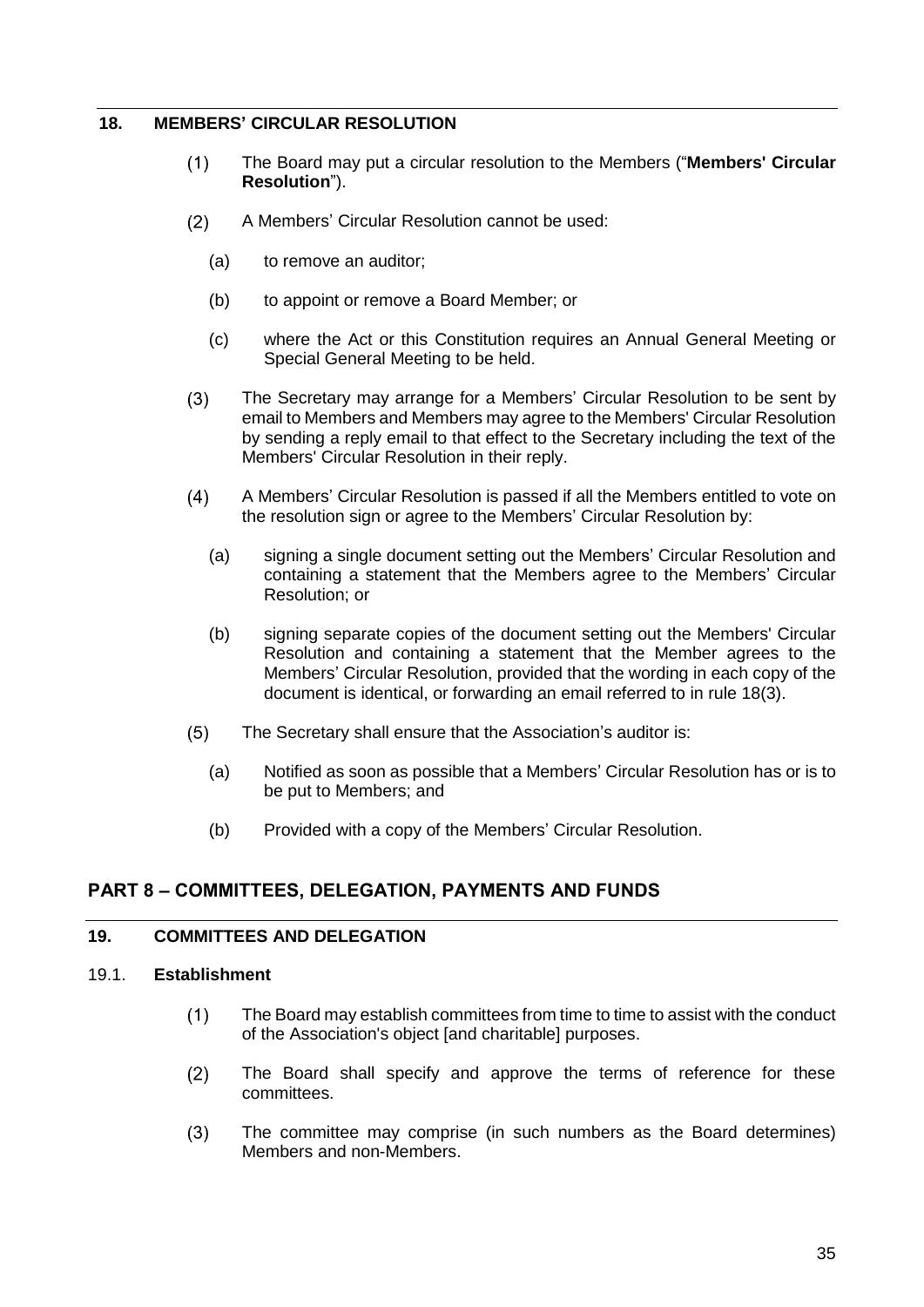$(4)$ Subject to this Constitution, committee members shall determine the procedure to be followed at committee meetings.

# <span id="page-35-5"></span><span id="page-35-0"></span>19.2. **Delegation**

- $(1)$ The Board may delegate, in writing, to any or all committee members, any authority, power or functions, and may cancel any authority, powers or functions, as the Board sees fit from time to time.
- $(2)$ Despite any delegation under rule [19.2\(1\),](#page-35-5) the Board may continue to exercise all its functions, including any function that has been delegated to a committee and remains responsible for the exercise of those functions at all times.

### <span id="page-35-1"></span>19.3. **Delegation to others**

- $(1)$ The Board may delegate, in writing, to any person any authority, power or function and may cancel any authority, powers or functions, as the Board sees fit from time to time.
- $(2)$ Despite a delegation under this rule, the Board may continue to exercise all its functions, including any delegated functions, and at all times remains responsible for the exercise of those functions.

# <span id="page-35-2"></span>**20. FUNDS**

### <span id="page-35-3"></span>20.1. **Source of funds**

- $(1)$ The funds of the Association may be derived from:
	- (a) Entrance fees;
	- (b) Annual membership fees;
	- (c) Donations;
	- (d) Fundraising activities;
	- (e) Grants;
	- (f) Interest;
	- (g) Annual membership fees; and
	- (h) Any other sources approved by the Board.
- $(2)$ The Association shall, as soon as practicable:
	- (a) deposit all money received to the credit of the Association's bank account, without deduction; and
	- (b) after receiving any money, issue an appropriate receipt.

### <span id="page-35-4"></span>20.2. **Control of funds**

 $(1)$ The funds of the Association shall be kept in an account in the name of the Association in a financial institution determined by the Board.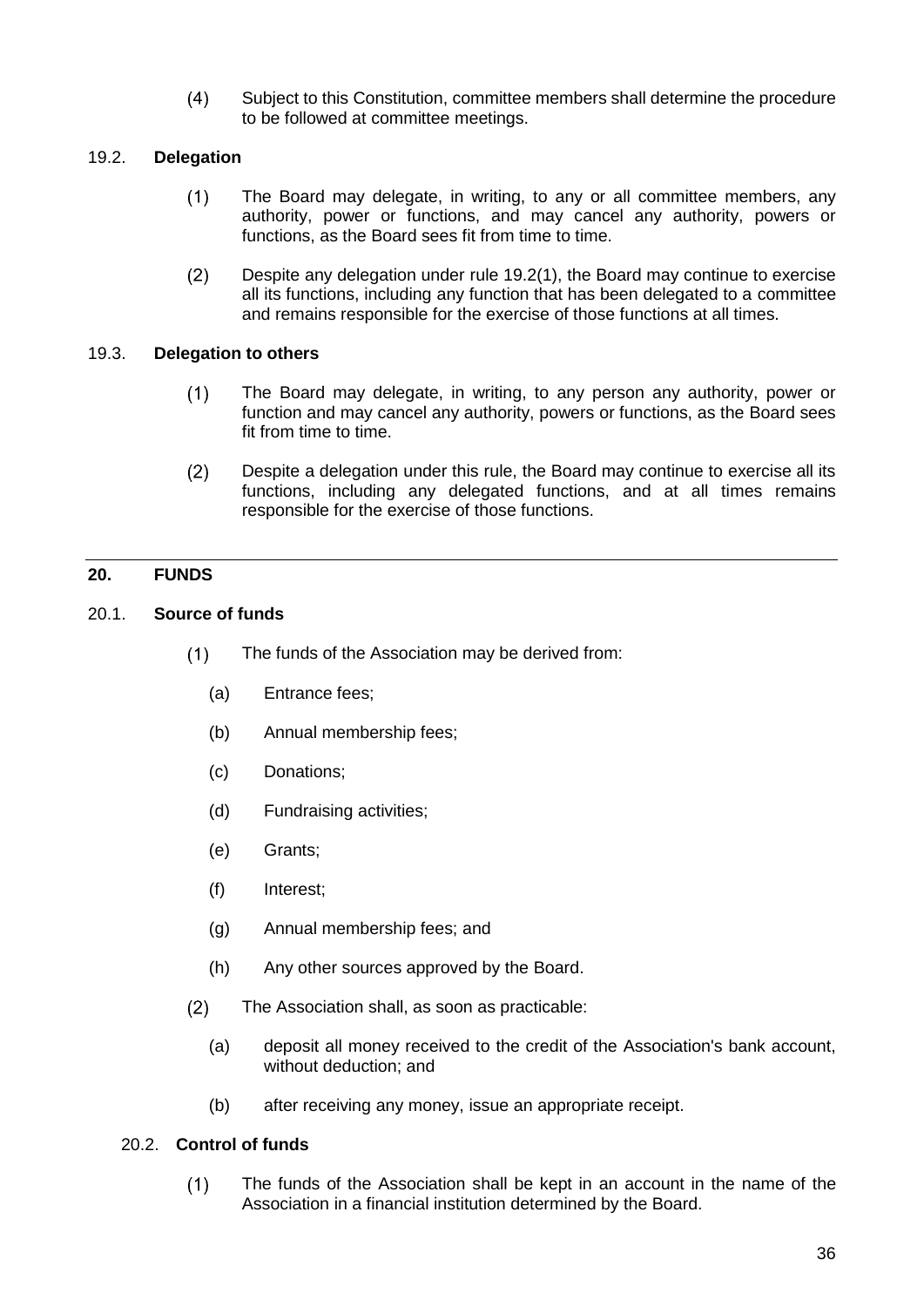- $(2)$ Subject to any restrictions imposed at a General Meeting, the Board may approve expenditure on behalf of the Association.
- $(3)$ The Board may authorise the Treasurer to expend funds on behalf of the Association up to a specified limit without requiring approval from the Board for each item on which the funds are expended.
- $(4)$ The Association shall use its funds in carrying out the Association's purposes.
- All cheques, drafts, bills of exchange, promissory notes and other negotiable  $(5)$ instruments of the Association shall be signed by:
	- (a) two (2) Board Members; or
	- (b) one (1) Board Member and a person authorised by the Board.
- $(6)$ All funds of the Association must be deposited into the Association's account within five (5) working days after their receipt.
- Any expenditure above the maximum amount set by the Board from time to time  $(7)$ shall be approved or ratified at a Board meeting.

### <span id="page-36-0"></span>20.3. **Financial records**

- $(1)$ For each financial year, the Board must ensure that the requirements imposed on the Association under the Act relating to the preparation, auditing and disclosure of Financial statements or Financial reports of the Association are met.
- $(2)$ Without limiting sub rule (1), these requirements include:
	- (a) the preparation of the Financial report; and
	- (b) if required, the review or auditing of the Financial statements or Financial report, as applicable; and
	- (c) the presentation to the Annual General Meeting of the Financial statements or Financial report, as applicable; and
	- (d) if required, the presentation to the Annual General Meeting of the copy of the report of the review or auditor's report, as applicable, on the Financial statements or Financial report.
- $(3)$ The Association shall keep Financial records that:
	- (a) correctly record and explain its transactions, financial position and performance; and
	- (b) enable true and fair Financial statements to be prepared.
- $(4)$ The Association shall retain its Financial records for at least seven (7) years after the transactions covered by the Financial records are completed.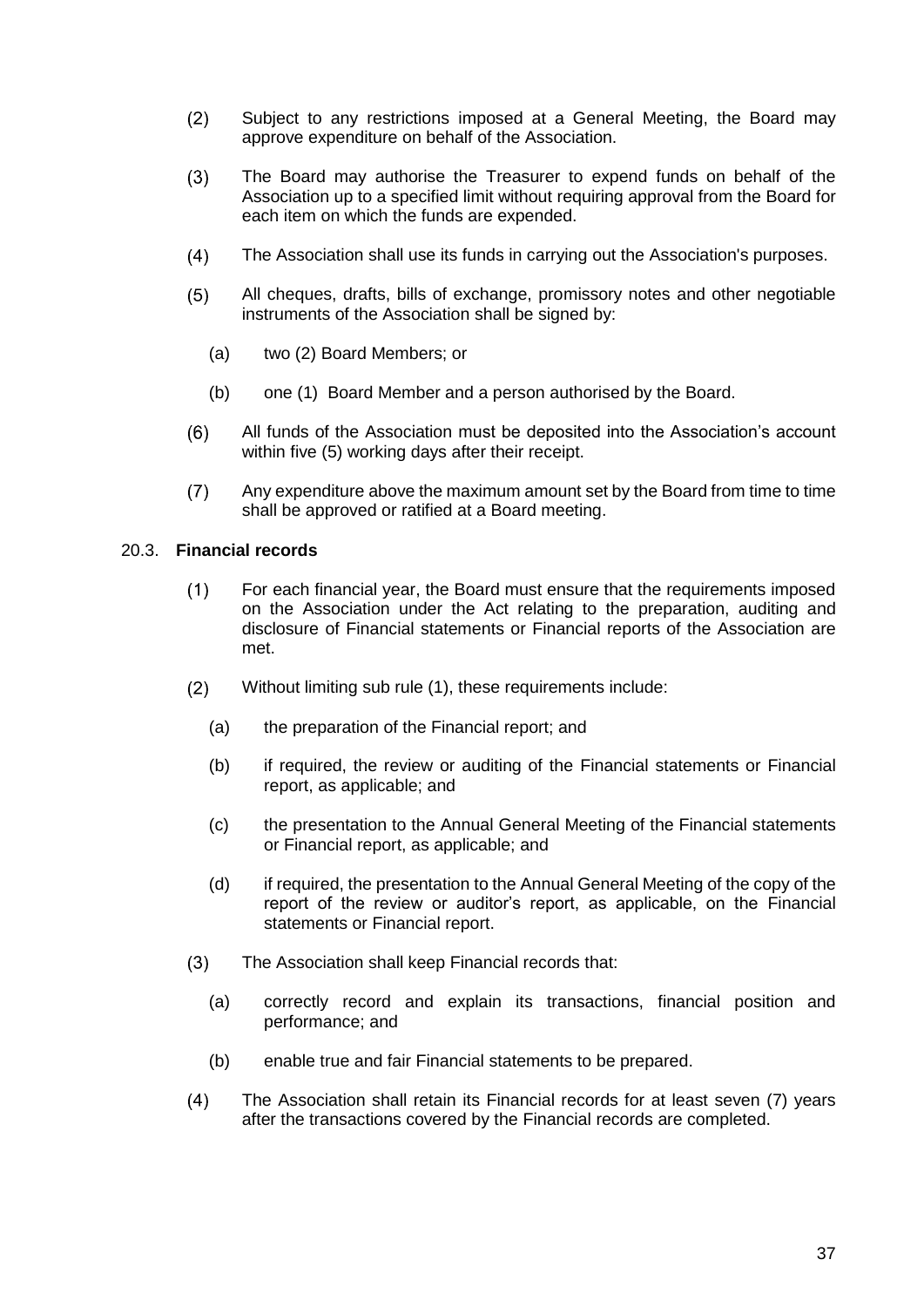# <span id="page-37-0"></span>**PART 9 - GENERAL MATTERS**

### <span id="page-37-1"></span>**21. GENERAL MATTERS**

### <span id="page-37-2"></span>21.1. **By-laws**

- The Association may, by resolution at a General Meeting, make, amend or  $(1)$ revoke by-laws.
- $(2)$ By-laws may:
	- (a) provide for the rights and obligations that apply to any class of membership; and
	- (b) impose restrictions on the committee's powers, including the power to dispose of the Association's assets; and
	- (c) impose requirements relating to the financial reporting and financial accountability of the Association and the auditing of the Association's accounts; and
	- (d) provide for any other matter the Association considers necessary or convenient to be dealt with in the by-laws.
- A by-law is of no effect to the extent that it is inconsistent with the Act, the  $(3)$ regulations or these rules.
- $(4)$ Without limiting sub rule (3), a by-law made for the purposes of sub rule (2)(c) may only impose requirements on the Association that are additional to, and do not restrict, a requirement imposed on the Association under Part 5 of the Act.
- At the request of a Member, the Association must make a copy of the by-laws  $(5)$ available for inspection by the Member.

### <span id="page-37-3"></span>21.2. **Execution of Documents**

- (1) The Association shall not have a common seal and is to execute a document by having the document signed by:
	- (a) two (2) Board Members; or
	- (b) one (1) Board Member and a person authorised by the Board.

### **21.3 Giving notices to Members**

<span id="page-37-4"></span>(1) In this rule:

*recorded means* recorded in the Register of Members.

- (2) A notice or other document that is to be given to a Member under these rules is taken not to have been given to the Member unless it is in writing and:
	- (a) delivered by hand to the recorded address of the Member; or
	- (b) sent by prepaid post to the recorded postal address of the Member; or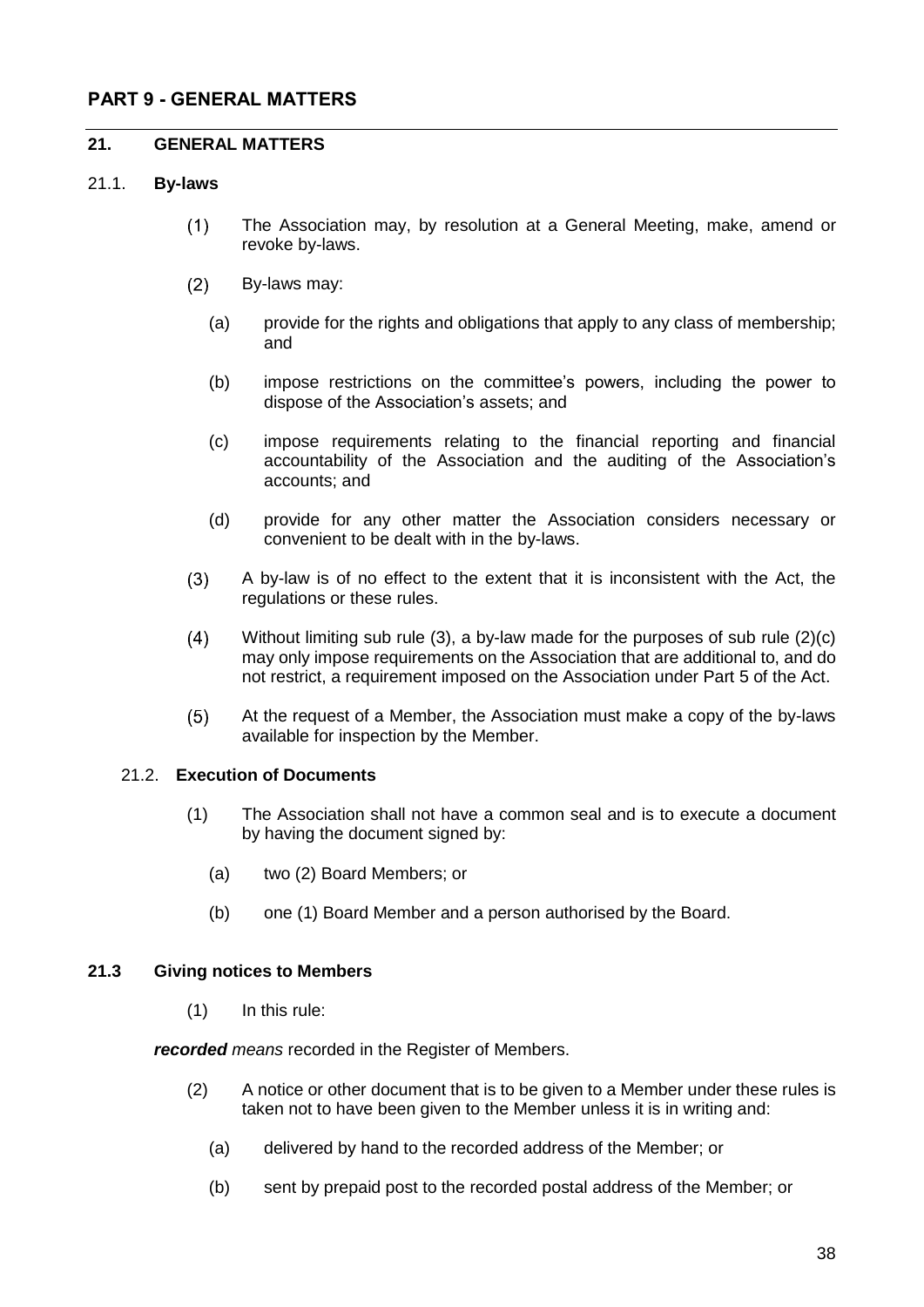(c) sent by facsimile or electronic transmission to an appropriate recorded number or recorded electronic address of the Member.

# <span id="page-38-0"></span>**21.4 Custody of books and securities**

- (1) Subject to sub rule (2), the books and any securities of the Association must be kept in the Secretary's custody or under the Secretary's control.
- (2) The Financial records and, as applicable, the Financial statements or Financial reports of the Association must be kept in the Treasurer's custody or under the Treasurer's control.
- (3) Sub rules (1) and (2) have effect except as otherwise decided by the Board.
- (4) The books of the Association must be retained for at least seven (7) years.

# <span id="page-38-1"></span>**21.5 Distribution of surplus property on cancellation of incorporation or winding up**

(1) In this rule:

*surplus property*, in relation to the Association, means property remaining after satisfaction of:

- (a) the debts and liabilities of the Association; and
- (b) the costs, charges and expenses of winding up or cancelling the incorporation of the Association,

but does not include books relating to the management of the Association.

(2) On the cancellation of the incorporation or the winding up of the Association, its surplus property must be distributed as determined by Special Resolution by reference to the persons mentioned in section 24(1) of the Act.

### <span id="page-38-2"></span>**21.6 Alteration of the rules**

If the Association wants to alter or rescind any of these rules, or to make additional rules, the Association may do so only by Special Resolution and by otherwise complying with Part 3 Division 2 of the Act.

# <span id="page-38-3"></span>**22. RECORDS**

### <span id="page-38-4"></span>**22.1 Record of office holders**

The record of Board Members and other persons authorised to act on behalf of the Association that is required to be maintained under section 58(2) of the Act must be kept in the Secretary's custody or under the Secretary's control.

### <span id="page-38-5"></span>**22.2 Inspecting the Association's books**

- (1) Subject to this Constitution and the Act, a Member can inspect the Association's books free of charge at such time and place as is mutually convenient to the Association and the Member.
- (2) A Member shall contact the Secretary to request to inspect the Association's books.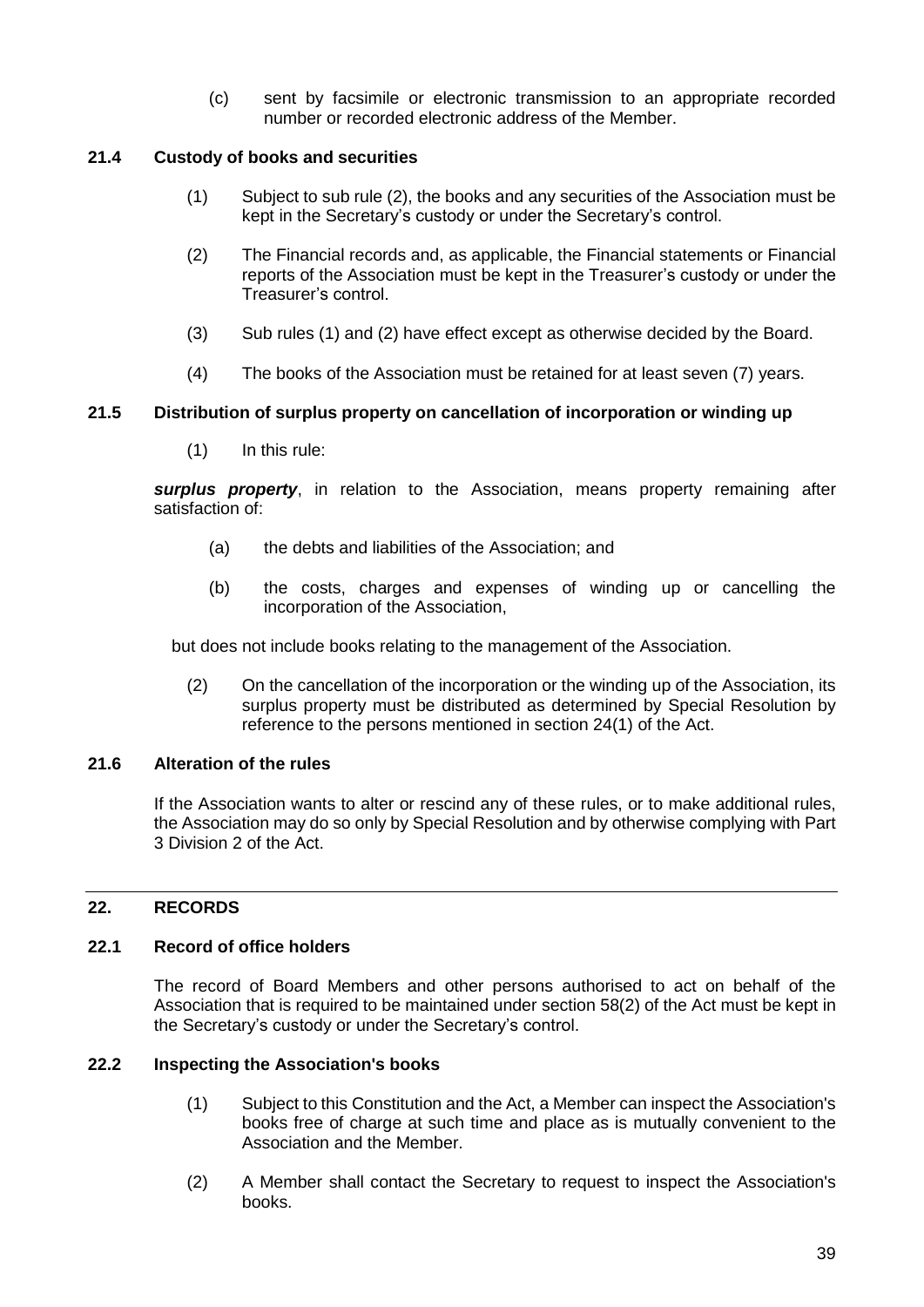- (3) The Member may copy details or make a copy of or take an extract from the Association's books but has no right to remove the Association's books for that purpose.
- (4) A Member has the right to inspect a document that records the Minutes of a Board meeting.

### <span id="page-39-0"></span>**22.3 Prohibition on use of information in Association's books and record of Officeholders**

A Member shall not use or disclose information in the Association's books and record of Officeholders except for a purpose:

- (1) That is directly connected with the affairs of the Association; or
- (2) Related to a requirement of the Association to provide information to the Commissioner; and
- (3) A Board Member must not publish or cause to be published, any statement about the business conducted by the Association at a General Meeting unless the:
	- (a) Board Member has been authorised to do so at a Board meeting; and
	- (b) authority given to the Board Member has been recorded in the Minutes of the Board meeting at which it was given.

# <span id="page-39-1"></span>**22.4 Returning the Association's books**

Outgoing Board Members are responsible: -

- (1) for transferring all relevant assets and Association's books to the new Board within fourteen (14) days of ceasing to be a Board Member.
- (2) providing written declarations that all electronic records and documents relating to the Association have been properly disposed or destroyed.

# <span id="page-39-2"></span>**PART 10 - DISCIPLINARY ACTION, DISPUTES AND MEDIATION**

# <span id="page-39-3"></span>**23. DISPUTES ARISING UNDER CONSTITUTION**

### <span id="page-39-4"></span>**23.1 Resolving disputes**

- (1) In this part the following terms are used:
	- (a) *grievance procedure* means the procedures set out in this Part;
	- (b) *party to a dispute* includes a person:
		- (i) who is a party to the dispute; and
		- (ii) who ceases to be a Member within six (6) months before the dispute has come to the attention of each party to the dispute.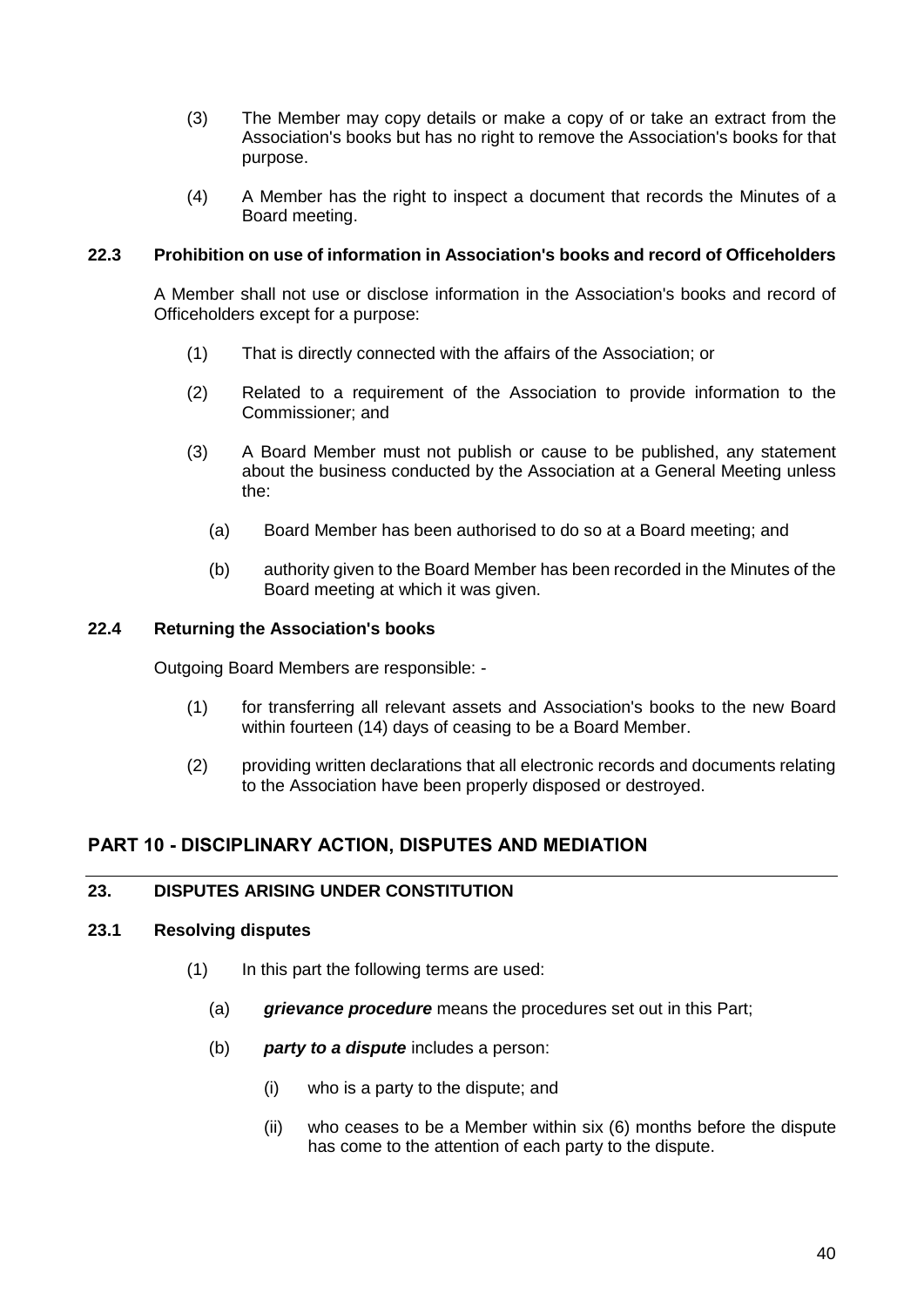- (2) The procedure set out in this Part (the grievance procedure) applies to disputes:
	- (a) between Members; or
	- (b) between one or more Members and the Association.

### <span id="page-40-0"></span>**23.2 Parties to attempt to resolve dispute**

The parties to a dispute must attempt to resolve the dispute between themselves within fourteen (14) days after the dispute has come to the attention of each party.

### <span id="page-40-1"></span>**23.3 How grievance procedure is started**

- (1) If the parties to a dispute are unable to resolve the dispute between themselves within the time required by rule 23.2, any party to the dispute may start the grievance procedure by giving written notice to the Secretary of:
	- (a) the parties to the dispute; and
	- (b) the matters that are the subject of the dispute.
- (2) Within twenty-eight (28) days after the Secretary is given the notice, a Board meeting must be convened to consider and determine the dispute.
- (3) The Secretary must give each party to the dispute written notice of the Board meeting at which the dispute is to be considered and determined at least seven (7) days before the meeting is held.
- (4) The notice given to each party to the dispute must state:
	- (a) when and where the Board meeting is to be held; and
	- (b) that the party, or the party's representative, may attend the meeting and will be given a reasonable opportunity to make written or oral (or both written and oral) submissions to the Board about the dispute.
- (5) If:
	- (a) the dispute is between one or more Members and the Association; and
	- (b) any party to the dispute gives written notice to the Secretary stating that the party:
		- (i) does not agree to the dispute being determined by the Board; and
		- (ii) requests the appointment of a mediator under rule 24.2,

the Board must not determine the dispute.

### <span id="page-40-2"></span>**23.4 Determination of dispute by Board**

- (1) At the Board meeting at which a dispute is to be considered and determined, the Board must:
	- (a) give each party to the dispute, or the party's representative, a reasonable opportunity to make written or oral (or both written and oral) submissions to the Board about the dispute; and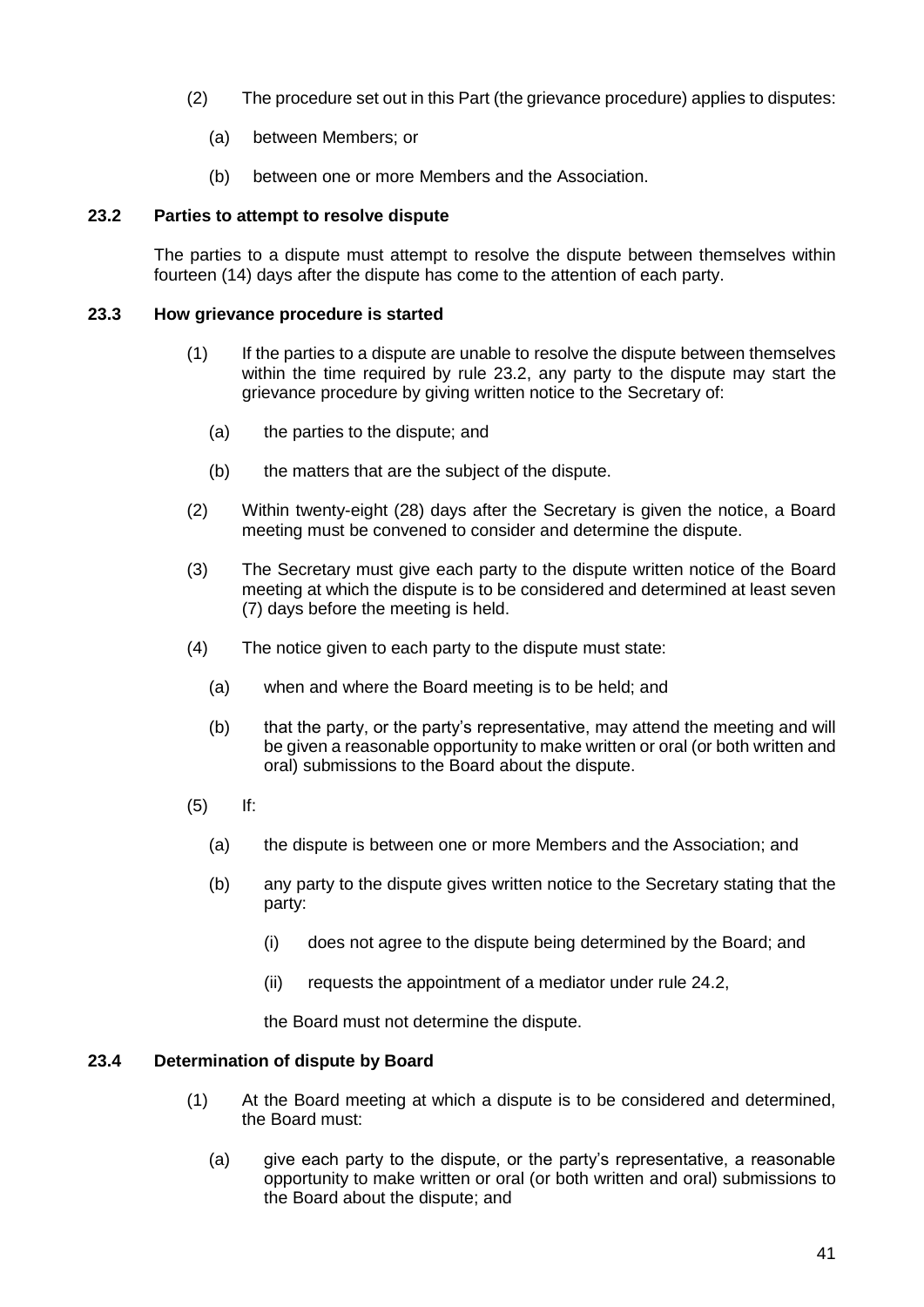- (b) give due consideration to any submissions so made; and
- (c) determine the dispute.
- (2) The Board must give each party to the dispute written notice of the Board's determination, and the reasons for the determination, within seven (7) days after the Board meeting at which the determination is made.
- (3) A party to the dispute may, within fourteen (14) days after receiving notice of the Board's determination under sub rule (1)(c), give written notice to the Secretary requesting the appointment of a mediator under rule 24.2.
- (4) If notice is given under sub rule (3), each party to the dispute is a party to the mediation.

### <span id="page-41-0"></span>**24. MEDIATION**

### <span id="page-41-1"></span>**24.1 Commencing mediation process**

- (1) This rule applies if written notice has been given to the Secretary requesting the appointment of a mediator by:
	- (a) a Member; or
	- (b) a party to a dispute under rule  $23.3(5)(b)(ii)$  or  $23.4(3)$ .
- (2) If this rule 24 applies, a mediator must be chosen or appointed under rule 24.2.

### <span id="page-41-2"></span>**24.2 Appointment of mediator**

- (1) The mediator must be a person chosen:
	- (a) if the appointment of a mediator was requested by a Member under rule 24.1(1)(a) by agreement between the Member and the Board; or
	- (b) if the appointment of a mediator was requested by a party to a dispute under rule 23.3(5)(b)(ii) or 23.4(3) by agreement between the parties to the dispute.
- $(2)$  If there is no agreement for the purposes of sub rule  $(1)(a)$  or  $(b)$ , then, subject to sub rules (3) and (4), the Board must appoint the mediator.
- (3) The person appointed as mediator by the Board must be a person who acts as a mediator for another not-for-profit body, such as a community legal centre, if the appointment of a mediator was requested by:
	- (a) a Member; or
	- (b) a party to a dispute under rule  $23.3(5)(b)(ii)$ ; or
	- (c) a party to a dispute under rule 23.4(3) and the dispute is between one or more Members and the Association.
- (4) The person appointed as mediator by the Board may be a Member or former Member of the Association but must not: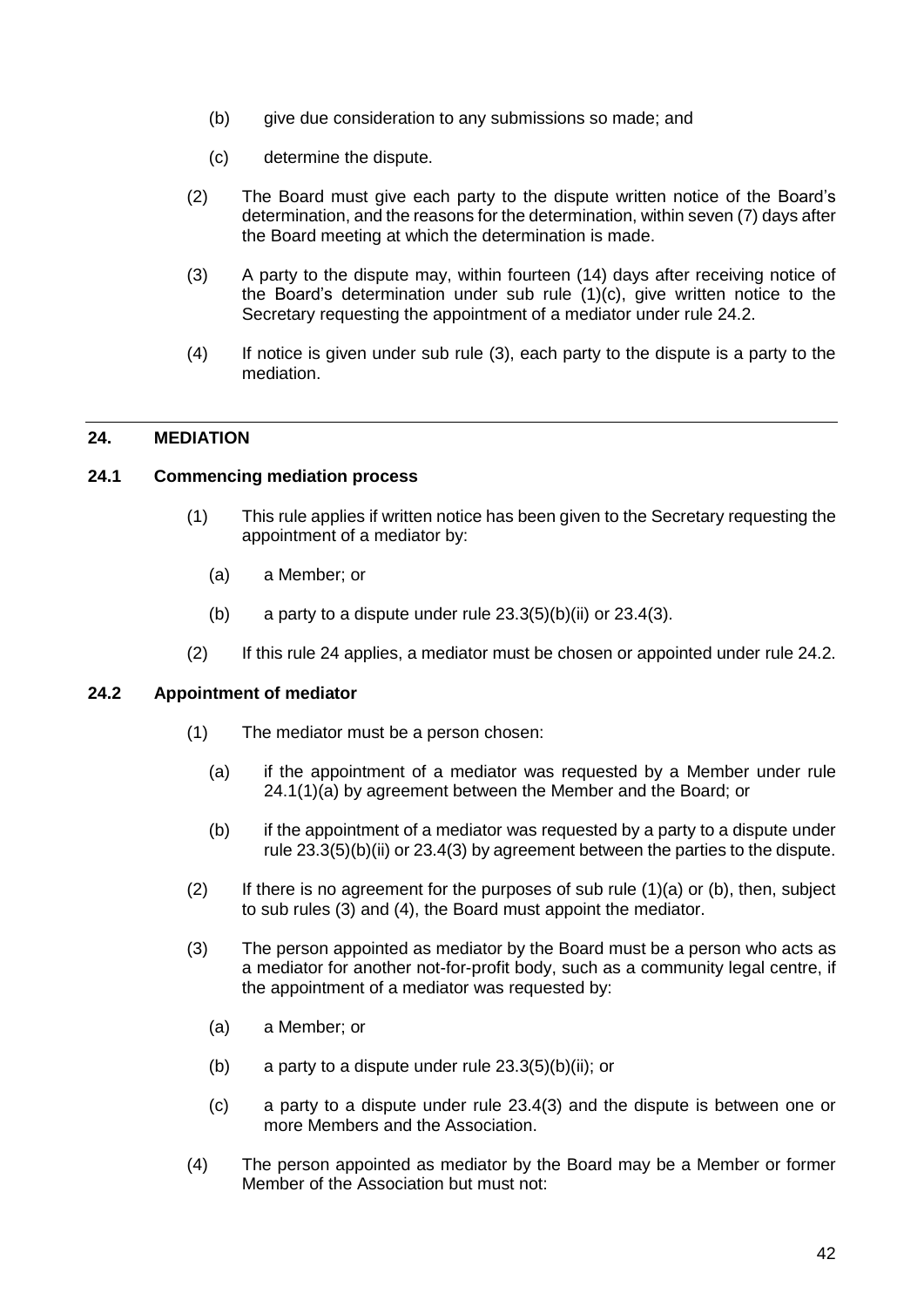- (a) have a personal interest in the matter that is the subject of the mediation; or
- (b) be biased in favour of or against any party to the mediation.

# <span id="page-42-0"></span>**24.3 Mediation process**

- (1) The parties to the dispute shall attempt to settle the dispute by mediation in good faith.
- (2) The parties are to exchange written statements of the issues that are in dispute between them and supply copies to the mediator at least five (5) days before the date of the mediation.
- (3) The mediator, in conducting the mediation, shall:
	- (a) Give the parties to the mediation every opportunity to be heard;
	- (b) Allow all parties to consider any written statement submitted by any party; and
	- (c) Ensure that natural justice is accorded to the parties to the dispute throughout the mediation.
- (4) The mediator cannot determine the matter that is the subject of the mediation.
- (5) The mediation shall be confidential.
- (6) Information provided by the parties in the course of the mediation cannot be used in any other legal proceedings that may take place in relation to the dispute.
- (7) The costs of the mediation are to be paid by the party or parties to the mediation that requested the appointment of the mediator.

# <span id="page-42-1"></span>**24.4 Inability to resolve the dispute**

If a dispute cannot be resolved under the procedures set out in rules [23](#page-39-3) and [24,](#page-41-0) any party to the dispute may apply to the SAT to determine the dispute in accordance with the Act or otherwise at law.

### <span id="page-42-2"></span>**24.5 If mediation results in decision to expel being revoked**

- (1) If:
	- (a) mediation takes place because a Member who is expelled from the Association gives notice under rule 10.4(1); and
	- (b) as the result of the mediation, the decision to expel the Member is revoked;

the revocation does not affect the validity of any decision made at a Board meeting or General Meeting during the period of expulsion.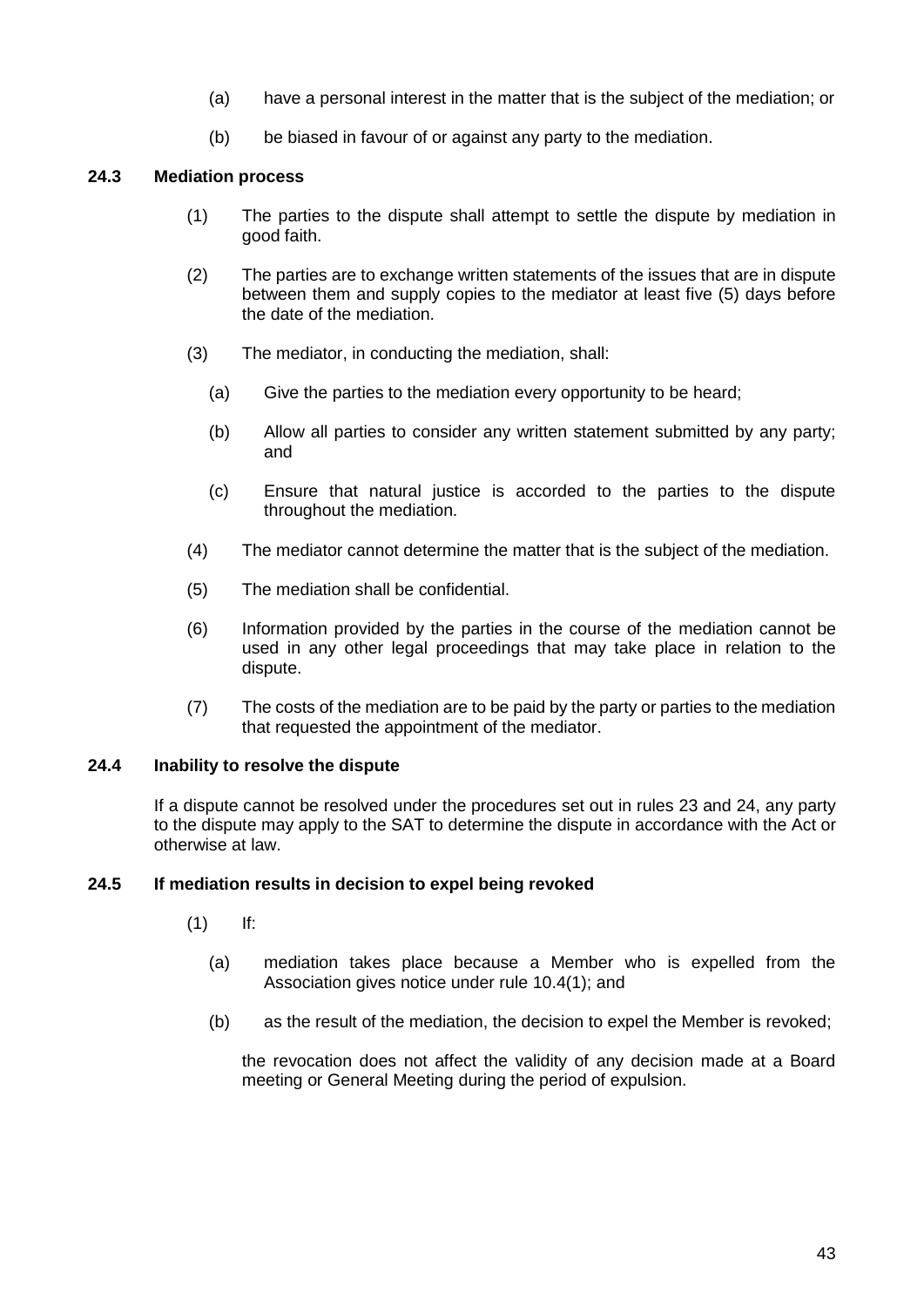# <span id="page-43-0"></span>**PART 11 – OTHER MATTERS**

### <span id="page-43-1"></span>**25. SERVICE ON MEMBERS**

Any notice given to a Member under this Constitution shall be sent to the Member's address as recorded in the Register of Members.

### <span id="page-43-8"></span><span id="page-43-2"></span>**26. INDEMNITY**

- (1) The Association shall indemnify each Board Member out of the assets of the Association against all losses and liabilities (including costs, expenses and charges) incurred by that person as a Board Member:
	- (a) when the Association is not prevented by law from doing so; and
	- (b) for an amount for which the Board Member is not entitled to be indemnified by another party (including an insurer under an insurance policy).
- (2) The indemnity in rule [26\(1\)](#page-43-8) is a continuing obligation and is enforceable by a Board Member even though that person is no longer a Board Member of the Association.

### <span id="page-43-3"></span>**27. BOARD MEMBER'S INSURANCE**

To the extent permitted by law, and if the Board considers it appropriate, the Association will pay a premium for a contract insuring a person who is or has been a Board Member against any liability incurred by that person as a Board Member.

### <span id="page-43-4"></span>**28. INSURANCE COVERING WORKERS, CONTRACTORS, VOLUNTEERS AND VISITORS**

The Association shall ensure that appropriate insurance is obtained for:

- (1) The Association's workers;
- (2) The Association's contractors;
- (3) The Association's volunteers;
- (4) The Association's visitors.

### <span id="page-43-5"></span>**29. CONSTITUTION**

# <span id="page-43-6"></span>**29.1 Binding**

This Constitution imposes a legally binding obligation upon the Association and upon each Member to observe all its rules.

### <span id="page-43-7"></span>**29.2 Amendment**

(1) The Association may amend the Constitution or replace it with a new Constitution by passing a Special Resolution.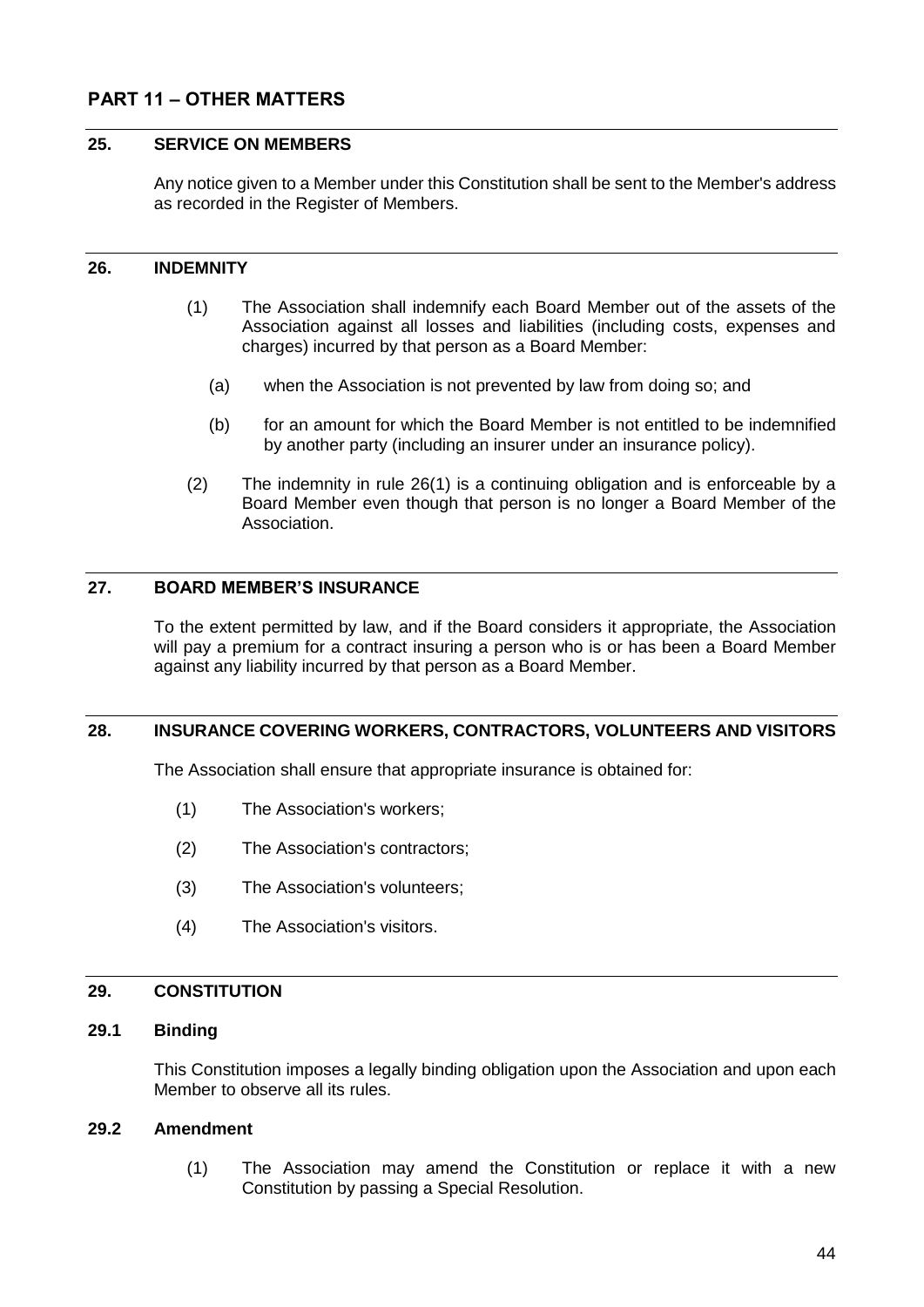- (2) The Association shall not pass a Special Resolution amending the Constitution if passing it causes the Association to no longer be a charity.
- (3) An amendment to the Constitution changing:
	- (a) The Association's name; or
	- (b) The Association's object or purposes;

does not become effective until:

- (c) The required documents are lodged with the Commissioner; and
- (d) The Commissioner's written approval to the changes is received by the Association.

### <span id="page-44-0"></span>**29.3 Copies**

- (1) The Association shall always maintain a current copy of the Constitution.
- (2) The Association shall provide, free of charge, a copy of the Constitution then in force, to each Member at the time their membership commences.